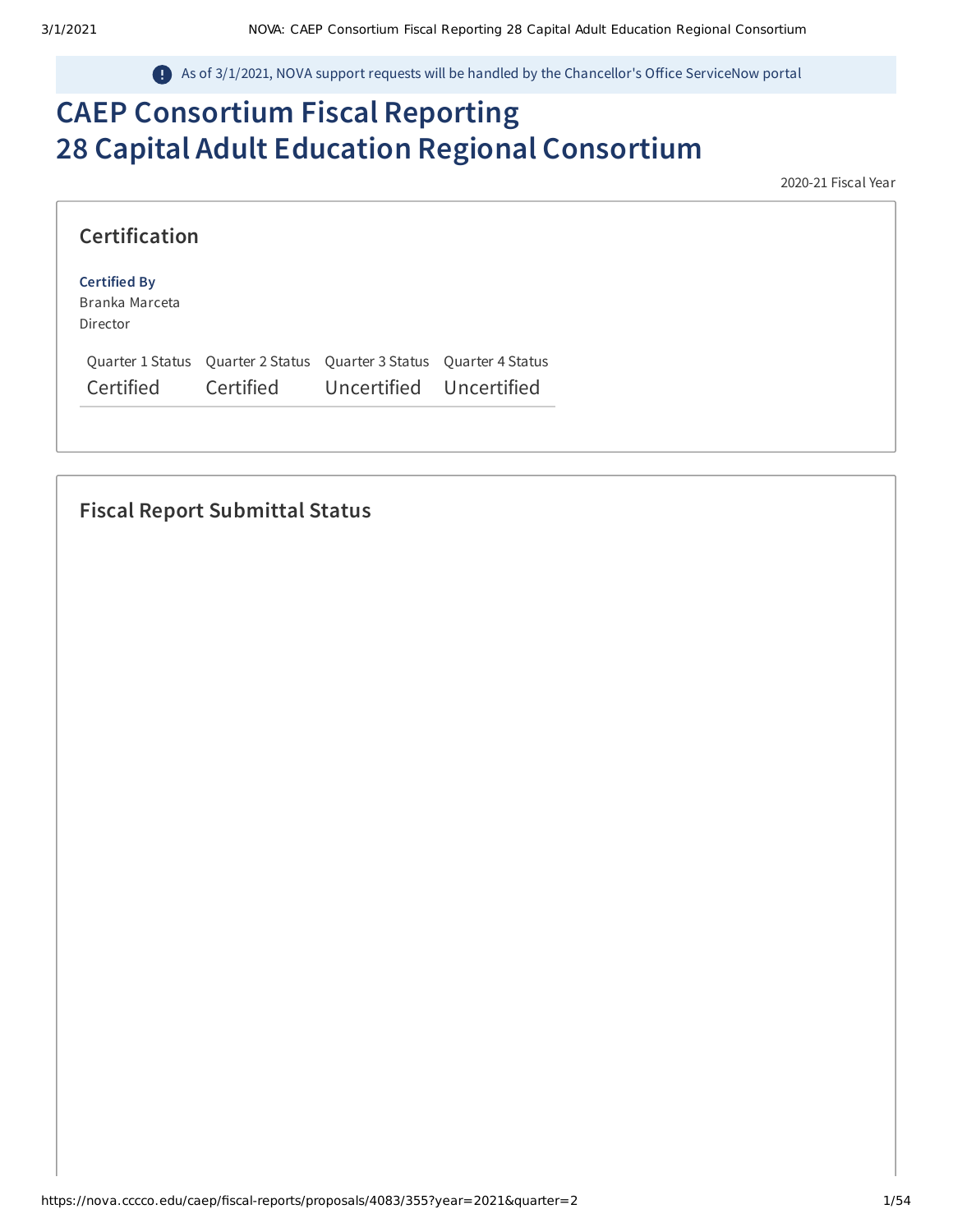| Member<br>Agency                         | Quarter 1 | Quarter 2 | Quarter 3     | Quarter 4     |
|------------------------------------------|-----------|-----------|---------------|---------------|
| Amador<br>County<br>Unified              | Submitted | Submitted | Not Submitted | Not Submitted |
| Center Joint<br>Unified                  | Submitted | Submitted | Not Submitted | Not Submitted |
| Davis Joint<br>Unified                   | Submitted | Submitted | Not Submitted | Not Submitted |
| El Dorado<br>Co. Office of<br>Education  | Submitted | Submitted | Not Submitted | Not Submitted |
| <b>Elk Grove</b><br><b>Unified</b>       | Submitted | Submitted | Not Submitted | Not Submitted |
| Folsom-<br>Cordova<br>Unified            | Submitted | Submitted | Not Submitted | Not Submitted |
| <b>Galt Joint</b><br><b>Union High</b>   | Submitted | Submitted | Not Submitted | Not Submitted |
| <b>Natomas</b><br>Unified                | Submitted | Submitted | Not Submitted | Not Submitted |
| Sacramento<br><b>City Unified</b>        | Submitted | Submitted | Not Submitted | Not Submitted |
| Sacramento<br>Co. Office of<br>Education | Submitted | Submitted | Not Submitted | Not Submitted |
| San Juan<br>Unified                      | Submitted | Submitted | Not Submitted | Not Submitted |
| <b>Twin Rivers</b><br>Unified            | Submitted | Submitted | Not Submitted | Not Submitted |
| Washington<br>Unified                    | Submitted | Submitted | Not Submitted | Not Submitted |

# **Amador County Unified**

**Amador County Unified Q1 Report (7/1 - 9/30)**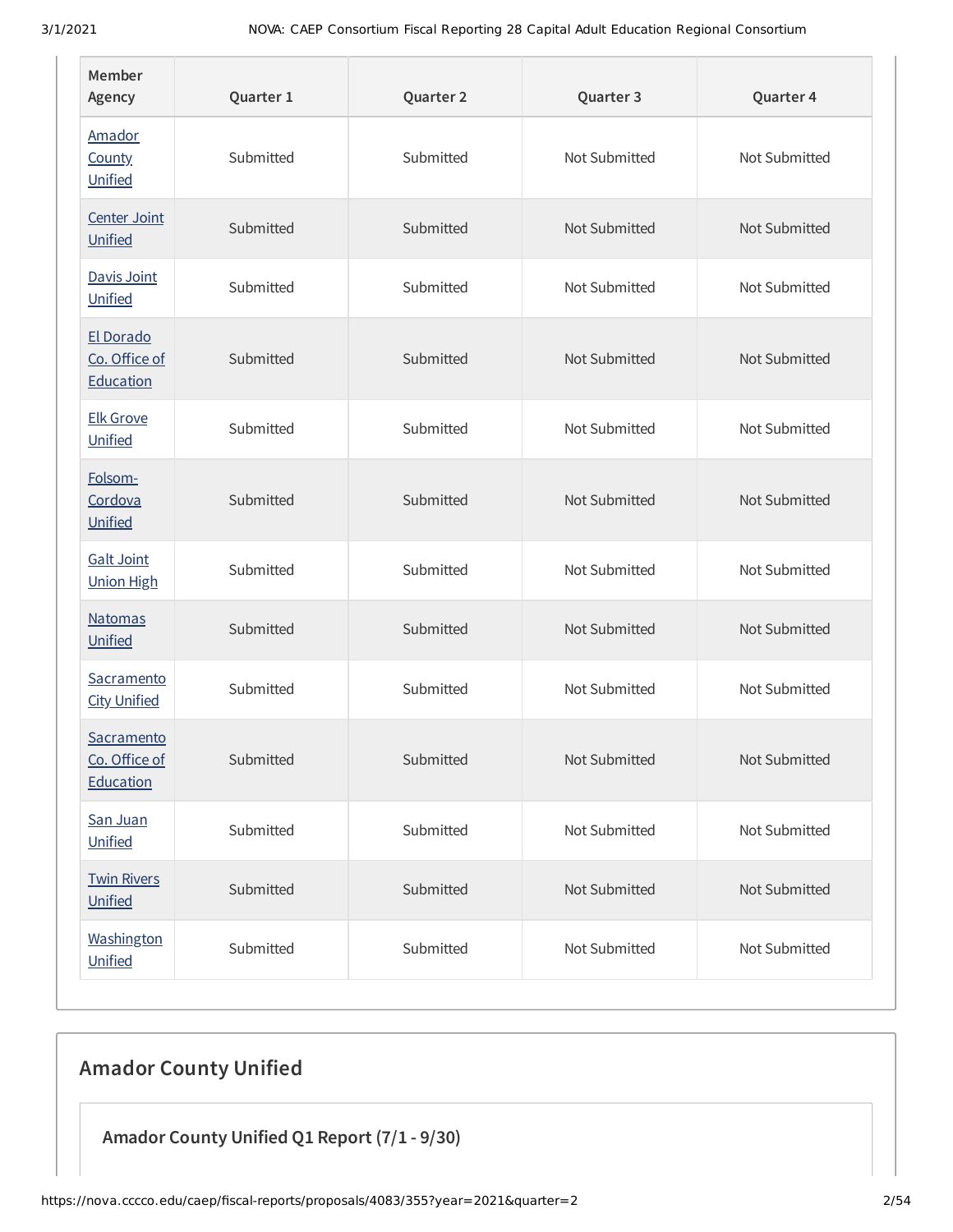| <b>Object Code</b>                                     | Year to<br>Date (YTD)<br><b>Expenditure</b> | <b>YTD</b><br>Forecast | $\frac{0}{0}$<br><b>Expended</b><br>of YTD<br>Forecast | Project<br><b>Budget</b> | $\frac{0}{0}$<br>Expended<br>of Overall<br><b>Budget</b> | <b>Budget</b><br><b>Remaining</b> |
|--------------------------------------------------------|---------------------------------------------|------------------------|--------------------------------------------------------|--------------------------|----------------------------------------------------------|-----------------------------------|
| 1000 - Instructional Salaries                          | \$54,427                                    | \$63,035               | 86.34%                                                 | \$420,231                | 12.95%                                                   | \$365,804                         |
| 2000 - Non-Instructional<br><b>Salaries</b>            | \$9,545                                     | \$13,988               | 68.24%                                                 | \$93,256                 | 10.24%                                                   | \$83,711                          |
| 3000 - Employee Benefits                               | \$21,599                                    | \$20,355               | 106.11%                                                | \$135,698                | 15.92%                                                   | \$114,099                         |
| 4000 - Supplies and Materials                          | \$6,706                                     | \$13,300               | 50.42%                                                 | \$88,668                 | 7.56%                                                    | \$81,962                          |
| 5000 - Other Operating<br><b>Expenses and Services</b> | \$68,388                                    | \$15,046               | 454.52%                                                | \$100,309                | 68.18%                                                   | \$31,921                          |
| 6000 - Capital Outlay                                  | \$0                                         | \$0                    | 100%                                                   | \$0                      | 100%                                                     | \$0                               |
| 7000 - Other Outgo                                     | \$0                                         | \$0                    | 100%                                                   | \$0                      | 100%                                                     | \$0                               |
| <b>Indirect Costs</b>                                  | \$0                                         | \$6,617                | $0\%$                                                  | \$44,114                 | $0\%$                                                    | \$44,114                          |
| <b>Totals</b>                                          | \$160,665                                   | \$132,341              | 121.4%                                                 | \$882,276                | 18.21%                                                   | \$721,611                         |

In Amador Adult Education the high school diploma and high school equivalency preparation courses (GED/HiSet) are well underway. Currently, both of these programs are enrolled at near or over capacity. However, the enrolled students are not engaging at the same rate as they have in previous years. During Q1 Amador Adult Ed adopted a new ESL curriculum. Although ESL courses have not begun in person, ESL staff has participated in over 10 hours of professional development and collaboration with Burlington English. Further, some funds have been spent to develop deliverables for ESL students. Additionally, the new Digital Literacy program has been launched. Students are already earning mastery certificates. The GED testing center in partnership with Pearson Vue will go live in January. Amador Adult Ed is also partnering with the local community college foundation to enroll students in college classes. Finally, we are developing new workforce readiness courses to implement.

**Status** Submitted

## **Amador County Unified Q2 Report (10/1 - 12/31)**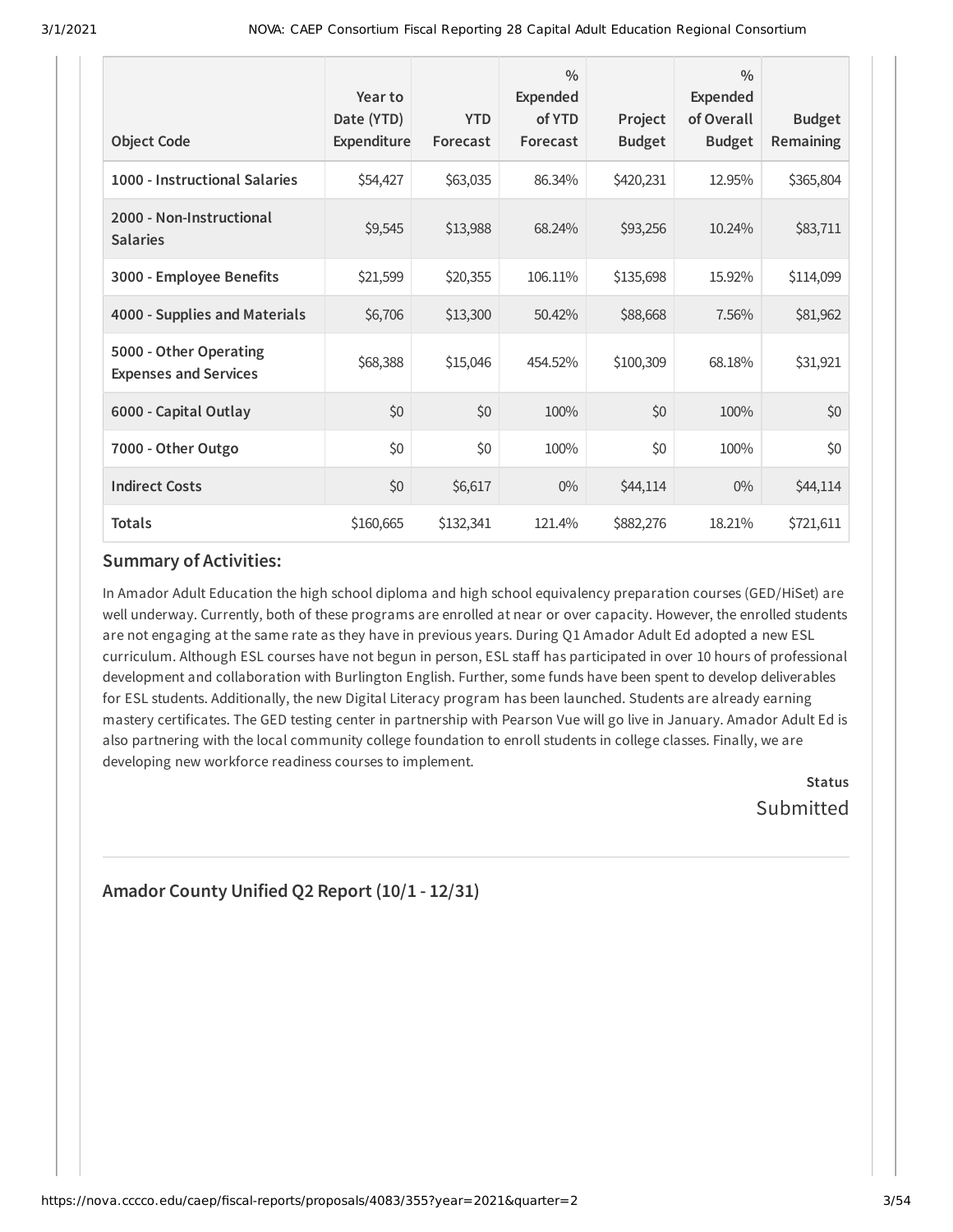| <b>Object Code</b>                                     | Year to<br>Date (YTD)<br>Expenditure | <b>YTD</b><br>Forecast | $\frac{0}{0}$<br><b>Expended</b><br>of YTD<br>Forecast | Project<br><b>Budget</b> | $\frac{0}{0}$<br>Expended<br>of Overall<br><b>Budget</b> | <b>Budget</b><br>Remaining |
|--------------------------------------------------------|--------------------------------------|------------------------|--------------------------------------------------------|--------------------------|----------------------------------------------------------|----------------------------|
| 1000 - Instructional Salaries                          | \$120,630                            | \$126,069              | 95.69%                                                 | \$420,231                | 28.71%                                                   | \$299,601                  |
| 2000 - Non-Instructional<br><b>Salaries</b>            | \$25,251                             | \$27,977               | 90.26%                                                 | \$93,256                 | 27.08%                                                   | \$68,005                   |
| 3000 - Employee Benefits                               | \$48,033                             | \$40,709               | 117.99%                                                | \$135,698                | 35.4%                                                    | \$87,665                   |
| 4000 - Supplies and Materials                          | \$19,837                             | \$26,600               | 74.57%                                                 | \$88,668                 | 22.37%                                                   | \$68,831                   |
| 5000 - Other Operating<br><b>Expenses and Services</b> | \$68,388                             | \$30,093               | 227.26%                                                | \$100,309                | 68.18%                                                   | \$31,921                   |
| 6000 - Capital Outlay                                  | \$0                                  | \$0                    | 100%                                                   | \$0                      | 100%                                                     | \$0                        |
| 7000 - Other Outgo                                     | \$0                                  | \$0                    | 100%                                                   | \$0                      | 100%                                                     | \$0                        |
| <b>Indirect Costs</b>                                  | \$14,109                             | \$13,234               | 106.61%                                                | \$44,114                 | 31.98%                                                   | \$30,005                   |
| <b>Totals</b>                                          | \$296,248                            | \$264,683              | 111.93%                                                | \$882,276                | 33.58%                                                   | \$586,028                  |

Amador Adult Education has spent the first 2 quarters moving between distance learning and in-person learning. We have a full schedule of adults in high school diploma, GED preparation and are working to get our ESL program up and running. We have tested some ESL students but they lack the digital skills to run courses remotely. We are working on that. We have also started Digital Literacy certificate programs as well as substitute teacher training, and instructional assistant training. The biggest accomplishment we have begun this quarter is to complete our GED testing center certification. We went live on a Wednesday and on the first Saturday one student registered and took a GED test. This will be a huge benefit to our local adult services.

## **Status** Submitted

## **Allocation Year Closeout: 2018-19**

I have reviewed the financial reports for my agency and confirm that all funds for this allocation year have been spent.

**2018-19 Reverted Funds:**  $$0$ 

**2018-19 Status** Closed

#### **Submitting Authority**

Butch Wagner, Principal of Educational Options Kelly Hunkins, Principal & CTE Director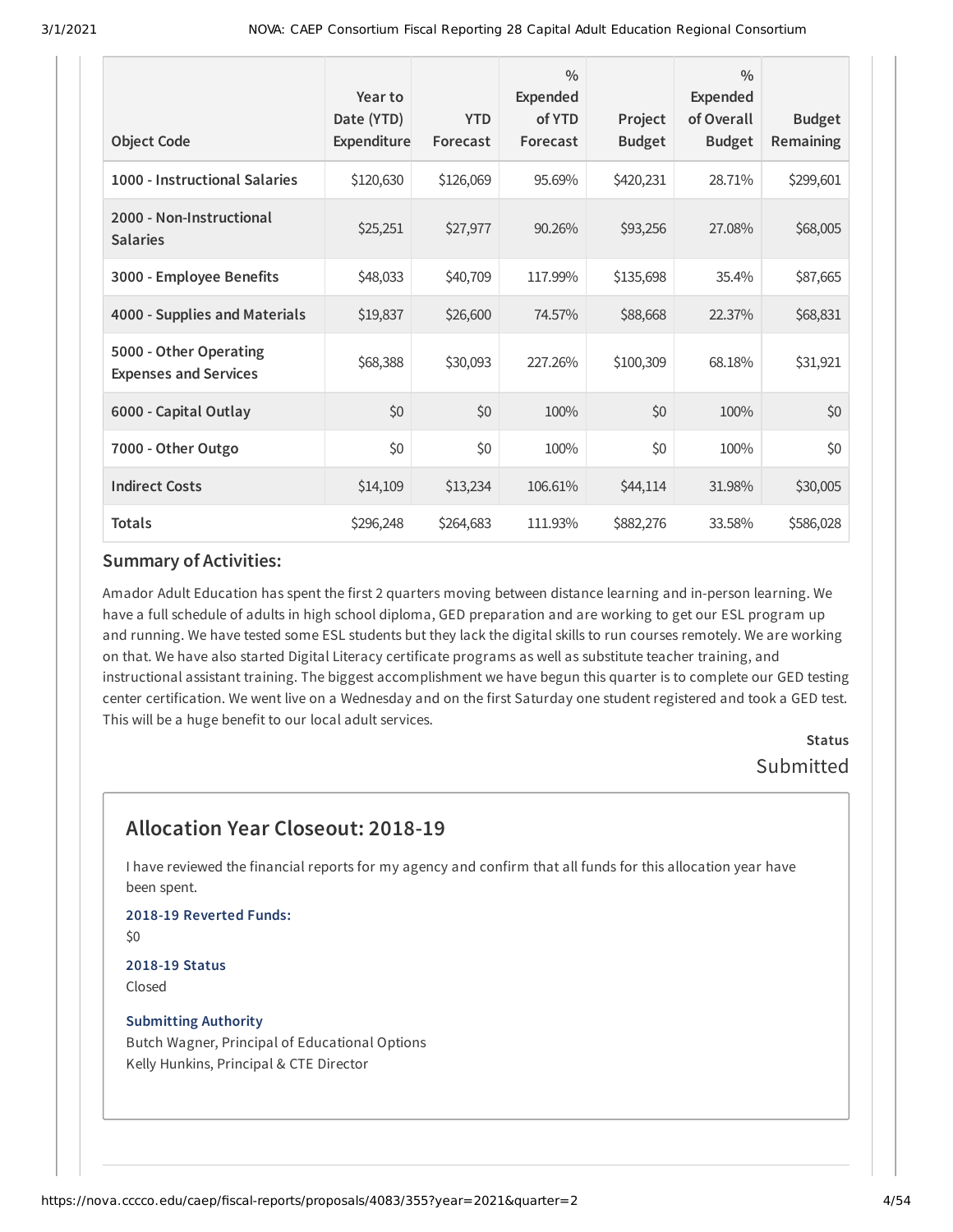## **Amador County Unified Q3 Report**  $(1/1$  **- 3/31)**

| <b>Object Code</b>                                     | Year to<br>Date (YTD)<br><b>Expenditure</b> | <b>YTD</b><br>Forecast | $\frac{0}{0}$<br><b>Expended</b><br>of YTD<br>Forecast | Project<br><b>Budget</b> | $\frac{0}{0}$<br><b>Expended</b><br>of Overall<br><b>Budget</b> | <b>Budget</b><br><b>Remaining</b> |
|--------------------------------------------------------|---------------------------------------------|------------------------|--------------------------------------------------------|--------------------------|-----------------------------------------------------------------|-----------------------------------|
| 1000 - Instructional Salaries                          | \$120,630                                   | \$189,104              | 63.79%                                                 | \$420,231                | 28.71%                                                          | \$299,601                         |
| 2000 - Non-Instructional<br><b>Salaries</b>            | \$25,251                                    | \$41,965               | 60.17%                                                 | \$93,256                 | 27.08%                                                          | \$68,005                          |
| 3000 - Employee Benefits                               | \$48,033                                    | \$61,064               | 78.66%                                                 | \$135,698                | 35.4%                                                           | \$87,665                          |
| 4000 - Supplies and Materials                          | \$19,837                                    | \$39,901               | 49.72%                                                 | \$88,668                 | 22.37%                                                          | \$68,831                          |
| 5000 - Other Operating<br><b>Expenses and Services</b> | \$68,388                                    | \$45,139               | 151.51%                                                | \$100,309                | 68.18%                                                          | \$31,921                          |
| 6000 - Capital Outlay                                  | \$0                                         | \$0                    | 100%                                                   | \$0                      | 100%                                                            | \$0                               |
| 7000 - Other Outgo                                     | \$0                                         | \$0                    | 100%                                                   | \$0                      | 100%                                                            | \$0                               |
| <b>Indirect Costs</b>                                  | \$14,109                                    | \$19,851               | 71.07%                                                 | \$44,114                 | 31.98%                                                          | \$30,005                          |
| <b>Totals</b>                                          | \$296,248                                   | \$397,024              | 74.62%                                                 | \$882,276                | 33.58%                                                          | \$586,028                         |

### **Status** Unsubmitted

## **Amador County Unified Q4 Report (4/1 - 6/30)**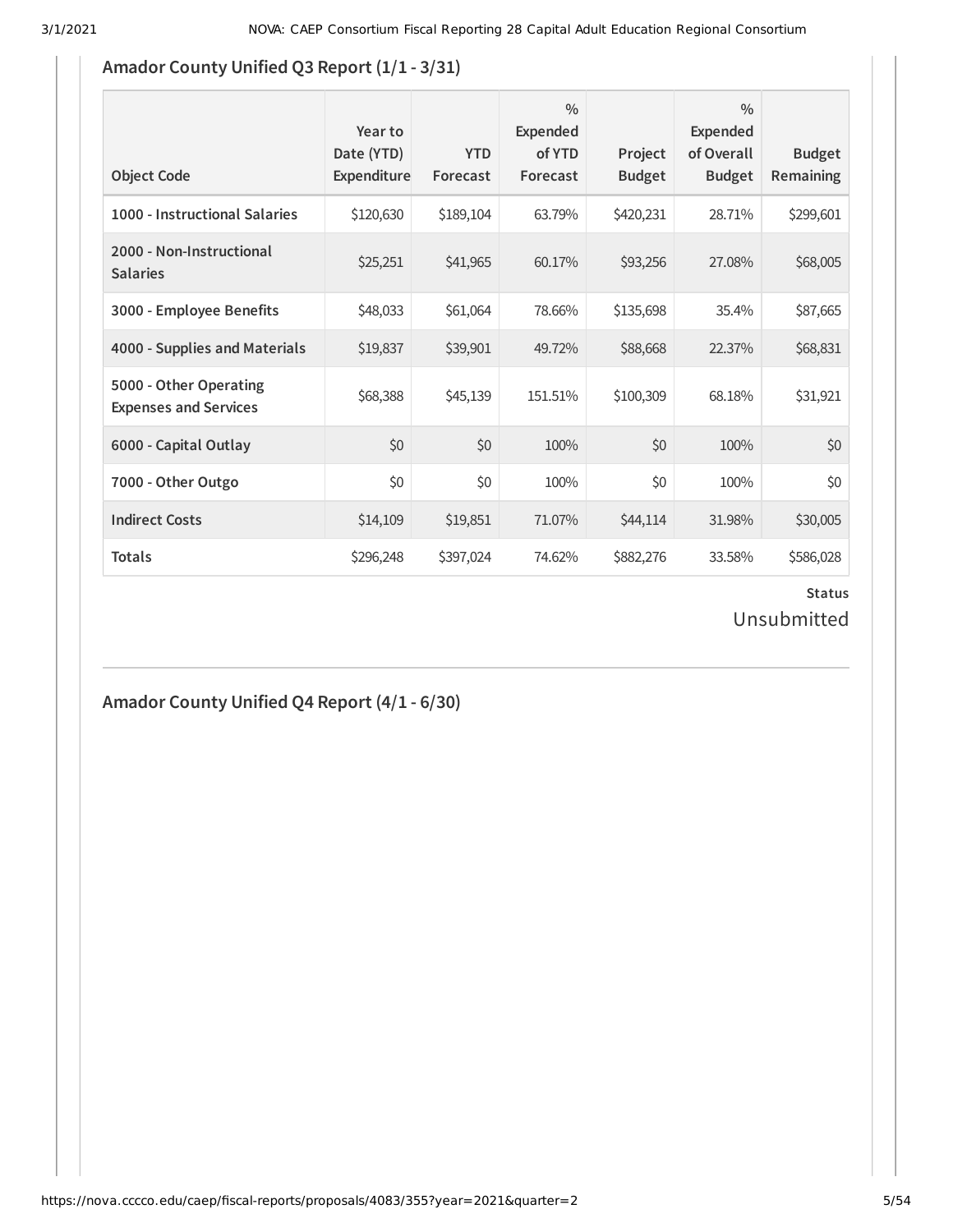| <b>Object Code</b>                                     | Year to<br>Date (YTD)<br>Expenditure | <b>YTD</b><br>Forecast | $\frac{0}{0}$<br><b>Expended</b><br>of YTD<br>Forecast | Project<br><b>Budget</b> | $\frac{0}{0}$<br><b>Expended</b><br>of Overall<br><b>Budget</b> | <b>Budget</b><br>Remaining   |
|--------------------------------------------------------|--------------------------------------|------------------------|--------------------------------------------------------|--------------------------|-----------------------------------------------------------------|------------------------------|
| 1000 - Instructional Salaries                          | \$120,630                            | \$252,139              | 47.84%                                                 | \$420,231                | 28.71%                                                          | \$299,601                    |
| 2000 - Non-Instructional<br><b>Salaries</b>            | \$25,251                             | \$55,954               | 45.13%                                                 | \$93,256                 | 27.08%                                                          | \$68,005                     |
| 3000 - Employee Benefits                               | \$48,033                             | \$81,419               | 58.99%                                                 | \$135,698                | 35.4%                                                           | \$87,665                     |
| 4000 - Supplies and Materials                          | \$19,837                             | \$53,201               | 37.29%                                                 | \$88,668                 | 22.37%                                                          | \$68,831                     |
| 5000 - Other Operating<br><b>Expenses and Services</b> | \$68,388                             | \$60,185               | 113.63%                                                | \$100,309                | 68.18%                                                          | \$31,921                     |
| 6000 - Capital Outlay                                  | \$0                                  | \$0                    | 100%                                                   | \$0                      | 100%                                                            | \$0                          |
| 7000 - Other Outgo                                     | \$0                                  | \$0                    | 100%                                                   | \$0                      | 100%                                                            | \$0                          |
| <b>Indirect Costs</b>                                  | \$14,109                             | \$26,468               | 53.31%                                                 | \$44,114                 | 31.98%                                                          | \$30,005                     |
| <b>Totals</b>                                          | \$296,248                            | \$529,366              | 55.96%                                                 | \$882,276                | 33.58%                                                          | \$586,028                    |
|                                                        |                                      |                        |                                                        |                          |                                                                 | <b>Status</b><br>Unsubmitted |

## **Center Joint Unified**

**Center Joint Unified Q1 Report (7/1 - 9/30)**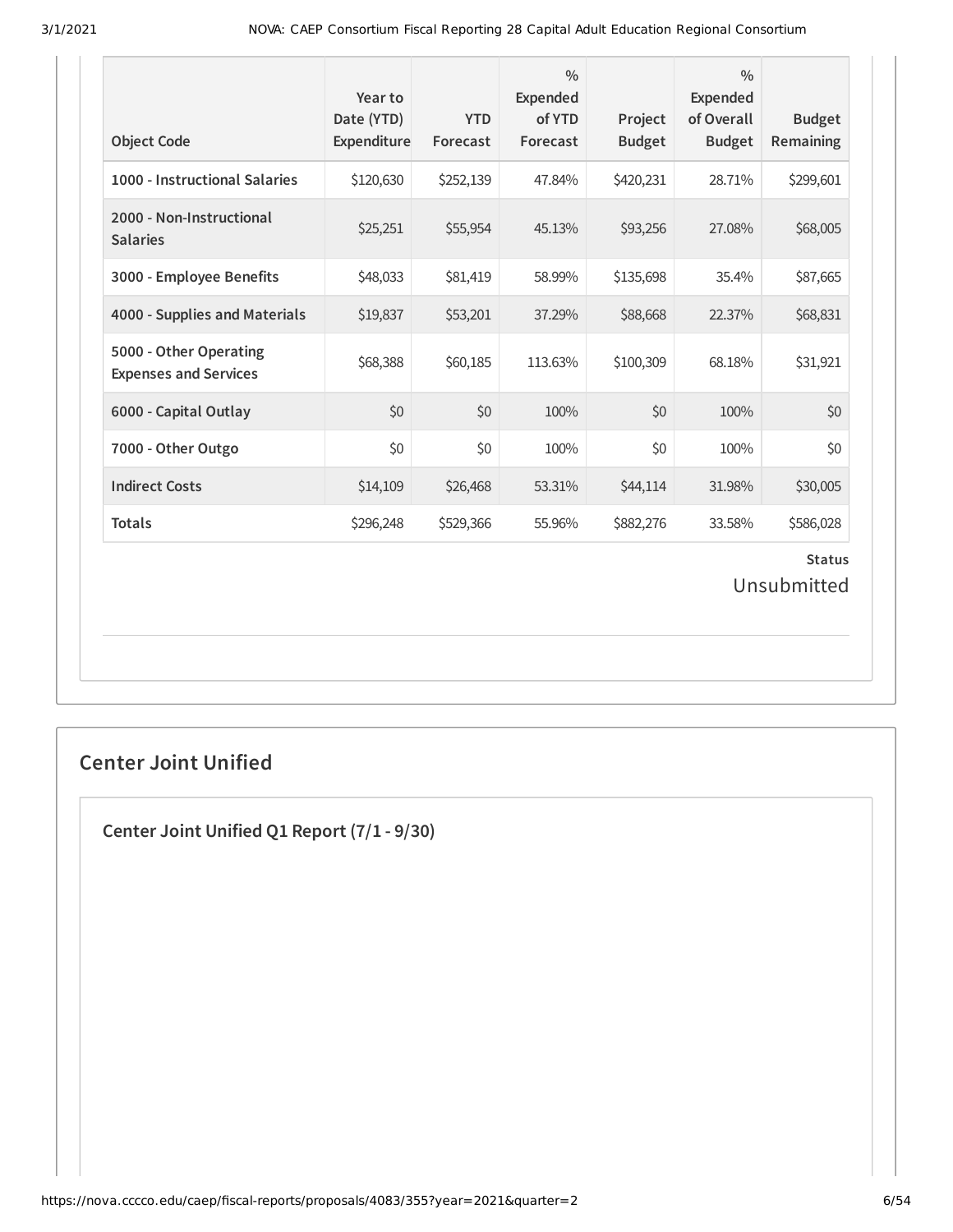| <b>Object Code</b>                                     | Year to<br>Date (YTD)<br>Expenditure | <b>YTD</b><br>Forecast | $\frac{0}{0}$<br><b>Expended</b><br>of YTD<br>Forecast | Project<br><b>Budget</b> | $\frac{0}{0}$<br><b>Expended</b><br>of Overall<br><b>Budget</b> | <b>Budget</b><br><b>Remaining</b> |
|--------------------------------------------------------|--------------------------------------|------------------------|--------------------------------------------------------|--------------------------|-----------------------------------------------------------------|-----------------------------------|
| 1000 - Instructional Salaries                          | \$25,327                             | \$25,500               | 99.32%                                                 | \$170,000                | 14.9%                                                           | \$144,673                         |
| 2000 - Non-Instructional<br><b>Salaries</b>            | \$9,195                              | \$6,750                | 136.22%                                                | \$45,000                 | 20.43%                                                          | \$35,805                          |
| 3000 - Employee Benefits                               | \$8,402                              | \$7,500                | 112.03%                                                | \$50,000                 | 16.8%                                                           | \$41,598                          |
| 4000 - Supplies and Materials                          | \$337                                | \$6,525                | 5.16%                                                  | \$43,500                 | 0.77%                                                           | \$43,163                          |
| 5000 - Other Operating<br><b>Expenses and Services</b> | \$200                                | \$3,809                | 5.25%                                                  | \$25,396                 | 0.79%                                                           | \$25,196                          |
| 6000 - Capital Outlay                                  | \$0                                  | \$0                    | 100%                                                   | \$0                      | 100%                                                            | \$0                               |
| 7000 - Other Outgo                                     | \$0                                  | \$0                    | 100%                                                   | \$0                      | 100%                                                            | \$0                               |
| <b>Indirect Costs</b>                                  | \$2,173                              | \$2,504                | 86.77%                                                 | \$16,695                 | 13.02%                                                          | \$14,522                          |
| <b>Totals</b>                                          | \$45,634                             | \$52,589               | 86.78%                                                 | \$350,591                | 13.02%                                                          | \$304,957                         |

Instructional salaries fell just under target for quarter 1 because we hired a new ESL teacher to replace one that left in March of 2020. The new hire's salary is less due to years of service/experience. Also affecting our payroll costs, our first semester of Para-Educator Training was postponed to the Spring Semester due to lack of student enrollment. All of our classes are being taught virtually during the first quarter. Due to no students or teachers being on campus, less consumable supplies and materials are needed, other than for use by the adult education office staff. Technology upgrades are in the process of being ordered. Those costs will be incurred later in the fiscal year. As a response to COVID-19; staff development costs, conference fees and travel costs have been greatly reduced or eliminated because of virtual platforms. Expenditures to renew online platforms, such as Burlington English, Aztec, and Essential Education, will come in later quarters.

### **Summary of Activities:**

2020-2021 quarter 1 Adult Ed funds support our program (3 ESL classes, 1 GED Test Preparation/High School Diploma Completion class, and 1 Para-Educator Training class). Funds were spent on payroll, supplies for the office staff, and the addition of seats to our online Apex curriculum for High School Diploma Completion. Our school year started in full distance learning mode with all instruction being virtual. ESL students are being tested in-person, 1:1, per District guidelines. Our office remains open with social distancing measures in place to ensure the safety of the public and our office staff. Our registration forms have been moved to electronic form on our website to limit the need to have students physically in the office for extended periods.

> **Status** Submitted

### **Center Joint Unified Q2 Report (10/1 - 12/31)**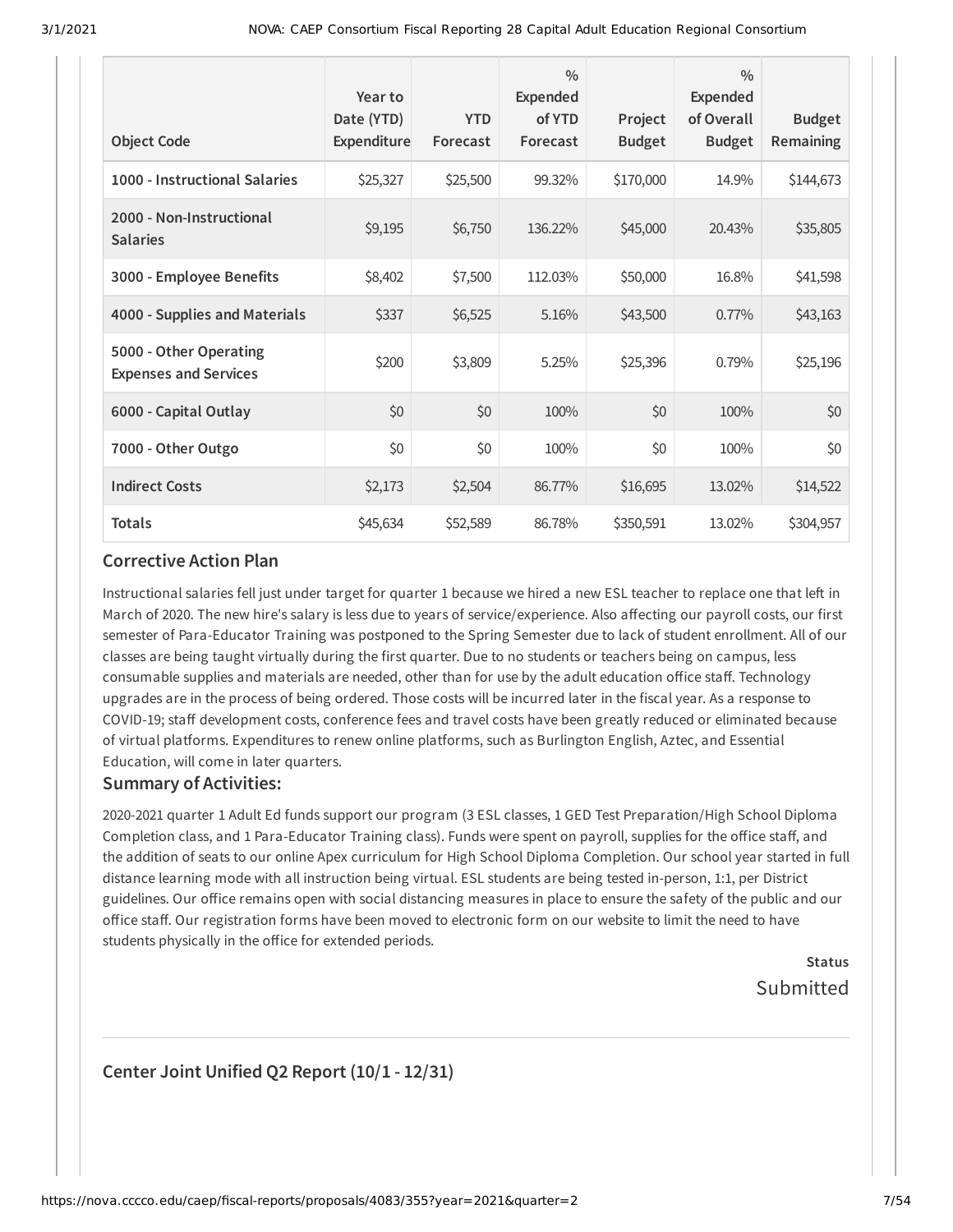| <b>Object Code</b>                                     | Year to<br>Date (YTD)<br>Expenditure | <b>YTD</b><br>Forecast | $\frac{0}{0}$<br>Expended<br>of YTD<br>Forecast | Project<br><b>Budget</b> | $\frac{0}{0}$<br>Expended<br>of Overall<br><b>Budget</b> | <b>Budget</b><br>Remaining |
|--------------------------------------------------------|--------------------------------------|------------------------|-------------------------------------------------|--------------------------|----------------------------------------------------------|----------------------------|
| 1000 - Instructional Salaries                          | \$57,948                             | \$51,000               | 113.62%                                         | \$170,000                | 34.09%                                                   | \$112,052                  |
| 2000 - Non-Instructional<br><b>Salaries</b>            | \$17,941                             | \$13,500               | 132.9%                                          | \$45,000                 | 39.87%                                                   | \$27,059                   |
| 3000 - Employee Benefits                               | \$18,079                             | \$15,000               | 120.53%                                         | \$50,000                 | 36.16%                                                   | \$31,921                   |
| 4000 - Supplies and Materials                          | \$3,081                              | \$13,050               | 23.61%                                          | \$43,500                 | 7.08%                                                    | \$40,419                   |
| 5000 - Other Operating<br><b>Expenses and Services</b> | \$1,638                              | \$7,619                | 21.5%                                           | \$25,396                 | 6.45%                                                    | \$23,758                   |
| 6000 - Capital Outlay                                  | \$0                                  | \$0                    | 100%                                            | \$0                      | 100%                                                     | \$0                        |
| 7000 - Other Outgo                                     | \$0                                  | \$0                    | 100%                                            | \$0                      | 100%                                                     | \$0                        |
| <b>Indirect Costs</b>                                  | \$4,934                              | \$5,009                | 98.51%                                          | \$16,695                 | 29.55%                                                   | \$11,761                   |
| <b>Totals</b>                                          | \$103,621                            | \$105,177              | 98.52%                                          | \$350,591                | 29.56%                                                   | \$246,970                  |

Since we are in distance learning mode and no students or teachers are on campus, less consumable supplies and materials are needed, other than for use by the adult education office staff. Technology upgrades are in the process of being ordered. Those costs will be incurred later in the fiscal year. As a response to COVID-19, staff development costs, conference fees, and travel costs have been greatly reduced or eliminated because of virtual platforms. Expenditures to renew online platforms, such as Burlington English, will come in later quarters.

### **Summary of Activities:**

In the 2nd quarter of 2020-2021, Adult Ed funds continue to support our program (3 ESL classes, 1 GED Test Preparation/High School Diploma Completion class, and 1 Para-Educator Training class). During the 2nd quarter, funds were primarily spent on payroll, furniture to reconfigure our ESL classrooms for social distancing, additional seats to our online Apex curriculum for High School Diploma Completion, and renewal of seats via Essential Education for GED Test Preparation. We have continued in full distance learning mode with all instruction being virtual. ASE and ESL students were tested in-person, 1:1 and 2:1 with safety and disinfecting measures in place. Our office remains open with social distancing measures in place to ensure the safety of the public and our office staff. Our registration forms have been moved to electronic form on our website to limit the need to have students physically in the office for extended periods.

> **Status** Submitted

## **Allocation Year Closeout: 2018-19**

I have reviewed the financial reports for my agency and confirm that all funds for this allocation year have been spent.

### **2018-19 Reverted Funds:** \$0 **2018-19 Status** Closed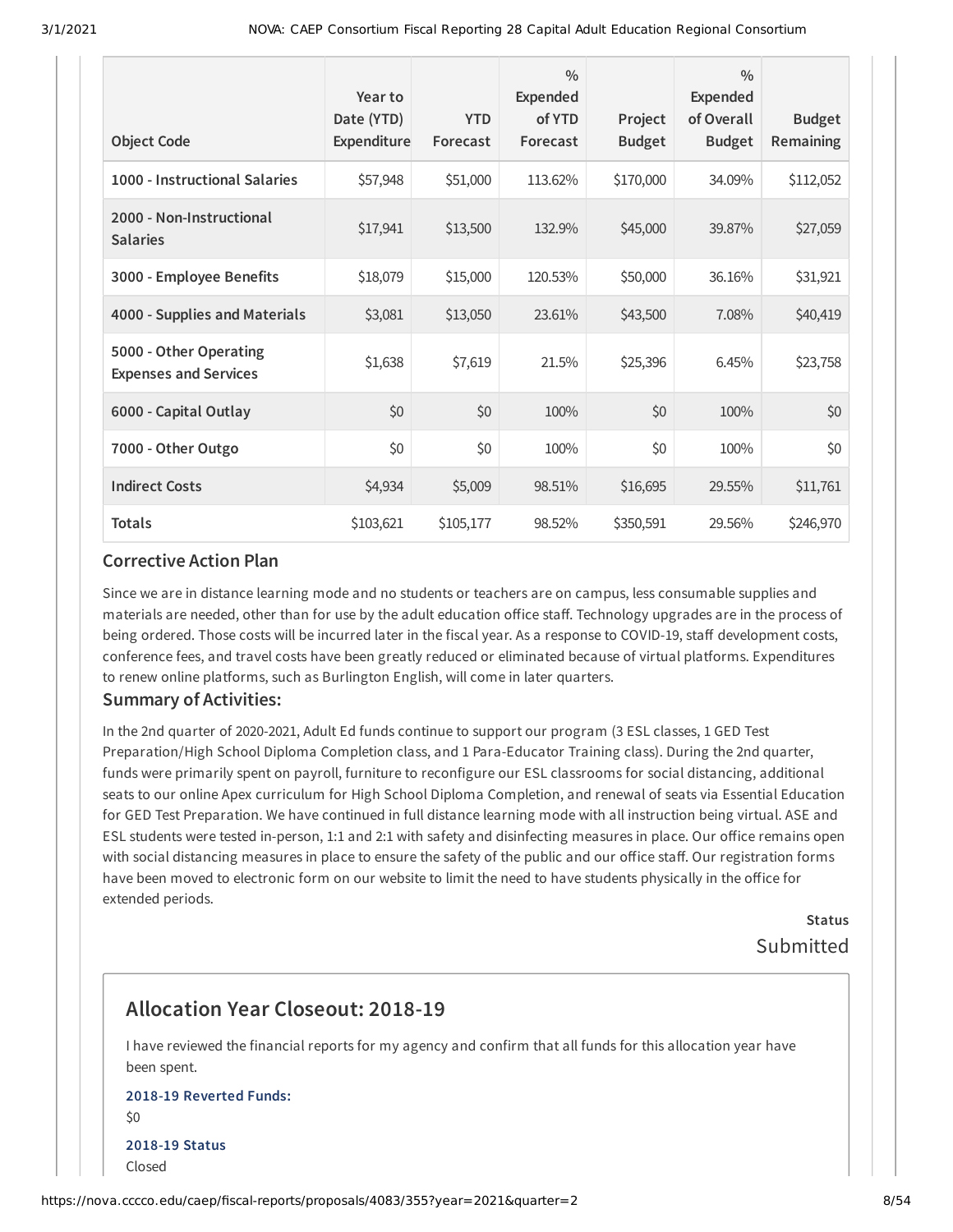$A \circ A$  support requests will be handled by the Chancellor's Oice Service  $\mathcal{A}$ **Submitting Authority** David French, Principal Shelley Tompkins, Staff Secreatary

## **Center Joint Unified Q3 Report (1/1 - 3/31)**

| <b>Object Code</b>                                     | Year to<br>Date (YTD)<br>Expenditure | <b>YTD</b><br>Forecast | $\frac{0}{0}$<br><b>Expended</b><br>of YTD<br>Forecast | Project<br><b>Budget</b> | $\frac{0}{0}$<br>Expended<br>of Overall<br><b>Budget</b> | <b>Budget</b><br>Remaining |
|--------------------------------------------------------|--------------------------------------|------------------------|--------------------------------------------------------|--------------------------|----------------------------------------------------------|----------------------------|
|                                                        |                                      |                        |                                                        |                          |                                                          |                            |
| 1000 - Instructional Salaries                          | \$57,948                             | \$76,500               | 75.75%                                                 | \$170,000                | 34.09%                                                   | \$112,052                  |
| 2000 - Non-Instructional<br><b>Salaries</b>            | \$17,941                             | \$20,250               | 88.6%                                                  | \$45,000                 | 39.87%                                                   | \$27,059                   |
| 3000 - Employee Benefits                               | \$18,079                             | \$22,500               | 80.35%                                                 | \$50,000                 | 36.16%                                                   | \$31,921                   |
| 4000 - Supplies and Materials                          | \$3,081                              | \$19,575               | 15.74%                                                 | \$43,500                 | 7.08%                                                    | \$40,419                   |
| 5000 - Other Operating<br><b>Expenses and Services</b> | \$1,638                              | \$11,428               | 14.33%                                                 | \$25,396                 | 6.45%                                                    | \$23,758                   |
| 6000 - Capital Outlay                                  | \$0                                  | \$0                    | 100%                                                   | \$0                      | 100%                                                     | \$0                        |
| 7000 - Other Outgo                                     | \$0                                  | \$0                    | 100%                                                   | \$0                      | 100%                                                     | \$0                        |
| <b>Indirect Costs</b>                                  | \$4,934                              | \$7,513                | 65.68%                                                 | \$16,695                 | 29.55%                                                   | \$11,761                   |
| <b>Totals</b>                                          | \$103,621                            | \$157,766              | 65.68%                                                 | \$350,591                | 29.56%                                                   | \$246,970                  |

### **Status** Unsubmitted

**Center Joint Unified Q4 Report (4/1 - 6/30)**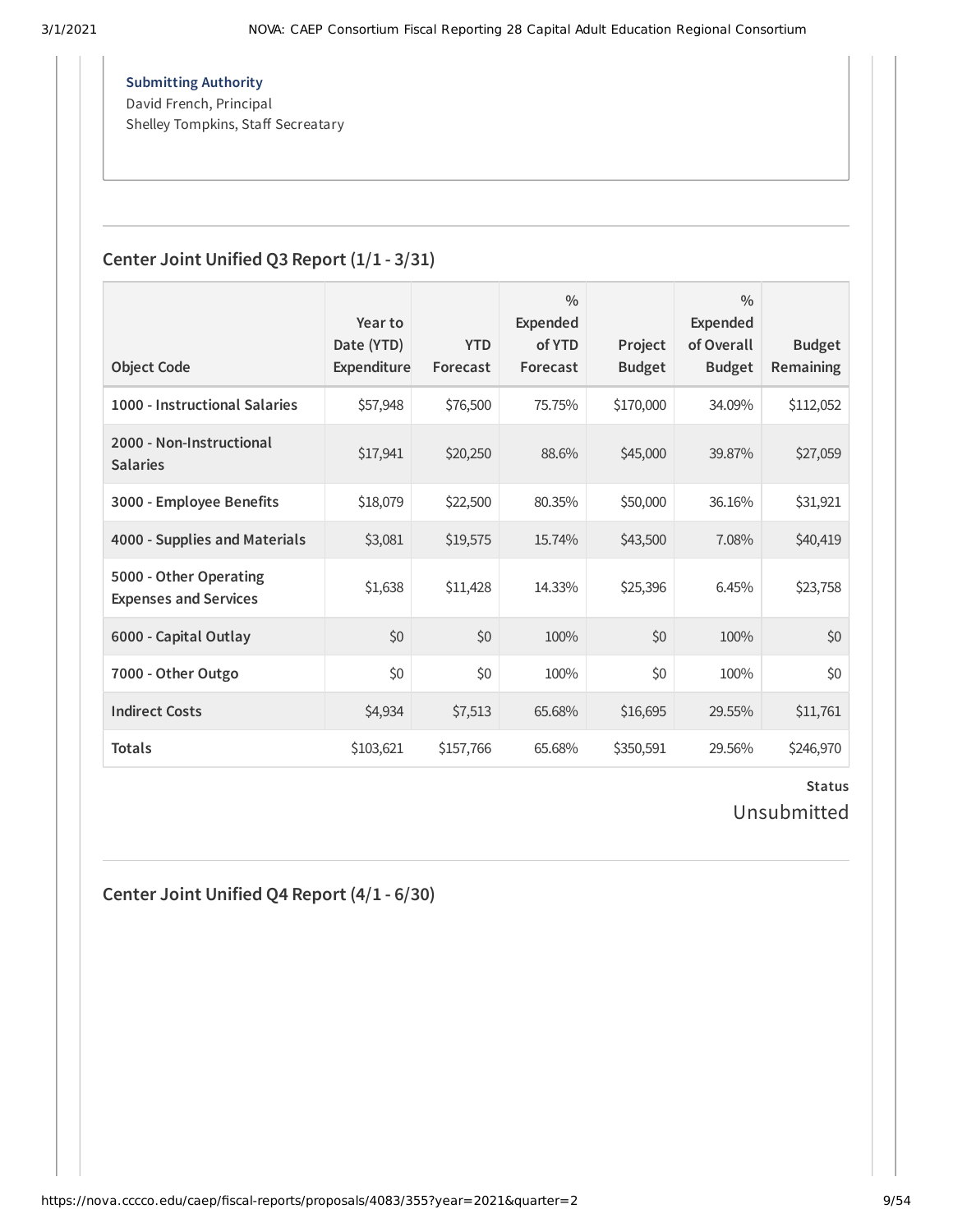| <b>Object Code</b>                                     | Year to<br>Date (YTD)<br>Expenditure | <b>YTD</b><br>Forecast | $\frac{0}{0}$<br><b>Expended</b><br>of YTD<br>Forecast | Project<br><b>Budget</b> | $\frac{0}{0}$<br><b>Expended</b><br>of Overall<br><b>Budget</b> | <b>Budget</b><br>Remaining   |
|--------------------------------------------------------|--------------------------------------|------------------------|--------------------------------------------------------|--------------------------|-----------------------------------------------------------------|------------------------------|
| 1000 - Instructional Salaries                          | \$57,948                             | \$102,000              | 56.81%                                                 | \$170,000                | 34.09%                                                          | \$112,052                    |
| 2000 - Non-Instructional<br><b>Salaries</b>            | \$17,941                             | \$27,000               | 66.45%                                                 | \$45,000                 | 39.87%                                                          | \$27,059                     |
| 3000 - Employee Benefits                               | \$18,079                             | \$30,000               | 60.26%                                                 | \$50,000                 | 36.16%                                                          | \$31,921                     |
| 4000 - Supplies and Materials                          | \$3,081                              | \$26,100               | 11.8%                                                  | \$43,500                 | 7.08%                                                           | \$40,419                     |
| 5000 - Other Operating<br><b>Expenses and Services</b> | \$1,638                              | \$15,238               | 10.75%                                                 | \$25,396                 | 6.45%                                                           | \$23,758                     |
| 6000 - Capital Outlay                                  | \$0                                  | \$0                    | 100%                                                   | \$0                      | 100%                                                            | \$0                          |
| 7000 - Other Outgo                                     | \$0                                  | \$0                    | 100%                                                   | \$0                      | 100%                                                            | \$0                          |
| <b>Indirect Costs</b>                                  | \$4,934                              | \$10,017               | 49.26%                                                 | \$16,695                 | 29.55%                                                          | \$11,761                     |
| <b>Totals</b>                                          | \$103,621                            | \$210,355              | 49.26%                                                 | \$350,591                | 29.56%                                                          | \$246,970                    |
|                                                        |                                      |                        |                                                        |                          |                                                                 | <b>Status</b><br>Unsubmitted |

## **Davis Joint Unified**

**Davis Joint Unified Q1 Report (7/1 - 9/30)**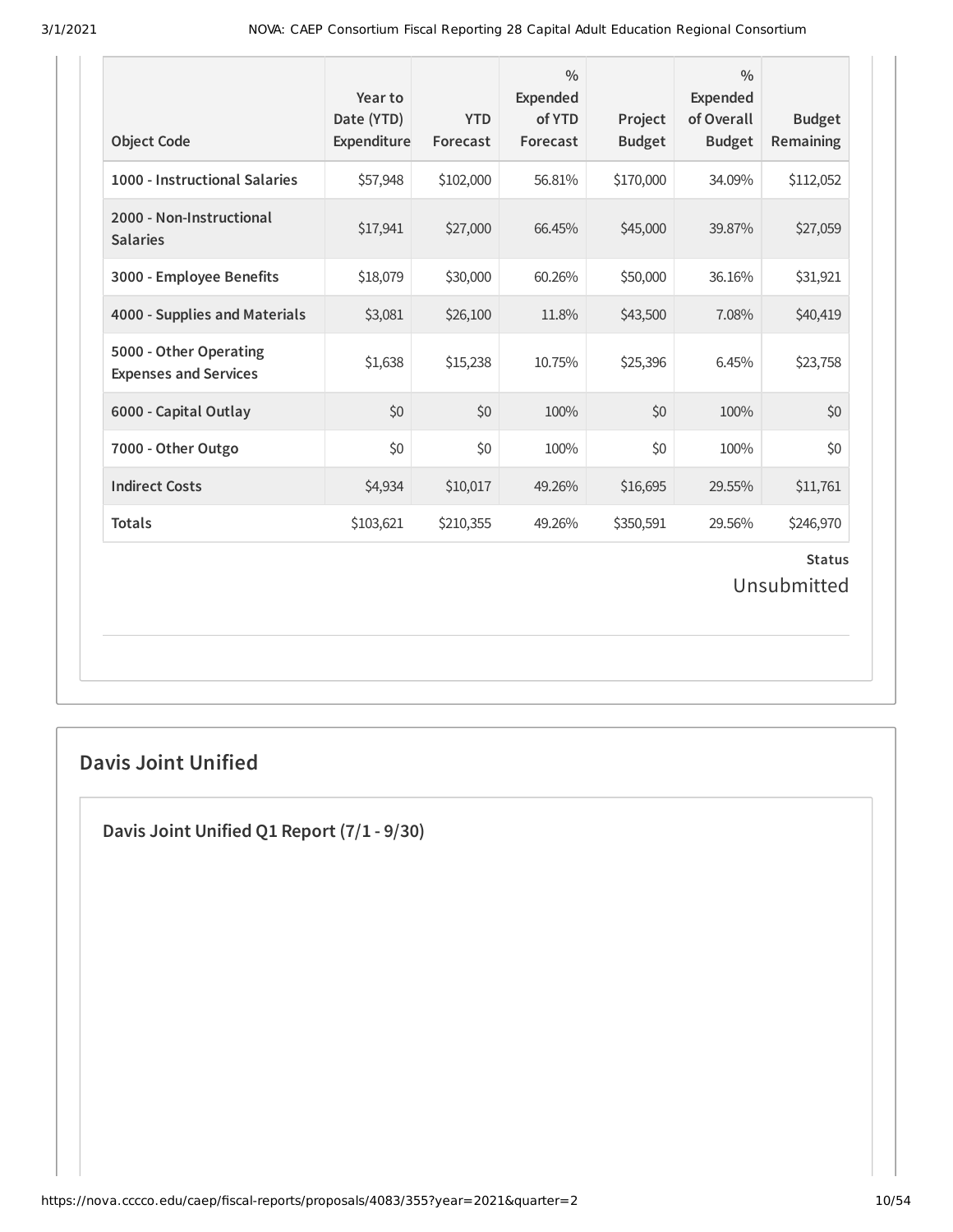| <b>Object Code</b>                                     | Year to<br>Date (YTD)<br>Expenditure | <b>YTD</b><br>Forecast | $\frac{0}{0}$<br><b>Expended</b><br>of YTD<br>Forecast | Project<br><b>Budget</b> | $\frac{0}{0}$<br>Expended<br>of Overall<br><b>Budget</b> | <b>Budget</b><br>Remaining |
|--------------------------------------------------------|--------------------------------------|------------------------|--------------------------------------------------------|--------------------------|----------------------------------------------------------|----------------------------|
| 1000 - Instructional Salaries                          | \$17,909                             | \$44,000               | 40.7%                                                  | \$220,000                | 8.14%                                                    | \$202,091                  |
| 2000 - Non-Instructional<br><b>Salaries</b>            | \$10,020                             | \$19,957               | 50.21%                                                 | \$99,786                 | 10.04%                                                   | \$89,766                   |
| 3000 - Employee Benefits                               | \$9,268                              | \$17,696               | 52.37%                                                 | \$88,480                 | 10.47%                                                   | \$79,212                   |
| 4000 - Supplies and Materials                          | \$2,979                              | \$6,655                | 44.77%                                                 | \$33,273                 | 8.95%                                                    | \$30,294                   |
| 5000 - Other Operating<br><b>Expenses and Services</b> | \$2,971                              | \$8,800                | 33.76%                                                 | \$44,000                 | 6.75%                                                    | \$41,029                   |
| 6000 - Capital Outlay                                  | \$0                                  | \$0                    | 100%                                                   | \$0                      | 100%                                                     | \$0                        |
| 7000 - Other Outgo                                     | \$0                                  | \$0                    | 100%                                                   | \$0                      | 100%                                                     | \$0                        |
| <b>Indirect Costs</b>                                  | \$0                                  | \$4,855                | $0\%$                                                  | \$24,277                 | $0\%$                                                    | \$24,277                   |
| <b>Totals</b>                                          | \$43,147                             | \$101,963              | 42.32%                                                 | \$509,816                | 8.46%                                                    | \$466,669                  |

The continuation of distance learning /school closures has changed our calculus as it relates to spending. We would normally have much higher costs in relation to materials and supplies and professional services, but with all of our students learning from home, we haven't been making copies or purchasing student support supplies. It also caused the start of our Nursing Assistant program to be delayed so we didn't spend money on textbooks or supplies for that class. We also aren't attending professional development in person which means no registration fees or travel costs. We anticipate that our expenses will continue to be lower than normal as long as we continue in distance learning. We also didn't start classes until late in September so our instructional expenses in Q1 were lower than they will be in future quarters.

### **Summary of Activities:**

Preparation for Distance Learning, outreach to students, orientation and testing for incoming students, and implementation of Distance Learning in 3 state programs: High School Diploma, English as a Second Language, and Parent-Child K12 Success.

**Status** Submitted

**Davis Joint Unified Q2 Report (10/1 - 12/31)**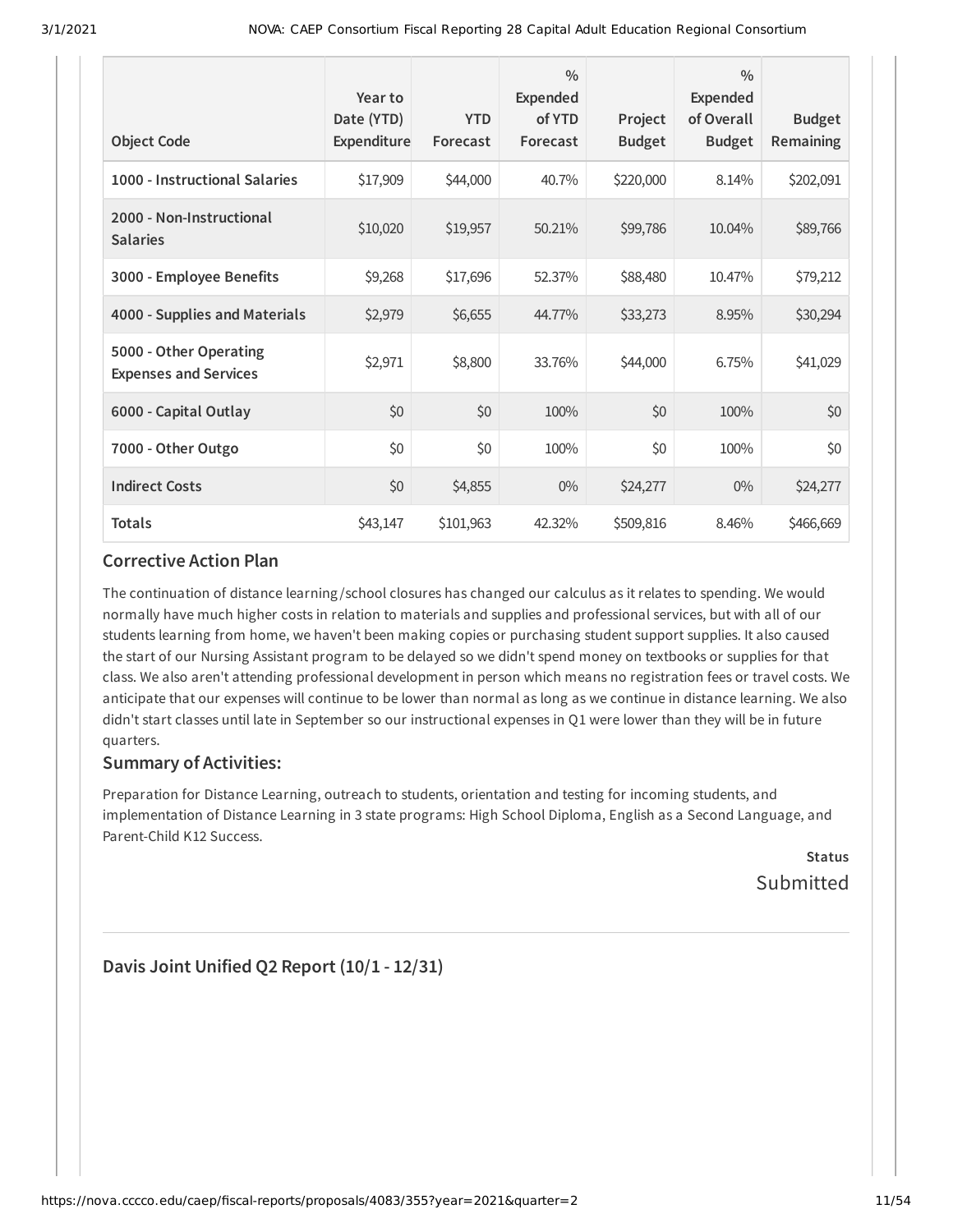| <b>Object Code</b>                                     | Year to<br>Date (YTD)<br>Expenditure | <b>YTD</b><br>Forecast | $\frac{0}{0}$<br>Expended<br>of YTD<br>Forecast | Project<br><b>Budget</b> | $\frac{0}{0}$<br><b>Expended</b><br>of Overall<br><b>Budget</b> | <b>Budget</b><br>Remaining |
|--------------------------------------------------------|--------------------------------------|------------------------|-------------------------------------------------|--------------------------|-----------------------------------------------------------------|----------------------------|
| 1000 - Instructional Salaries                          | \$80,038                             | \$88,000               | 90.95%                                          | \$220,000                | 36.38%                                                          | \$139,962                  |
| 2000 - Non-Instructional<br><b>Salaries</b>            | \$36,622                             | \$39,914               | 91.75%                                          | \$99,786                 | 36.7%                                                           | \$63,164                   |
| 3000 - Employee Benefits                               | \$36,692                             | \$35,392               | 103.67%                                         | \$88,480                 | 41.47%                                                          | \$51,788                   |
| 4000 - Supplies and Materials                          | \$2,988                              | \$13,309               | 22.45%                                          | \$33,273                 | 8.98%                                                           | \$30,285                   |
| 5000 - Other Operating<br><b>Expenses and Services</b> | \$8,167                              | \$17,600               | 46.4%                                           | \$44,000                 | 18.56%                                                          | \$35,833                   |
| 6000 - Capital Outlay                                  | \$0                                  | \$0                    | 100%                                            | \$0                      | 100%                                                            | \$0                        |
| 7000 - Other Outgo                                     | \$0                                  | \$0                    | 100%                                            | \$0                      | 100%                                                            | \$0                        |
| <b>Indirect Costs</b>                                  | \$0                                  | \$9,711                | $0\%$                                           | \$24,277                 | $0\%$                                                           | \$24,277                   |
| <b>Totals</b>                                          | \$164,507                            | \$203,926              | 80.67%                                          | \$509,816                | 32.27%                                                          | \$345,309                  |

Distance Learning delivery of programs: ASE (High school diploma), ESL, and Parent-Child K12 Success. Classified support for these programs. Preparation and training for Workforce Readiness (NWOW). Recruitment and planning for Nursing Assistant program (CTE). The school is also going through accreditation this year so team meetings, program evaluation, and action plan development are ongoing and involve all staff.

## **Status** Submitted

## **Allocation Year Closeout: 2018-19**

I have reviewed the financial reports for my agency and confirm that all funds for this allocation year have been spent.

**2018-19 Reverted Funds:**

\$0

#### **2018-19 Status** Closed

**Submitting Authority** Grace Sauser, Principal

**Davis Joint Unified Q3 Report (1/1 - 3/31)**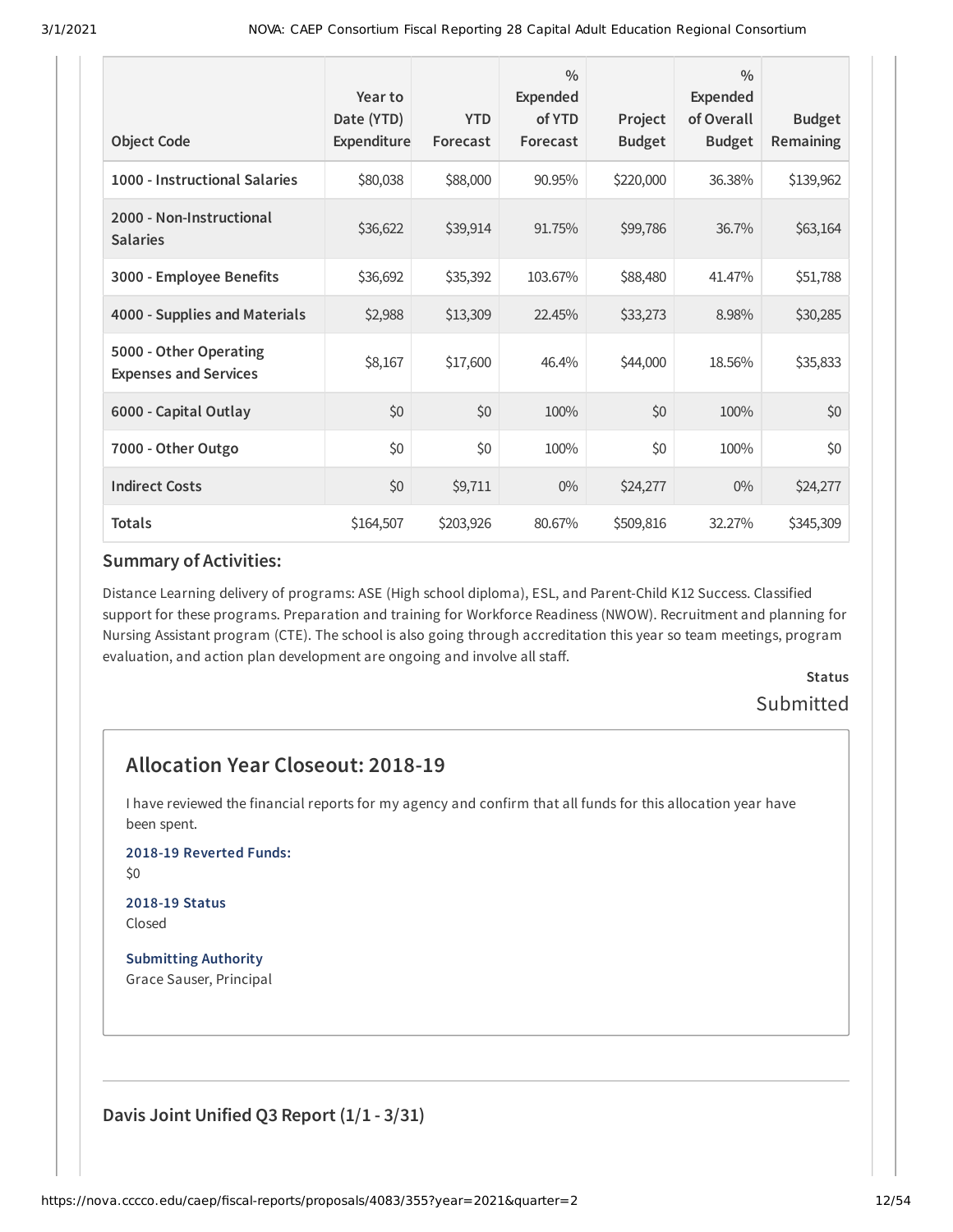| <b>Object Code</b>                                     | Year to<br>Date (YTD)<br>Expenditure | <b>YTD</b><br>Forecast | $\frac{0}{0}$<br><b>Expended</b><br>of YTD<br>Forecast | Project<br><b>Budget</b> | $\frac{0}{0}$<br>Expended<br>of Overall<br><b>Budget</b> | <b>Budget</b><br><b>Remaining</b> |
|--------------------------------------------------------|--------------------------------------|------------------------|--------------------------------------------------------|--------------------------|----------------------------------------------------------|-----------------------------------|
| 1000 - Instructional Salaries                          | \$80,038                             | \$132,000              | 60.63%                                                 | \$220,000                | 36.38%                                                   | \$139,962                         |
| 2000 - Non-Instructional<br><b>Salaries</b>            | \$36,622                             | \$59,872               | 61.17%                                                 | \$99,786                 | 36.7%                                                    | \$63,164                          |
| 3000 - Employee Benefits                               | \$36,692                             | \$53,088               | 69.12%                                                 | \$88,480                 | 41.47%                                                   | \$51,788                          |
| 4000 - Supplies and Materials                          | \$2,988                              | \$19,964               | 14.97%                                                 | \$33,273                 | 8.98%                                                    | \$30,285                          |
| 5000 - Other Operating<br><b>Expenses and Services</b> | \$8,167                              | \$26,400               | 30.94%                                                 | \$44,000                 | 18.56%                                                   | \$35,833                          |
| 6000 - Capital Outlay                                  | \$0                                  | \$0                    | 100%                                                   | \$0                      | 100%                                                     | \$0                               |
| 7000 - Other Outgo                                     | \$0                                  | \$0                    | 100%                                                   | \$0                      | 100%                                                     | \$0                               |
| <b>Indirect Costs</b>                                  | \$0                                  | \$14,566               | $0\%$                                                  | \$24,277                 | $0\%$                                                    | \$24,277                          |
| <b>Totals</b>                                          | \$164,507                            | \$305,890              | 53.78%                                                 | \$509,816                | 32.27%                                                   | \$345,309                         |

# **Status**

Unsubmitted

## **Davis Joint Unified Q4 Report (4/1 - 6/30)**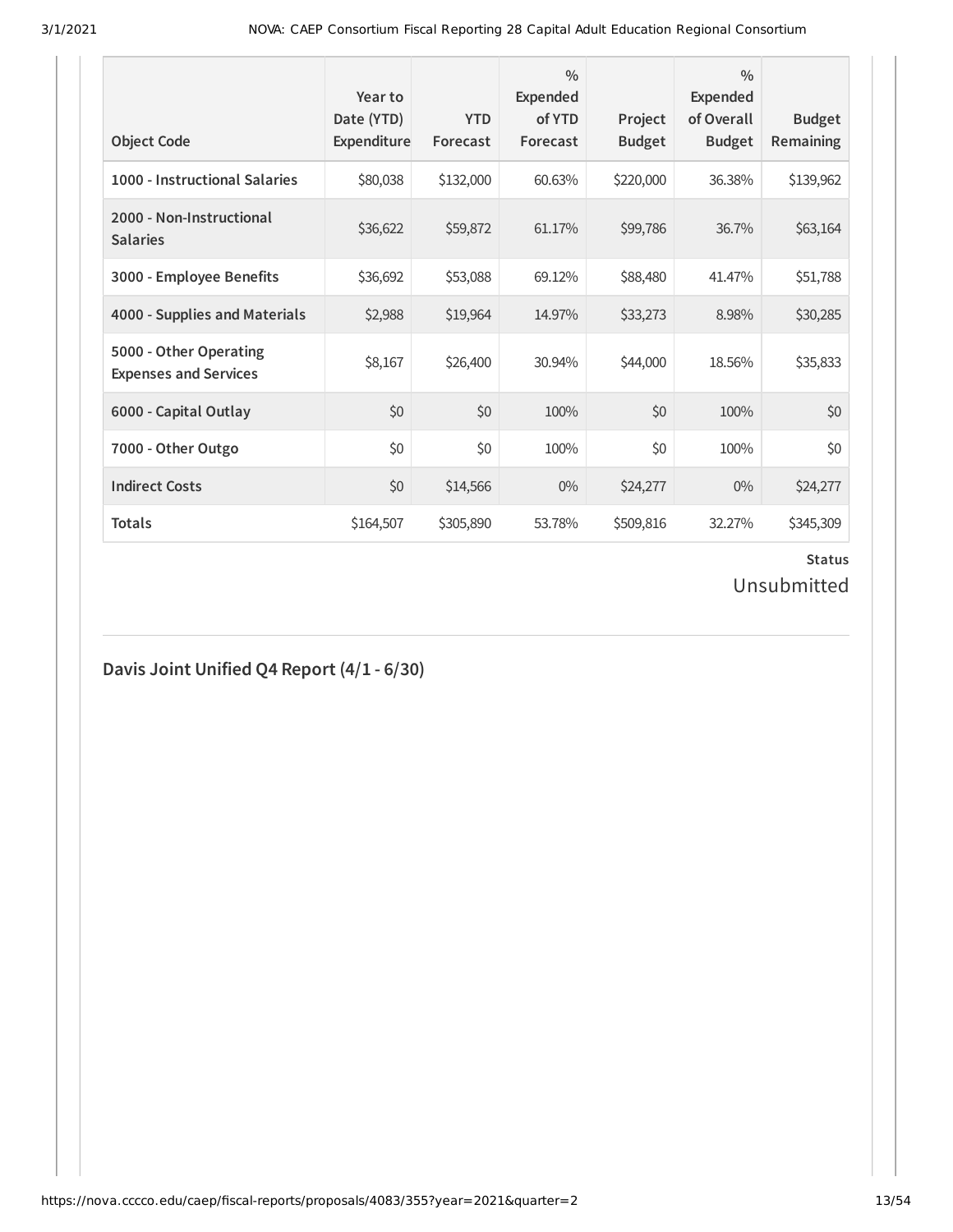| <b>Object Code</b>                                     | Year to<br>Date (YTD)<br>Expenditure | <b>YTD</b><br>Forecast | $\frac{0}{0}$<br><b>Expended</b><br>of YTD<br>Forecast | Project<br><b>Budget</b> | $\frac{0}{0}$<br><b>Expended</b><br>of Overall<br><b>Budget</b> | <b>Budget</b><br>Remaining   |
|--------------------------------------------------------|--------------------------------------|------------------------|--------------------------------------------------------|--------------------------|-----------------------------------------------------------------|------------------------------|
| 1000 - Instructional Salaries                          | \$80,038                             | \$176,000              | 45.48%                                                 | \$220,000                | 36.38%                                                          | \$139,962                    |
| 2000 - Non-Instructional<br><b>Salaries</b>            | \$36,622                             | \$79,829               | 45.88%                                                 | \$99,786                 | 36.7%                                                           | \$63,164                     |
| 3000 - Employee Benefits                               | \$36,692                             | \$70,784               | 51.84%                                                 | \$88,480                 | 41.47%                                                          | \$51,788                     |
| 4000 - Supplies and Materials                          | \$2,988                              | \$26,618               | 11.23%                                                 | \$33,273                 | 8.98%                                                           | \$30,285                     |
| 5000 - Other Operating<br><b>Expenses and Services</b> | \$8,167                              | \$35,200               | 23.2%                                                  | \$44,000                 | 18.56%                                                          | \$35,833                     |
| 6000 - Capital Outlay                                  | \$0                                  | \$0                    | 100%                                                   | \$0                      | 100%                                                            | \$0                          |
| 7000 - Other Outgo                                     | \$0                                  | \$0                    | 100%                                                   | \$0                      | 100%                                                            | \$0                          |
| <b>Indirect Costs</b>                                  | \$0                                  | \$19,422               | $0\%$                                                  | \$24,277                 | $0\%$                                                           | \$24,277                     |
| <b>Totals</b>                                          | \$164,507                            | \$407,853              | 40.33%                                                 | \$509,816                | 32.27%                                                          | \$345,309                    |
|                                                        |                                      |                        |                                                        |                          |                                                                 | <b>Status</b><br>Unsubmitted |

## **El Dorado Co. Oice of Education**

**El Dorado Co.Oice of Education Q1 Report (7/1 - 9/30)**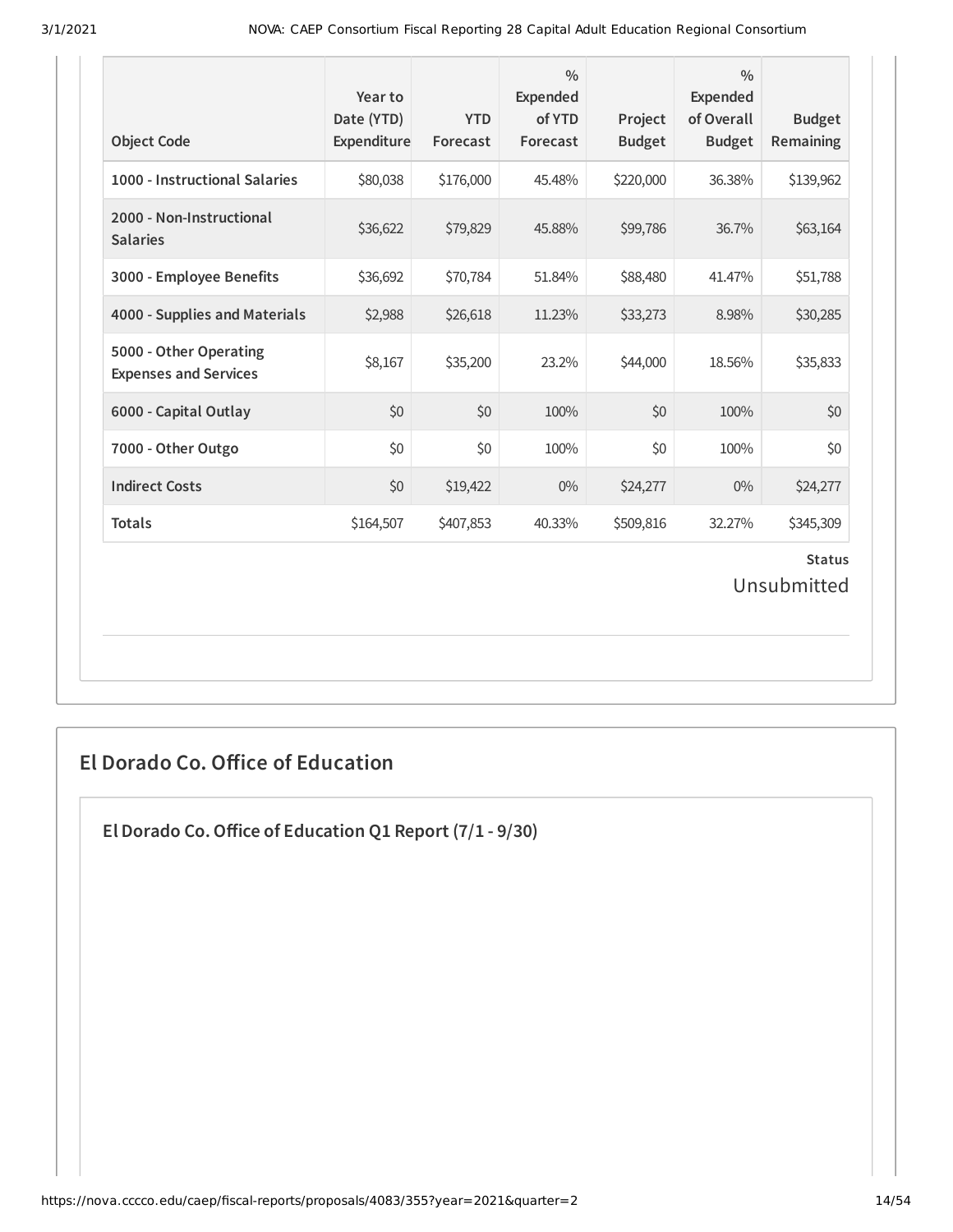| <b>Object Code</b>                                     | Year to<br>Date (YTD)<br>Expenditure | <b>YTD</b><br>Forecast | $\frac{0}{0}$<br><b>Expended</b><br>of YTD<br>Forecast | Project<br><b>Budget</b> | $\frac{0}{0}$<br><b>Expended</b><br>of Overall<br><b>Budget</b> | <b>Budget</b><br><b>Remaining</b> |
|--------------------------------------------------------|--------------------------------------|------------------------|--------------------------------------------------------|--------------------------|-----------------------------------------------------------------|-----------------------------------|
| 1000 - Instructional Salaries                          | \$16,240                             | \$30,211               | 53.75%                                                 | \$120,845                | 13.44%                                                          | \$104,605                         |
| 2000 - Non-Instructional<br><b>Salaries</b>            | \$4,075                              | \$13,212               | 30.84%                                                 | \$52,849                 | 7.71%                                                           | \$48,774                          |
| 3000 - Employee Benefits                               | \$4,000                              | \$12,103               | 33.05%                                                 | \$48,412                 | 8.26%                                                           | \$44,412                          |
| 4000 - Supplies and Materials                          | \$0                                  | \$995                  | $0\%$                                                  | \$3,979                  | $0\%$                                                           | \$3,979                           |
| 5000 - Other Operating<br><b>Expenses and Services</b> | \$389                                | \$10,761               | 3.61%                                                  | \$43,044                 | 0.9%                                                            | \$42,655                          |
| 6000 - Capital Outlay                                  | \$0                                  | \$0                    | 100%                                                   | \$0                      | 100%                                                            | \$0                               |
| 7000 - Other Outgo                                     | \$0                                  | \$0                    | 100%                                                   | \$0                      | 100%                                                            | \$0                               |
| <b>Indirect Costs</b>                                  | \$1,235                              | \$3,364                | 36.71%                                                 | \$13,457                 | 9.18%                                                           | \$12,222                          |
| <b>Totals</b>                                          | \$25,939                             | \$70,647               | 36.72%                                                 | \$282,586                | 9.18%                                                           | \$256,647                         |

Due to COVID-19, instructional salaries decreased for Q1 as it was necessary to release an ESL teacher as a result of reduced attendance. There has been a reduction in consumable supplies such as paper, pens, pencils, and other materials utilized by both students and staff. Technology platforms and upgrades have been initiated and ordered (i.e. Edgenuity, ReadNaturally and GED Academy Study Program). Costs for these platforms and upgrades will most likely be experienced during Q3 and Q4 expenditures. Staff development expenses, conference fees, travel and other related costs will continue to be reduced or eliminated due to virtual platforms.

### **Summary of Activities:**

During the first quarter of Fiscal Year 2020-21, the El Dorado County Office of Education continued offering courses in Adult Basic Education (ABE), Adult Secondary Education (ASE), including high school diploma and high school equivalency, English as a Second Language (ESL), as well as Pre-Apprenticeship programs. Due to COVID-19, program instruction was modified for all students; however, instruction continued through on-line learning via Zoom, Google groups, email, text, and phone. In addition, hot spots were established by the IT Department to facilitate the remote learning of our students. In-person instruction is currently being implemented at all site location.

> **Status Submitted**

## **El Dorado Co.Oice of Education Q2 Report (10/1 - 12/31)**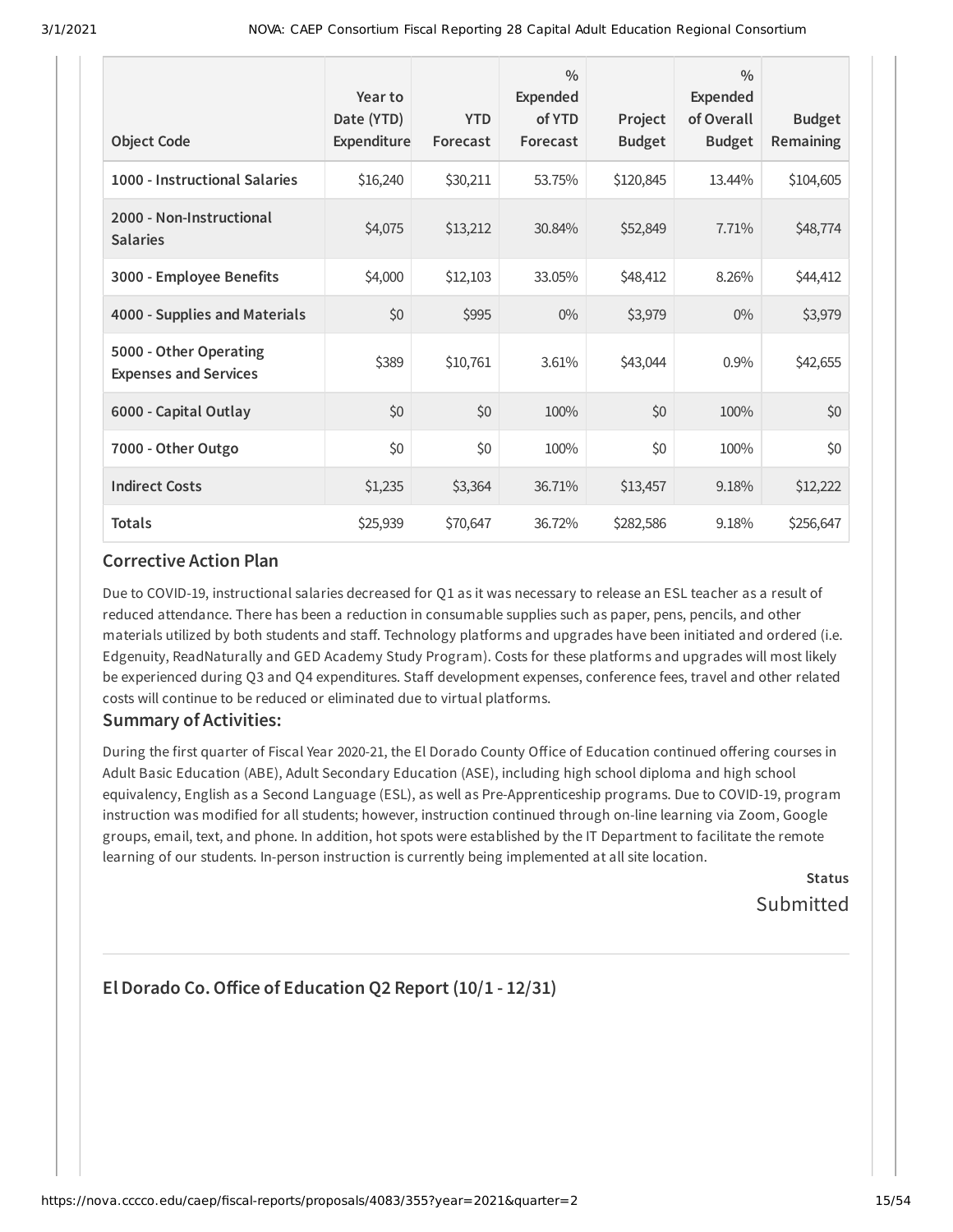| <b>Object Code</b>                                     | Year to<br>Date (YTD)<br>Expenditure | <b>YTD</b><br>Forecast | $\frac{0}{0}$<br><b>Expended</b><br>of YTD<br>Forecast | Project<br><b>Budget</b> | $\frac{0}{0}$<br>Expended<br>of Overall<br><b>Budget</b> | <b>Budget</b><br>Remaining |
|--------------------------------------------------------|--------------------------------------|------------------------|--------------------------------------------------------|--------------------------|----------------------------------------------------------|----------------------------|
| 1000 - Instructional Salaries                          | \$30,786                             | \$60,423               | 50.95%                                                 | \$120,845                | 25.48%                                                   | \$90,059                   |
| 2000 - Non-Instructional<br><b>Salaries</b>            | \$8,447                              | \$26,425               | 31.97%                                                 | \$52,849                 | 15.98%                                                   | \$44,402                   |
| 3000 - Employee Benefits                               | \$7,655                              | \$24,206               | 31.62%                                                 | \$48,412                 | 15.81%                                                   | \$40,757                   |
| 4000 - Supplies and Materials                          | \$246                                | \$1,990                | 12.36%                                                 | \$3,979                  | 6.18%                                                    | \$3,733                    |
| 5000 - Other Operating<br><b>Expenses and Services</b> | \$18,120                             | \$21,522               | 84.19%                                                 | \$43,044                 | 42.1%                                                    | \$24,924                   |
| 6000 - Capital Outlay                                  | \$0                                  | \$0                    | 100%                                                   | \$0                      | 100%                                                     | \$0                        |
| 7000 - Other Outgo                                     | \$0                                  | \$0                    | 100%                                                   | \$0                      | 100%                                                     | \$0                        |
| <b>Indirect Costs</b>                                  | \$3,262                              | \$6,729                | 48.48%                                                 | \$13,457                 | 24.24%                                                   | \$10,195                   |
| <b>Totals</b>                                          | \$68,516                             | \$141,293              | 48.49%                                                 | \$282,586                | 24.25%                                                   | \$214,070                  |

Due to COVID-19, instructional salaries decreased for Q2 as it was necessary to release an ESL teacher as a result of reduced attendance during Q1. There has been a reduction in consumable supplies such as paper, pens, pencils, and other materials utilized by both students and staff. Technology platforms and upgrades have been initiated and ordered (i.e. Edgenuity, ReadNaturally and GED Academy Study Program). Costs for these platforms and upgrades will most likely be experienced during Q3 and Q4 expenditures. Staff development expenses, conference fees, travel and other related costs will continue to be reduced or eliminated due to virtual platforms.

### **Summary of Activities:**

During the second quarter of Fiscal Year 2020-21, the El Dorado County Office of Education continued offering courses in Adult Basic Education (ABE), Adult Secondary Education (ASE), including high school diploma and high school equivalency, English as a Second Language (ESL), as well as Pre-Apprenticeship programs. In-person instruction and assessment is currently being implemented at all site location. However due to COVID-19, program instruction continues to be modified for all students as instruction continues through on-line learning via Zoom, Google groups, email, text, and phone. In addition, hot spots continue to be established by the IT Department to facilitate the remote learning of our students.

> **Status** Submitted

## **Allocation Year Closeout: 2018-19**

I have reviewed the financial reports for my agency and confirm that all funds for this allocation year have been spent.

## **2018-19 Reverted Funds:**

\$0 **2018-19 Status** Closed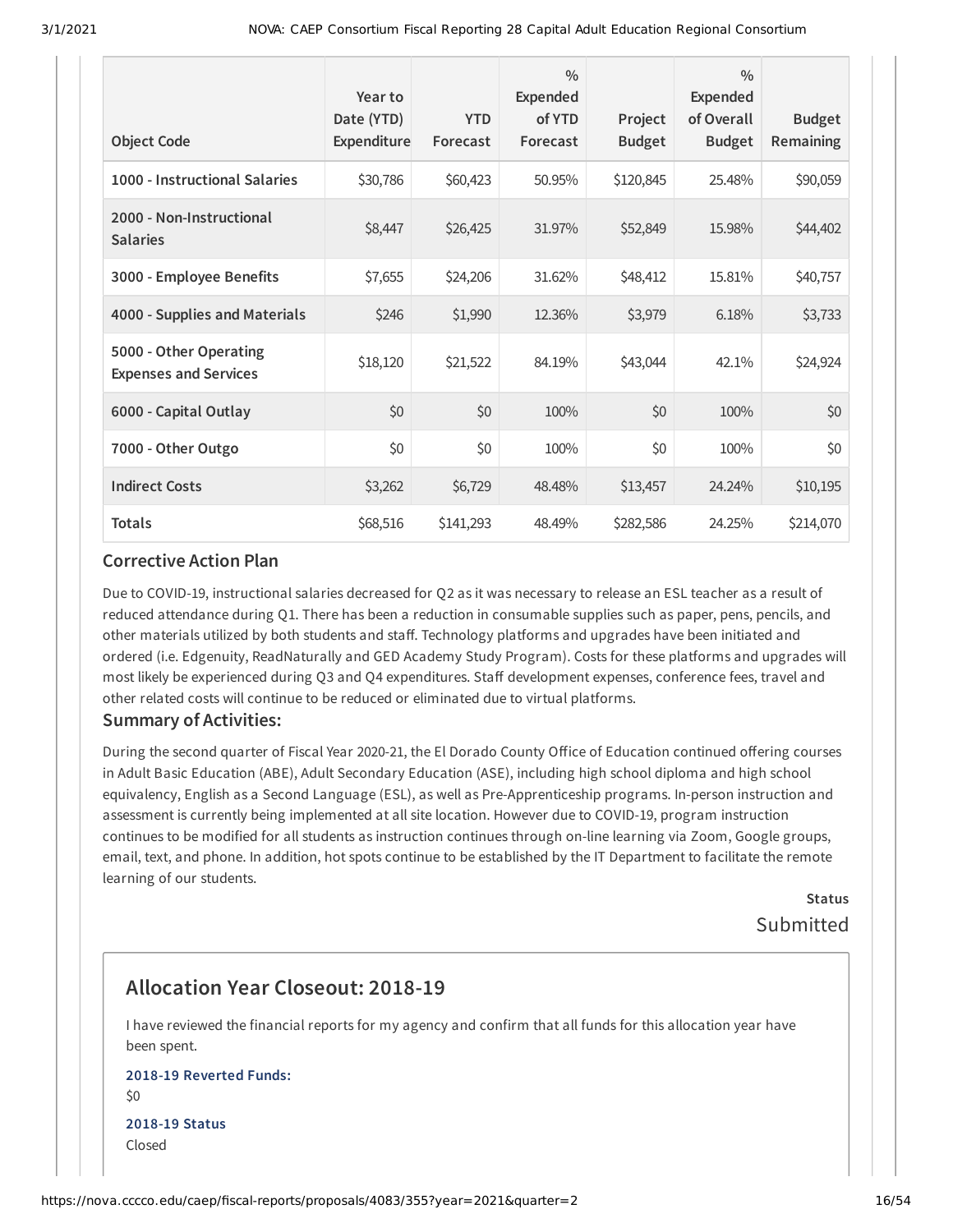**Submitting Authority**

 $\mathcal{L}_{\text{in}}$  . Notation support requests with the chancellor of  $\mathcal{L}_{\text{in}}$ Gary Sutherland, Principal

## **El Dorado Co.Oice of Education Q3 Report (1/1 - 3/31)**

| <b>Object Code</b>                                     | Year to<br>Date (YTD)<br>Expenditure | <b>YTD</b><br>Forecast | $\frac{0}{0}$<br><b>Expended</b><br>of YTD<br>Forecast | Project<br><b>Budget</b> | $\frac{0}{0}$<br>Expended<br>of Overall<br><b>Budget</b> | <b>Budget</b><br><b>Remaining</b> |
|--------------------------------------------------------|--------------------------------------|------------------------|--------------------------------------------------------|--------------------------|----------------------------------------------------------|-----------------------------------|
| 1000 - Instructional Salaries                          | \$30,786                             | \$90,634               | 33.97%                                                 | \$120,845                | 25.48%                                                   | \$90,059                          |
| 2000 - Non-Instructional<br><b>Salaries</b>            | \$8,447                              | \$39,637               | 21.31%                                                 | \$52,849                 | 15.98%                                                   | \$44,402                          |
| 3000 - Employee Benefits                               | \$7,655                              | \$36,309               | 21.08%                                                 | \$48,412                 | 15.81%                                                   | \$40,757                          |
| 4000 - Supplies and Materials                          | \$246                                | \$2,984                | 8.24%                                                  | \$3,979                  | 6.18%                                                    | \$3,733                           |
| 5000 - Other Operating<br><b>Expenses and Services</b> | \$18,120                             | \$32,283               | 56.13%                                                 | \$43,044                 | 42.1%                                                    | \$24,924                          |
| 6000 - Capital Outlay                                  | \$0                                  | \$0                    | 100%                                                   | \$0                      | 100%                                                     | \$0                               |
| 7000 - Other Outgo                                     | \$0                                  | \$0                    | 100%                                                   | \$0                      | 100%                                                     | \$0                               |
| <b>Indirect Costs</b>                                  | \$3,262                              | \$10,093               | 32.32%                                                 | \$13,457                 | 24.24%                                                   | \$10,195                          |
| <b>Totals</b>                                          | \$68,516                             | \$211,940              | 32.33%                                                 | \$282,586                | 24.25%                                                   | \$214,070                         |

### **Status** Unsubmitted

**El Dorado Co.Oice of Education Q4 Report (4/1 - 6/30)**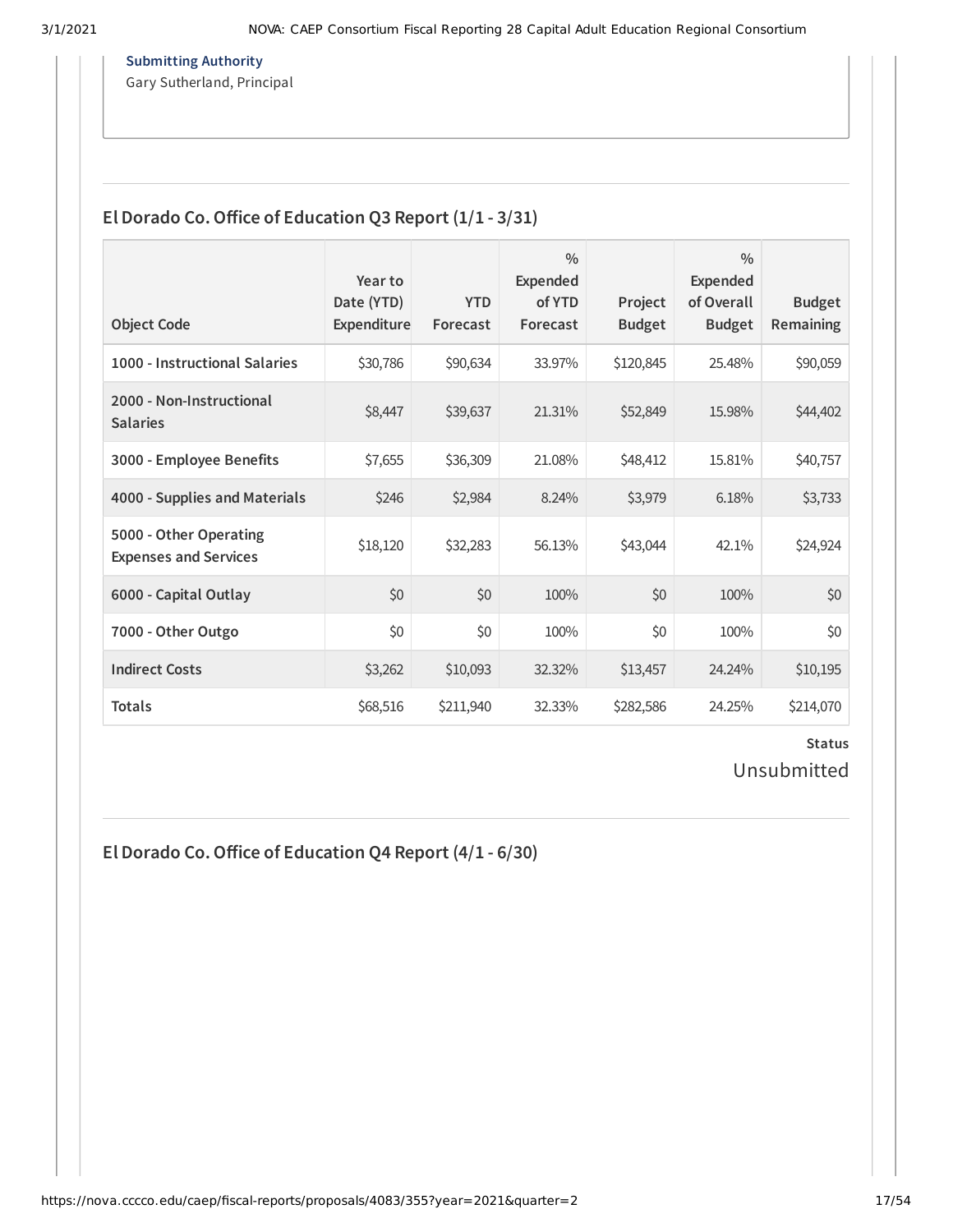| <b>Object Code</b>                                     | Year to<br>Date (YTD)<br>Expenditure | <b>YTD</b><br>Forecast | $\frac{0}{0}$<br><b>Expended</b><br>of YTD<br>Forecast | Project<br><b>Budget</b> | $\frac{0}{0}$<br><b>Expended</b><br>of Overall<br><b>Budget</b> | <b>Budget</b><br>Remaining |  |
|--------------------------------------------------------|--------------------------------------|------------------------|--------------------------------------------------------|--------------------------|-----------------------------------------------------------------|----------------------------|--|
| 1000 - Instructional Salaries                          | \$30,786                             | \$120,845              | 25.48%                                                 | \$120,845                | 25.48%                                                          | \$90,059                   |  |
| 2000 - Non-Instructional<br><b>Salaries</b>            | \$8,447                              | \$52,849               | 15.98%                                                 | \$52,849                 | 15.98%                                                          | \$44,402                   |  |
| 3000 - Employee Benefits                               | \$7,655                              | \$48,412               | 15.81%                                                 | \$48,412                 | 15.81%                                                          | \$40,757                   |  |
| 4000 - Supplies and Materials                          | \$246                                | \$3,979                | 6.18%                                                  | \$3,979                  | 6.18%                                                           | \$3,733                    |  |
| 5000 - Other Operating<br><b>Expenses and Services</b> | \$18,120                             | \$43,044               | 42.1%                                                  | \$43,044                 | 42.1%                                                           | \$24,924                   |  |
| 6000 - Capital Outlay                                  | \$0                                  | \$0                    | 100%                                                   | \$0                      | 100%                                                            | \$0                        |  |
| 7000 - Other Outgo                                     | \$0                                  | \$0                    | 100%                                                   | \$0                      | 100%                                                            | \$0                        |  |
| <b>Indirect Costs</b>                                  | \$3,262                              | \$13,457               | 24.24%                                                 | \$13,457                 | 24.24%                                                          | \$10,195                   |  |
| <b>Totals</b>                                          | \$68,516                             | \$282,586              | 24.25%                                                 | \$282,586                | 24.25%                                                          | \$214,070                  |  |
| <b>Status</b><br>Unsubmitted                           |                                      |                        |                                                        |                          |                                                                 |                            |  |

## **Elk Grove Unified**

**Elk Grove Unified Q1 Report (7/1 - 9/30)**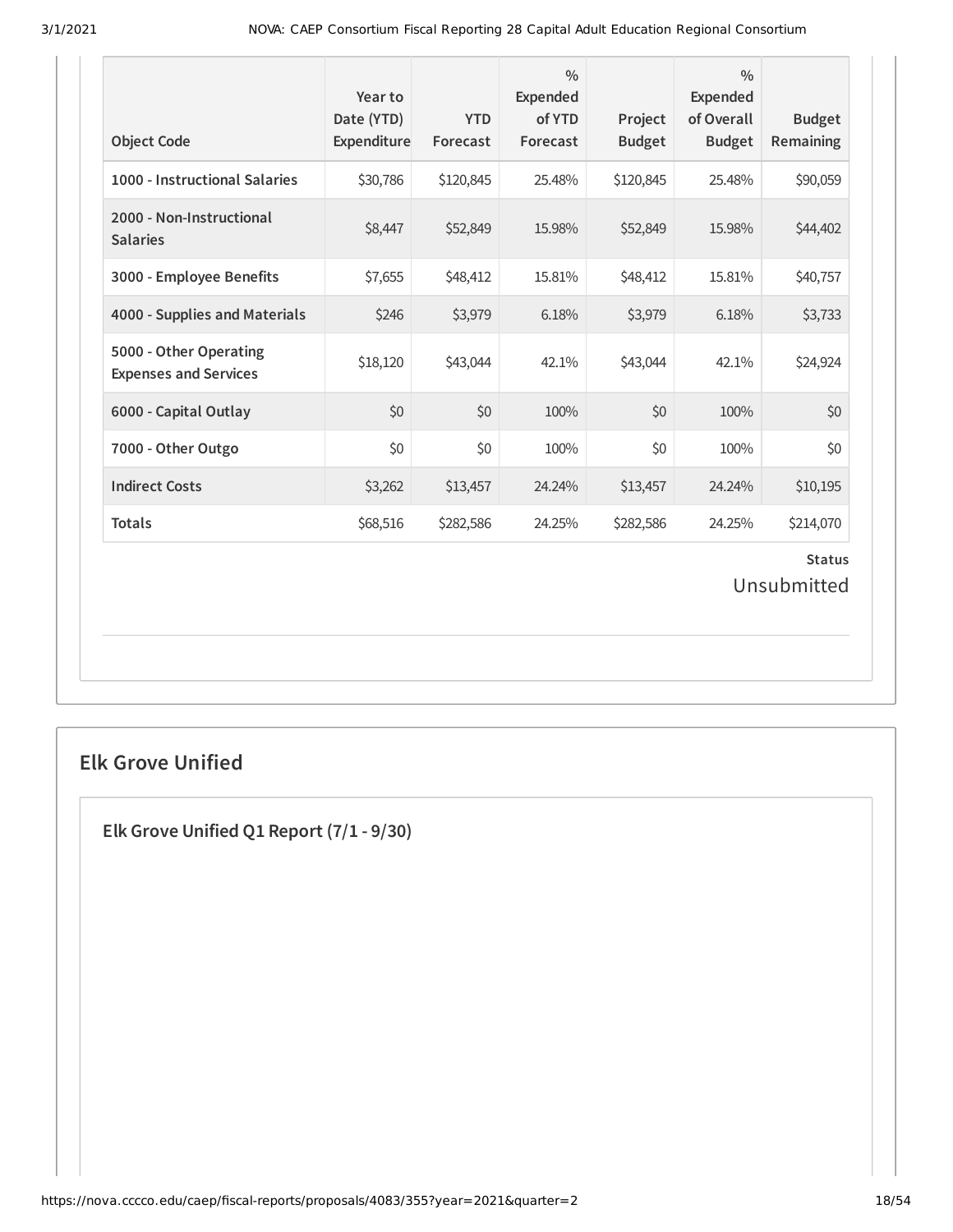| <b>Object Code</b>                                     | Year to<br>Date (YTD)<br>Expenditure | <b>YTD</b><br>Forecast | $\frac{0}{0}$<br><b>Expended</b><br>of YTD<br>Forecast | Project<br><b>Budget</b> | $\frac{0}{0}$<br>Expended<br>of Overall<br><b>Budget</b> | <b>Budget</b><br>Remaining |
|--------------------------------------------------------|--------------------------------------|------------------------|--------------------------------------------------------|--------------------------|----------------------------------------------------------|----------------------------|
| 1000 - Instructional Salaries                          | \$103,318                            | \$104,500              | 98.87%                                                 | \$417,999                | 24.72%                                                   | \$314,681                  |
| 2000 - Non-Instructional<br><b>Salaries</b>            | \$109,223                            | \$120,191              | 90.87%                                                 | \$480,763                | 22.72%                                                   | \$371,540                  |
| 3000 - Employee Benefits                               | \$99,047                             | \$109,538              | 90.42%                                                 | \$438,151                | 22.61%                                                   | \$339,104                  |
| 4000 - Supplies and Materials                          | \$1,825                              | \$148,387              | 1.23%                                                  | \$593,549                | 0.31%                                                    | \$591,724                  |
| 5000 - Other Operating<br><b>Expenses and Services</b> | \$22,326                             | \$48,074               | 46.44%                                                 | \$192,297                | 11.61%                                                   | \$169,971                  |
| 6000 - Capital Outlay                                  | \$0                                  | \$0                    | 100%                                                   | \$0                      | 100%                                                     | \$0                        |
| 7000 - Other Outgo                                     | \$7,614                              | \$45,293               | 16.81%                                                 | \$181,171                | 4.2%                                                     | \$173,557                  |
| <b>Indirect Costs</b>                                  | \$14,302                             | \$22,535               | 63.47%                                                 | \$90,141                 | 15.87%                                                   | \$75,839                   |
| <b>Totals</b>                                          | \$357,655                            | \$598,518              | 59.76%                                                 | \$2,394,071              | 14.94%                                                   | \$2,036,416                |

1. Will purchase new textbooks for student use in 2021 2. Purchase additional subscriptions for current online programs 3. Add a new online platform to support CTE remote instruction 4. Add additional online curriculum to support academic programs 5. Purchase additional technology for remote learning. 4. Hire additional instructors to serve more students

### **Summary of Activities:**

Through online resources, EGACE has continued to provide instruction and support in ABE/ASE, ESL/ELC, AWD, CTE, and Workforce Reentry. ABE, ASE, and ESL are offered to students remotely, in an online format. EGACE conducts student intake and CASAS testing both remotely and in-person. For those student who are unable to access remote testing or registration, staff at EGACE conduct 1x1 sessions, by appointment on the main campus. Education is also conducted remotely through instructional packets in two Sacramento county jails, as students in those facilities are not allowed online access. One positive aspect is that inmates who live in the high security units, and are not allowed to attend in-person classes, are able to access learning through the instructional packets. EGACE continues to offer CTE programs, although hands-on skills training and externships are not allowed to take place per EGUSD COVID-19 policies and practices

> **Status** Submitted

**Elk Grove Unified Q2 Report (10/1 - 12/31)**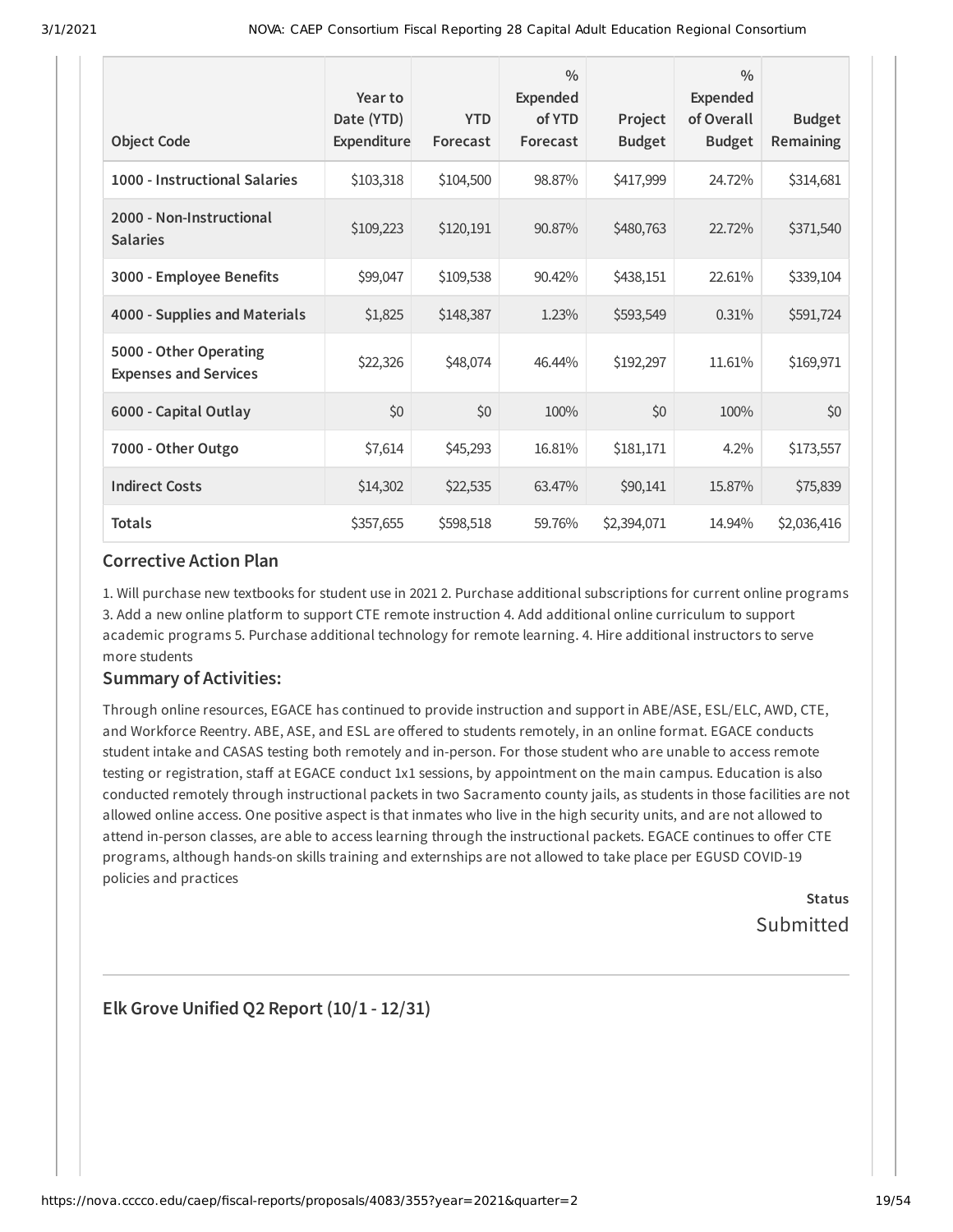| <b>Object Code</b>                                     | Year to<br>Date (YTD)<br>Expenditure | <b>YTD</b><br>Forecast | $\frac{0}{0}$<br>Expended<br>of YTD<br>Forecast | Project<br><b>Budget</b> | $\frac{0}{0}$<br>Expended<br>of Overall<br><b>Budget</b> | <b>Budget</b><br>Remaining |
|--------------------------------------------------------|--------------------------------------|------------------------|-------------------------------------------------|--------------------------|----------------------------------------------------------|----------------------------|
| 1000 - Instructional Salaries                          | \$212,843                            | \$209,000              | 101.84%                                         | \$417,999                | 50.92%                                                   | \$205,156                  |
| 2000 - Non-Instructional<br><b>Salaries</b>            | \$211,980                            | \$240,382              | 88.18%                                          | \$480,763                | 44.09%                                                   | \$268,783                  |
| 3000 - Employee Benefits                               | \$194,922                            | \$219,076              | 88.97%                                          | \$438,151                | 44.49%                                                   | \$243,229                  |
| 4000 - Supplies and Materials                          | \$26,445                             | \$296,775              | 8.91%                                           | \$593,549                | 4.46%                                                    | \$567,104                  |
| 5000 - Other Operating<br><b>Expenses and Services</b> | \$50,046                             | \$96,149               | 52.05%                                          | \$192,297                | 26.03%                                                   | \$142,251                  |
| 6000 - Capital Outlay                                  | \$0                                  | \$0                    | 100%                                            | \$0                      | 100%                                                     | \$0                        |
| 7000 - Other Outgo                                     | \$30,456                             | \$90,586               | 33.62%                                          | \$181,171                | 16.81%                                                   | \$150,715                  |
| <b>Indirect Costs</b>                                  | \$29,660                             | \$45,071               | 65.81%                                          | \$90,141                 | 32.9%                                                    | \$60,481                   |
| <b>Totals</b>                                          | \$756,352                            | \$1,197,036            | 63.19%                                          | \$2,394,071              | 31.59%                                                   | \$1,637,719                |

Expenditures in Quarter 2 supported the follow CAEP program areas: ABE, ASE, ESL, AWD, and CTE.

**Status Submitted** 

## **Allocation Year Closeout: 2018-19**

I have reviewed the financial reports for my agency and confirm that all funds for this allocation year have been spent.

**2018-19 Reverted Funds:**

\$0

**2018-19 Status** Closed

**Submitting Authority** Karen Malkiewicz

**Elk Grove Unified Q3 Report (1/1 - 3/31)**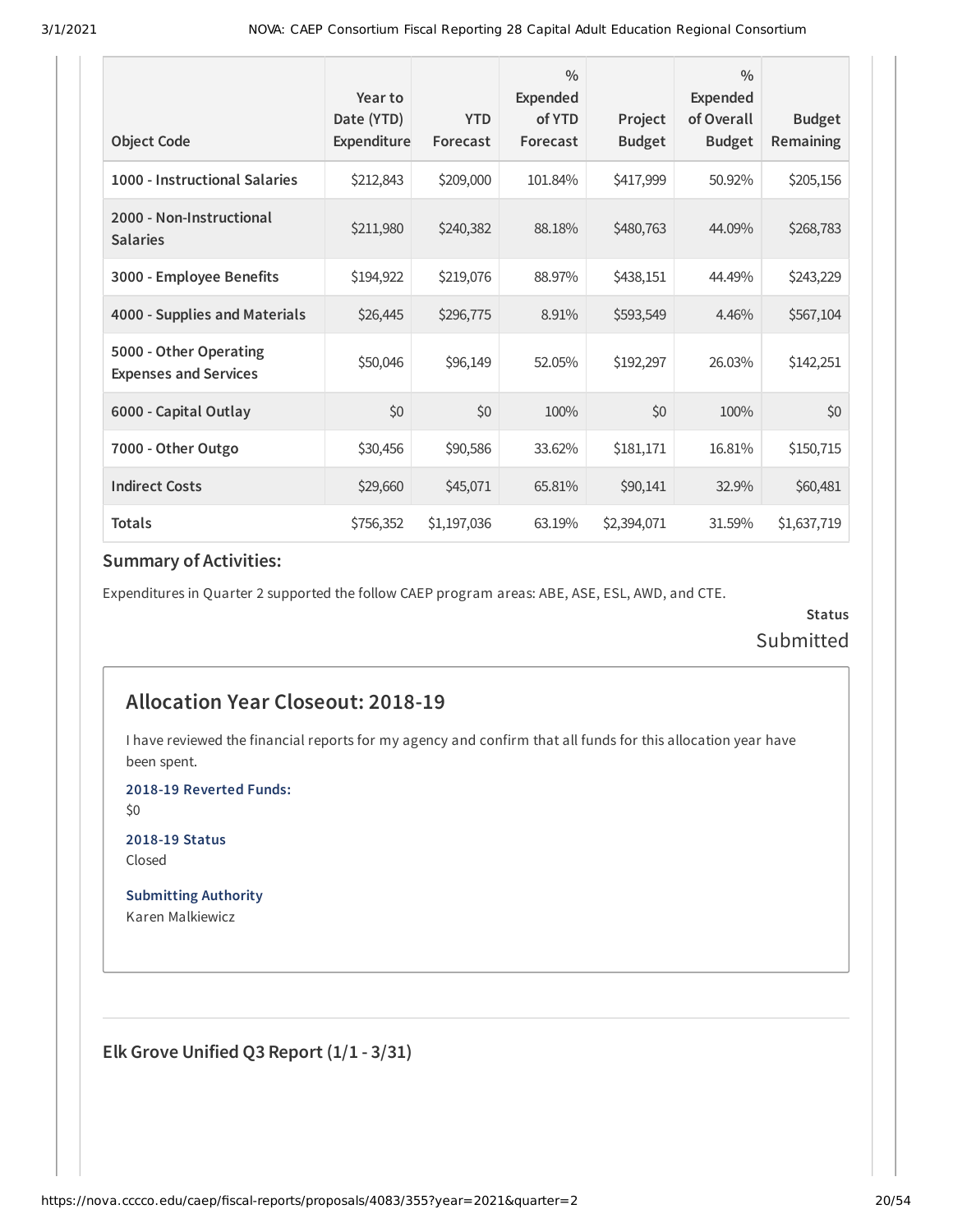| <b>Object Code</b>                                     | Year to<br>Date (YTD)<br>Expenditure | <b>YTD</b><br>Forecast | $\frac{0}{0}$<br><b>Expended</b><br>of YTD<br>Forecast | Project<br><b>Budget</b> | $\frac{0}{0}$<br><b>Expended</b><br>of Overall<br><b>Budget</b> | <b>Budget</b><br>Remaining |
|--------------------------------------------------------|--------------------------------------|------------------------|--------------------------------------------------------|--------------------------|-----------------------------------------------------------------|----------------------------|
| 1000 - Instructional Salaries                          | \$212,843                            | \$313,499              | 67.89%                                                 | \$417,999                | 50.92%                                                          | \$205,156                  |
| 2000 - Non-Instructional<br><b>Salaries</b>            | \$211,980                            | \$360,572              | 58.79%                                                 | \$480,763                | 44.09%                                                          | \$268,783                  |
| 3000 - Employee Benefits                               | \$194,922                            | \$328,613              | 59.32%                                                 | \$438,151                | 44.49%                                                          | \$243,229                  |
| 4000 - Supplies and Materials                          | \$26,445                             | \$445,162              | 5.94%                                                  | \$593,549                | 4.46%                                                           | \$567,104                  |
| 5000 - Other Operating<br><b>Expenses and Services</b> | \$50,046                             | \$144,223              | 34.7%                                                  | \$192,297                | 26.03%                                                          | \$142,251                  |
| 6000 - Capital Outlay                                  | \$0                                  | \$0                    | 100%                                                   | \$0                      | 100%                                                            | \$0                        |
| 7000 - Other Outgo                                     | \$30,456                             | \$135,878              | 22.41%                                                 | \$181,171                | 16.81%                                                          | \$150,715                  |
| <b>Indirect Costs</b>                                  | \$29,660                             | \$67,606               | 43.87%                                                 | \$90,141                 | 32.9%                                                           | \$60,481                   |
| <b>Totals</b>                                          | \$756,352                            | \$1,795,553            | 42.12%                                                 | \$2,394,071              | 31.59%                                                          | \$1,637,719                |

### **Status**

Unsubmitted

**Elk Grove Unified Q4 Report (4/1 - 6/30)**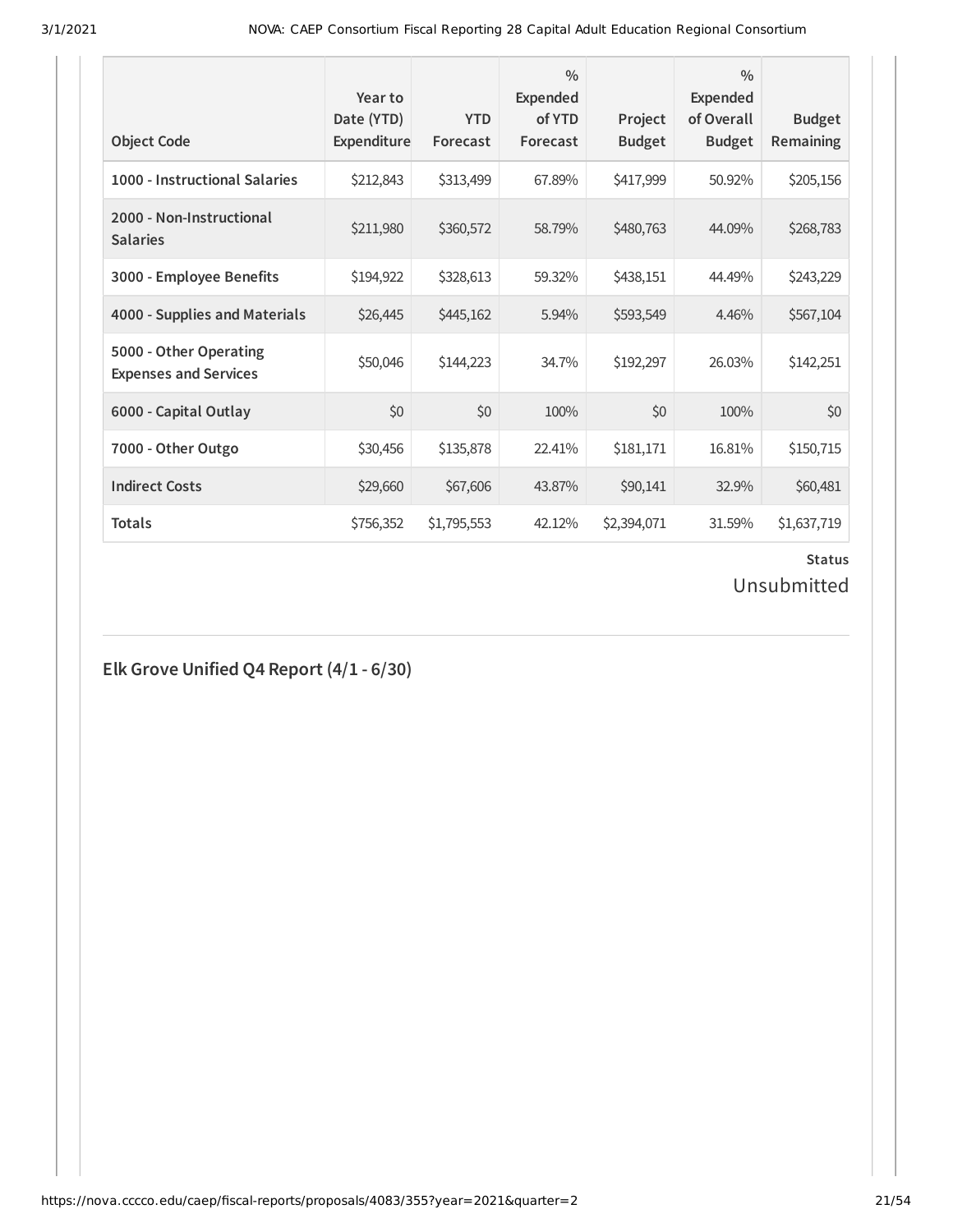| <b>Object Code</b>                                     | Year to<br>Date (YTD)<br>Expenditure | <b>YTD</b><br>Forecast | $\frac{0}{0}$<br><b>Expended</b><br>of YTD<br>Forecast | Project<br><b>Budget</b> | $\frac{0}{0}$<br><b>Expended</b><br>of Overall<br><b>Budget</b> | <b>Budget</b><br>Remaining   |
|--------------------------------------------------------|--------------------------------------|------------------------|--------------------------------------------------------|--------------------------|-----------------------------------------------------------------|------------------------------|
| 1000 - Instructional Salaries                          | \$212,843                            | \$417,999              | 50.92%                                                 | \$417,999                | 50.92%                                                          | \$205,156                    |
| 2000 - Non-Instructional<br><b>Salaries</b>            | \$211,980                            | \$480,763              | 44.09%                                                 | \$480,763                | 44.09%                                                          | \$268,783                    |
| 3000 - Employee Benefits                               | \$194,922                            | \$438,151              | 44.49%                                                 | \$438,151                | 44.49%                                                          | \$243,229                    |
| 4000 - Supplies and Materials                          | \$26,445                             | \$593,549              | 4.46%                                                  | \$593,549                | 4.46%                                                           | \$567,104                    |
| 5000 - Other Operating<br><b>Expenses and Services</b> | \$50,046                             | \$192,297              | 26.03%                                                 | \$192,297                | 26.03%                                                          | \$142,251                    |
| 6000 - Capital Outlay                                  | \$0                                  | \$0                    | 100%                                                   | \$0                      | 100%                                                            | \$0                          |
| 7000 - Other Outgo                                     | \$30,456                             | \$181,171              | 16.81%                                                 | \$181,171                | 16.81%                                                          | \$150,715                    |
| <b>Indirect Costs</b>                                  | \$29,660                             | \$90,141               | 32.9%                                                  | \$90,141                 | 32.9%                                                           | \$60,481                     |
| <b>Totals</b>                                          | \$756,352                            | \$2,394,071            | 31.59%                                                 | \$2,394,071              | 31.59%                                                          | \$1,637,719                  |
|                                                        |                                      |                        |                                                        |                          |                                                                 | <b>Status</b><br>Unsubmitted |

## **Folsom-Cordova Unified**

**Folsom-Cordova Unified Q1 Report (7/1 - 9/30)**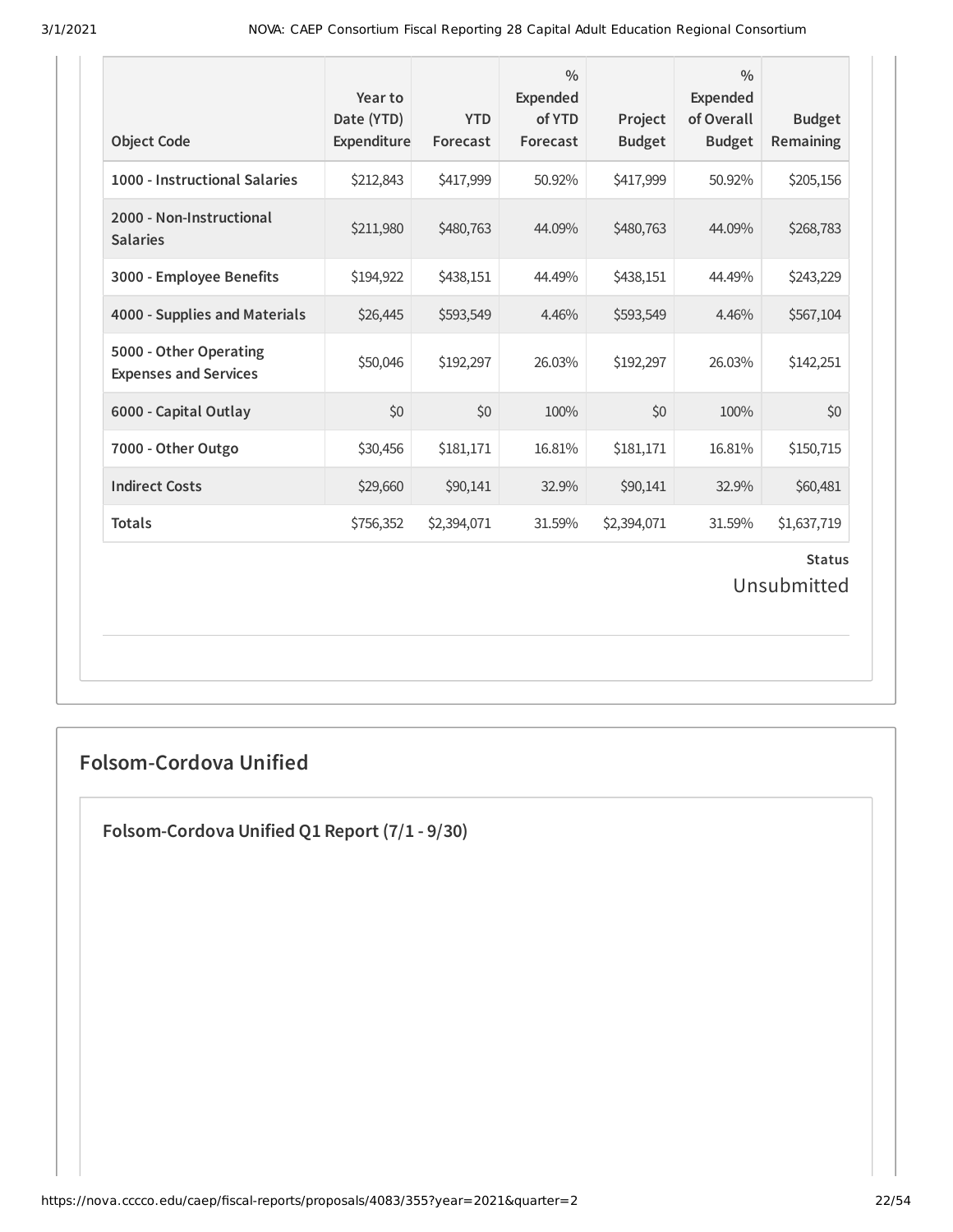| <b>Object Code</b>                                     | Year to<br>Date (YTD)<br>Expenditure | <b>YTD</b><br>Forecast | $\frac{0}{0}$<br><b>Expended</b><br>of YTD<br>Forecast | Project<br><b>Budget</b> | $\frac{0}{0}$<br><b>Expended</b><br>of Overall<br><b>Budget</b> | <b>Budget</b><br><b>Remaining</b> |
|--------------------------------------------------------|--------------------------------------|------------------------|--------------------------------------------------------|--------------------------|-----------------------------------------------------------------|-----------------------------------|
| 1000 - Instructional Salaries                          | \$28,192                             | \$74,851               | 37.66%                                                 | \$374,254                | 7.53%                                                           | \$346,062                         |
| 2000 - Non-Instructional<br><b>Salaries</b>            | \$47,523                             | \$44,000               | 108.01%                                                | \$219,998                | 21.6%                                                           | \$172,475                         |
| 3000 - Employee Benefits                               | \$26,052                             | \$37,274               | 69.89%                                                 | \$186,369                | 13.98%                                                          | \$160,317                         |
| 4000 - Supplies and Materials                          | \$41                                 | \$8,917                | 0.46%                                                  | \$44,583                 | 0.09%                                                           | \$44,542                          |
| 5000 - Other Operating<br><b>Expenses and Services</b> | \$115                                | \$0                    | 100%                                                   | \$17,310                 | 0.66%                                                           | \$17,195                          |
| 6000 - Capital Outlay                                  | \$0                                  | \$0                    | 100%                                                   | \$0                      | 100%                                                            | \$0                               |
| 7000 - Other Outgo                                     | \$0                                  | \$0                    | 100%                                                   | \$0                      | 100%                                                            | \$0                               |
| <b>Indirect Costs</b>                                  | \$0                                  | \$0                    | 100%                                                   | \$0                      | 100%                                                            | \$0                               |
| <b>Totals</b>                                          | \$101,923                            | \$165,041              | 61.76%                                                 | \$842,514                | 12.1%                                                           | \$740,591                         |

As a result of COVID-19, and our school in a distance learning model, our expenditures fell below target. ESL enrollments are much lower 1st quarter than past, which resulted in us offering 4 fewer classes this semester (2 evening, 1 morning, and 1 morning VESL). Salary expenses are less because of these classes not being offered (we do hope to reopen those ESL classes in spring should the situation change and enrollments increase). The instructional assistant, Para -Educator Training class was not offered in fall because of low enrollment, but will open in spring. The Computer Basics class was closed due to the school being distance learning. If we return in a hybrid model then we will reopen it. We also did not have fall enrollments for U.S. Citizenship. We are spending less on office consumables because we don't have teachers on campus.

### **Summary of Activities:**

fall semester 1st quarter 2020-21: Adult Education supports these programs: ESL, VESL, ABE, workforce prep, workforce training, ABE, ASE, and testing services. Due to COVID-19, the 1st quarter classes supported: ESL, ABE, ASE. Funds were spent on salaries, supplies, Burlington seats, Reading Plus seats, and Ventures. We increased professional development, staff meetings, and peer trainings to support teachers during these difficult times as they learn new online platforms and programs. We recently began HiSET testing again 1:1. Our school office is open with social distancing and PPE in place. Students may register online or in-person. We increased marketing efforts and are mailing a school postcard to Rancho Cordova communities.

## **Status Submitted**

## **Folsom-Cordova Unified Q2 Report (10/1 - 12/31)**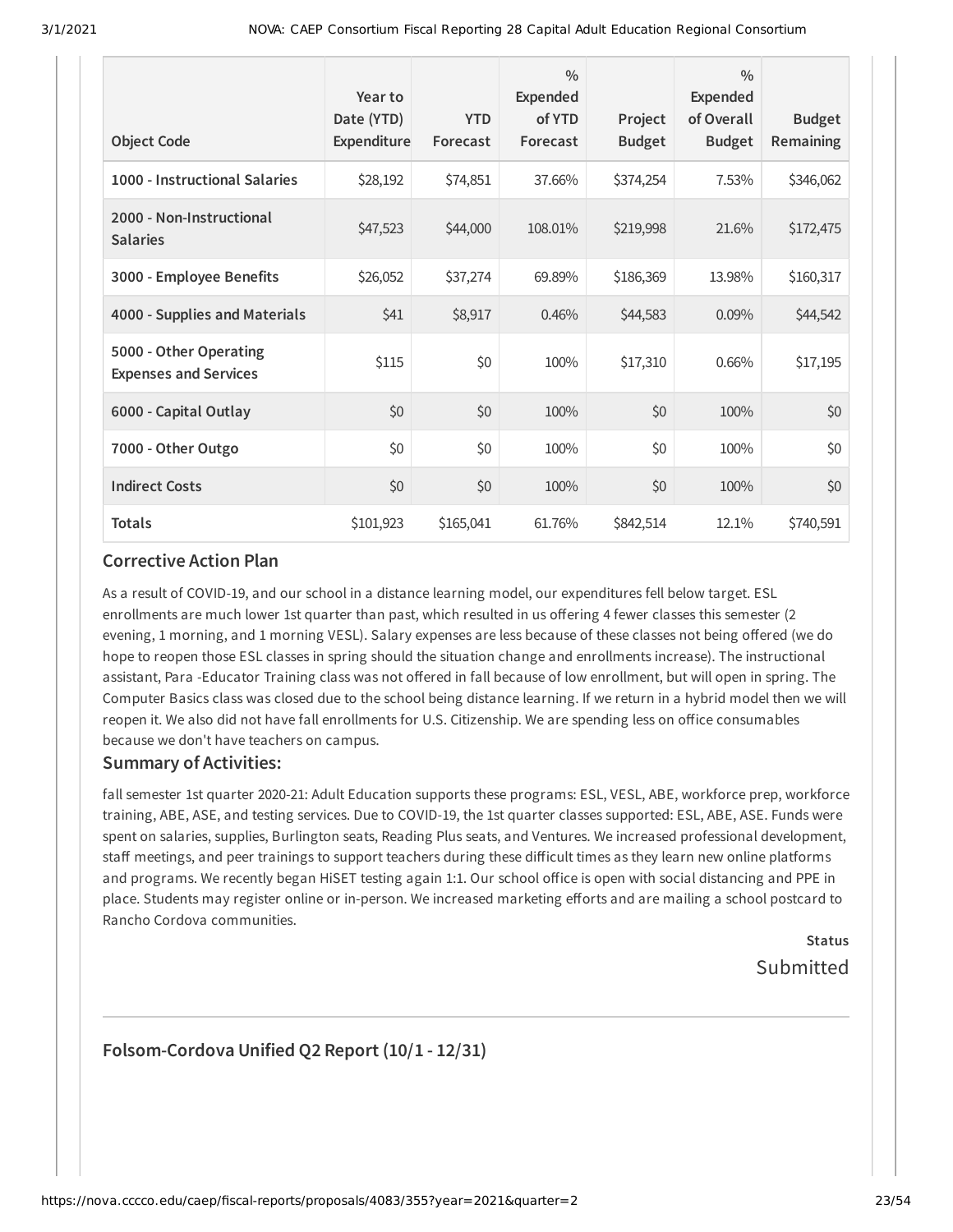| <b>Object Code</b>                                     | Year to<br>Date (YTD)<br>Expenditure | <b>YTD</b><br>Forecast | $\frac{0}{0}$<br><b>Expended</b><br>of YTD<br>Forecast | Project<br><b>Budget</b> | $\frac{0}{0}$<br>Expended<br>of Overall<br><b>Budget</b> | <b>Budget</b><br>Remaining |
|--------------------------------------------------------|--------------------------------------|------------------------|--------------------------------------------------------|--------------------------|----------------------------------------------------------|----------------------------|
| 1000 - Instructional Salaries                          | \$140,212                            | \$187,127              | 74.93%                                                 | \$374,254                | 37.46%                                                   | \$234,042                  |
| 2000 - Non-Instructional<br><b>Salaries</b>            | \$97,844                             | \$109,999              | 88.95%                                                 | \$219,998                | 44.47%                                                   | \$122,154                  |
| 3000 - Employee Benefits                               | \$70,092                             | \$93,185               | 75.22%                                                 | \$186,369                | 37.61%                                                   | \$116,277                  |
| 4000 - Supplies and Materials                          | \$41                                 | \$22,292               | 0.18%                                                  | \$44,583                 | 0.09%                                                    | \$44,542                   |
| 5000 - Other Operating<br><b>Expenses and Services</b> | \$9,854                              | \$10,386               | 94.88%                                                 | \$17,310                 | 56.93%                                                   | \$7,456                    |
| 6000 - Capital Outlay                                  | \$0                                  | \$0                    | 100%                                                   | \$0                      | 100%                                                     | \$0                        |
| 7000 - Other Outgo                                     | \$0                                  | \$0                    | 100%                                                   | \$0                      | 100%                                                     | \$0                        |
| <b>Indirect Costs</b>                                  | \$0                                  | \$0                    | 100%                                                   | \$0                      | 100%                                                     | \$0                        |
| <b>Totals</b>                                          | \$318,043                            | \$422,988              | 75.19%                                                 | \$842,514                | 37.75%                                                   | \$524,471                  |

Adult Education supports these programs: ESL, VESL, US Citizenship, ABE, ASE, workforce prep, workforce training, and testing services. Due to COVID-19, the 2nd quarter classes supported: ESL, VESL, US Citizenship, ABE, ASE, and 1 workforce training course. Funds were spent on salaries, supplies, online learning: Burlington English, Reading Plus, and Ventures. We increased professional development, staff meetings, and peer trainings to support teachers using technology as they learn new online platforms and programs. We recently began HiSET testing again 3:1. Our school office is open with social distancing and PPE in place. Students may register online or in-person. We increased marketing efforts and mailed a school postcard to Rancho Cordova communities.

**Status** Submitted

## **Allocation Year Closeout: 2018-19**

I have reviewed the financial reports for my agency and confirm that all funds for this allocation year have been spent.

**2018-19 Reverted Funds:** \$0

**2018-19 Status** Closed

**Submitting Authority** Rhonda Balmain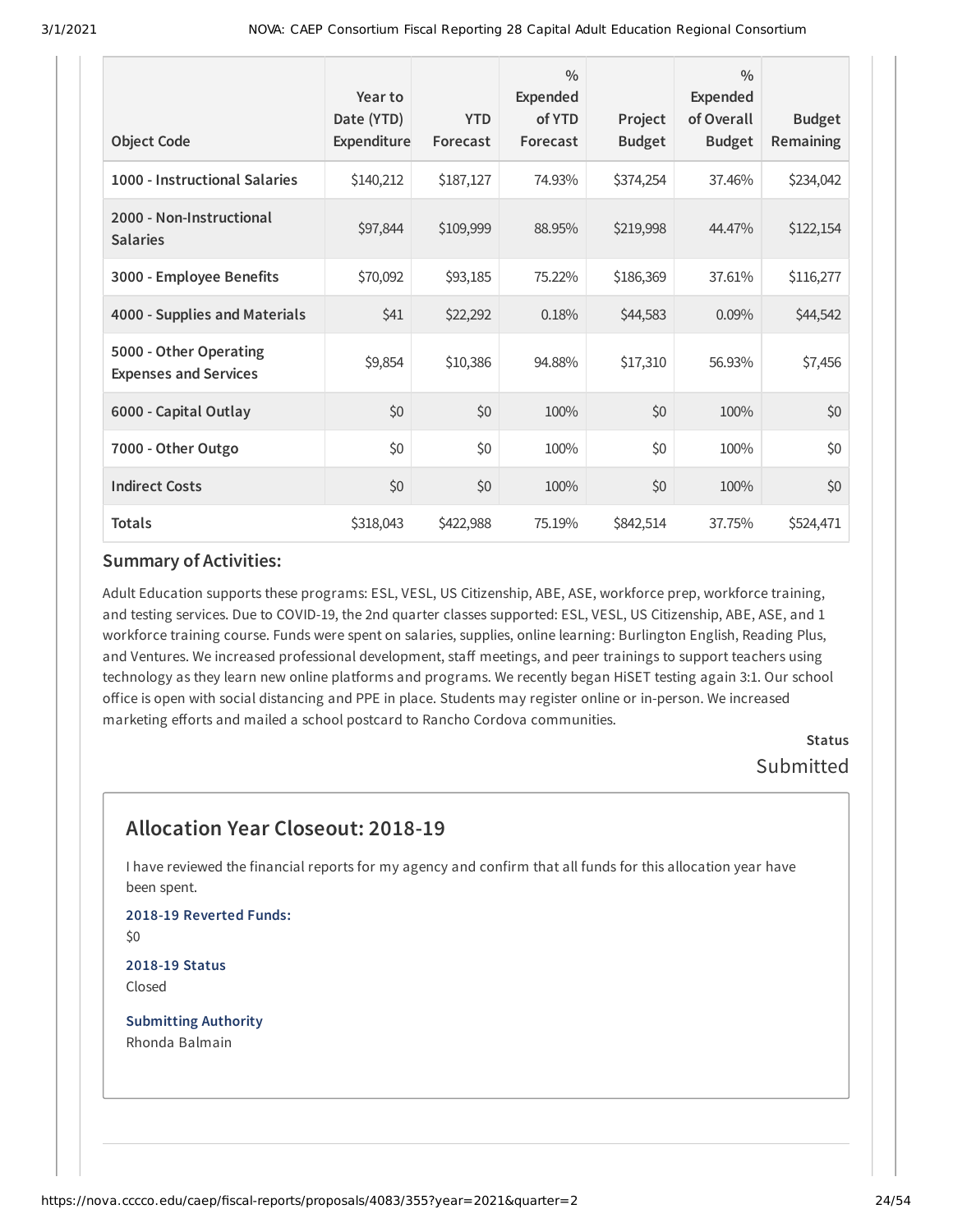## **Fo** As of 3/1/2021, NOVA support requests will be handled by the Chancellor's Oice ServiceNow portal **lsom-Cordova Unified Q3 Report (1/1 - 3/31)**

| <b>Object Code</b>                                     | Year to<br>Date (YTD)<br><b>Expenditure</b> | <b>YTD</b><br>Forecast | $\frac{0}{0}$<br><b>Expended</b><br>of YTD<br>Forecast | Project<br><b>Budget</b> | $\frac{0}{0}$<br><b>Expended</b><br>of Overall<br><b>Budget</b> | <b>Budget</b><br><b>Remaining</b> |
|--------------------------------------------------------|---------------------------------------------|------------------------|--------------------------------------------------------|--------------------------|-----------------------------------------------------------------|-----------------------------------|
| 1000 - Instructional Salaries                          | \$140,212                                   | \$299,403              | 46.83%                                                 | \$374,254                | 37.46%                                                          | \$234,042                         |
| 2000 - Non-Instructional<br><b>Salaries</b>            | \$97,844                                    | \$175,998              | 55.59%                                                 | \$219,998                | 44.47%                                                          | \$122,154                         |
| 3000 - Employee Benefits                               | \$70,092                                    | \$149,095              | 47.01%                                                 | \$186,369                | 37.61%                                                          | \$116,277                         |
| 4000 - Supplies and Materials                          | \$41                                        | \$35,666               | 0.11%                                                  | \$44,583                 | 0.09%                                                           | \$44,542                          |
| 5000 - Other Operating<br><b>Expenses and Services</b> | \$9,854                                     | \$12,117               | 81.32%                                                 | \$17,310                 | 56.93%                                                          | \$7,456                           |
| 6000 - Capital Outlay                                  | \$0                                         | \$0                    | 100%                                                   | \$0                      | 100%                                                            | \$0                               |
| 7000 - Other Outgo                                     | \$0                                         | \$0                    | 100%                                                   | \$0                      | 100%                                                            | \$0                               |
| <b>Indirect Costs</b>                                  | \$0                                         | \$0                    | 100%                                                   | \$0                      | 100%                                                            | \$0                               |
| <b>Totals</b>                                          | \$318,043                                   | \$672,280              | 47.31%                                                 | \$842,514                | 37.75%                                                          | \$524,471                         |

## **Status** Unsubmitted

## **Folsom-Cordova Unified Q4 Report (4/1 - 6/30)**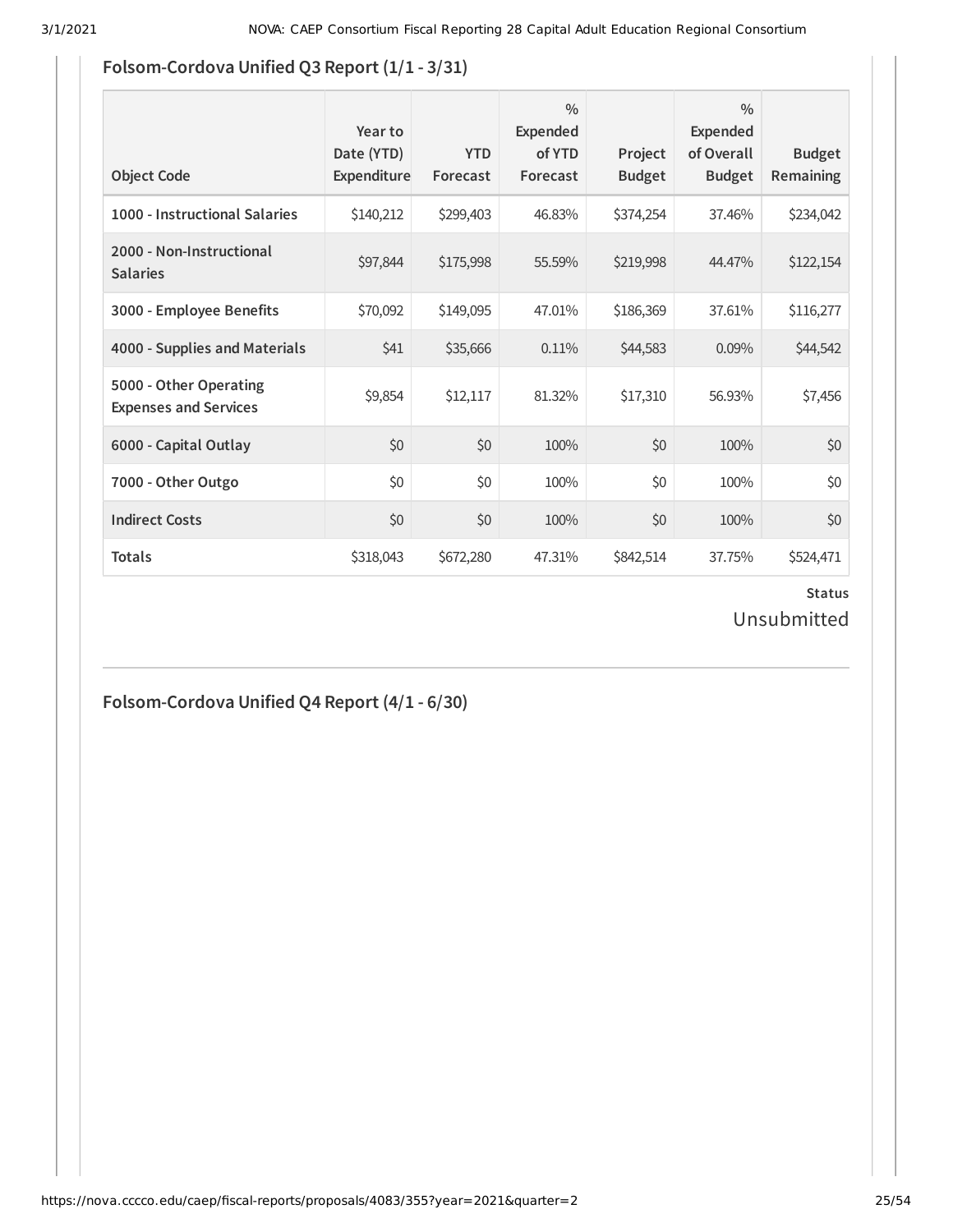| 1000 - Instructional Salaries<br>\$140,212<br>37.46%<br>\$374,254<br>\$374,254<br>37.46%<br>2000 - Non-Instructional<br>\$97,844<br>\$219,998<br>44.47%<br>\$219,998<br>44.47%<br><b>Salaries</b><br>3000 - Employee Benefits<br>\$70,092<br>\$186,369<br>37.61%<br>\$186,369<br>37.61%<br>4000 - Supplies and Materials<br>\$44,583<br>\$41<br>0.09%<br>\$44,583<br>0.09%<br>5000 - Other Operating<br>\$9,854<br>\$17,310<br>\$17,310<br>56.93%<br>56.93%<br><b>Expenses and Services</b><br>6000 - Capital Outlay<br>\$0<br>\$0<br>100%<br>\$0<br>100%<br>\$0<br>\$0<br>\$0<br>100%<br>100%<br>7000 - Other Outgo<br><b>Indirect Costs</b><br>\$0<br>\$0<br>\$0<br>100%<br>100%<br><b>Totals</b><br>\$318,043<br>\$842,514<br>37.75%<br>\$842,514<br>37.75% | <b>Budget</b><br>Remaining   | $\frac{0}{0}$<br><b>Expended</b><br>of Overall<br><b>Budget</b> | Project<br><b>Budget</b> | $\frac{0}{0}$<br><b>Expended</b><br>of YTD<br>Forecast | <b>YTD</b><br>Forecast | Year to<br>Date (YTD)<br>Expenditure | <b>Object Code</b> |
|----------------------------------------------------------------------------------------------------------------------------------------------------------------------------------------------------------------------------------------------------------------------------------------------------------------------------------------------------------------------------------------------------------------------------------------------------------------------------------------------------------------------------------------------------------------------------------------------------------------------------------------------------------------------------------------------------------------------------------------------------------------|------------------------------|-----------------------------------------------------------------|--------------------------|--------------------------------------------------------|------------------------|--------------------------------------|--------------------|
|                                                                                                                                                                                                                                                                                                                                                                                                                                                                                                                                                                                                                                                                                                                                                                | \$234,042                    |                                                                 |                          |                                                        |                        |                                      |                    |
|                                                                                                                                                                                                                                                                                                                                                                                                                                                                                                                                                                                                                                                                                                                                                                | \$122,154                    |                                                                 |                          |                                                        |                        |                                      |                    |
|                                                                                                                                                                                                                                                                                                                                                                                                                                                                                                                                                                                                                                                                                                                                                                | \$116,277                    |                                                                 |                          |                                                        |                        |                                      |                    |
|                                                                                                                                                                                                                                                                                                                                                                                                                                                                                                                                                                                                                                                                                                                                                                | \$44,542                     |                                                                 |                          |                                                        |                        |                                      |                    |
|                                                                                                                                                                                                                                                                                                                                                                                                                                                                                                                                                                                                                                                                                                                                                                | \$7,456                      |                                                                 |                          |                                                        |                        |                                      |                    |
|                                                                                                                                                                                                                                                                                                                                                                                                                                                                                                                                                                                                                                                                                                                                                                | \$0                          |                                                                 |                          |                                                        |                        |                                      |                    |
|                                                                                                                                                                                                                                                                                                                                                                                                                                                                                                                                                                                                                                                                                                                                                                | \$0                          |                                                                 |                          |                                                        |                        |                                      |                    |
|                                                                                                                                                                                                                                                                                                                                                                                                                                                                                                                                                                                                                                                                                                                                                                | \$0                          |                                                                 |                          |                                                        |                        |                                      |                    |
|                                                                                                                                                                                                                                                                                                                                                                                                                                                                                                                                                                                                                                                                                                                                                                | \$524,471                    |                                                                 |                          |                                                        |                        |                                      |                    |
|                                                                                                                                                                                                                                                                                                                                                                                                                                                                                                                                                                                                                                                                                                                                                                | <b>Status</b><br>Unsubmitted |                                                                 |                          |                                                        |                        |                                      |                    |

# **Galt Joint Union High**

**Galt Joint Union High Q1 Report (7/1 - 9/30)**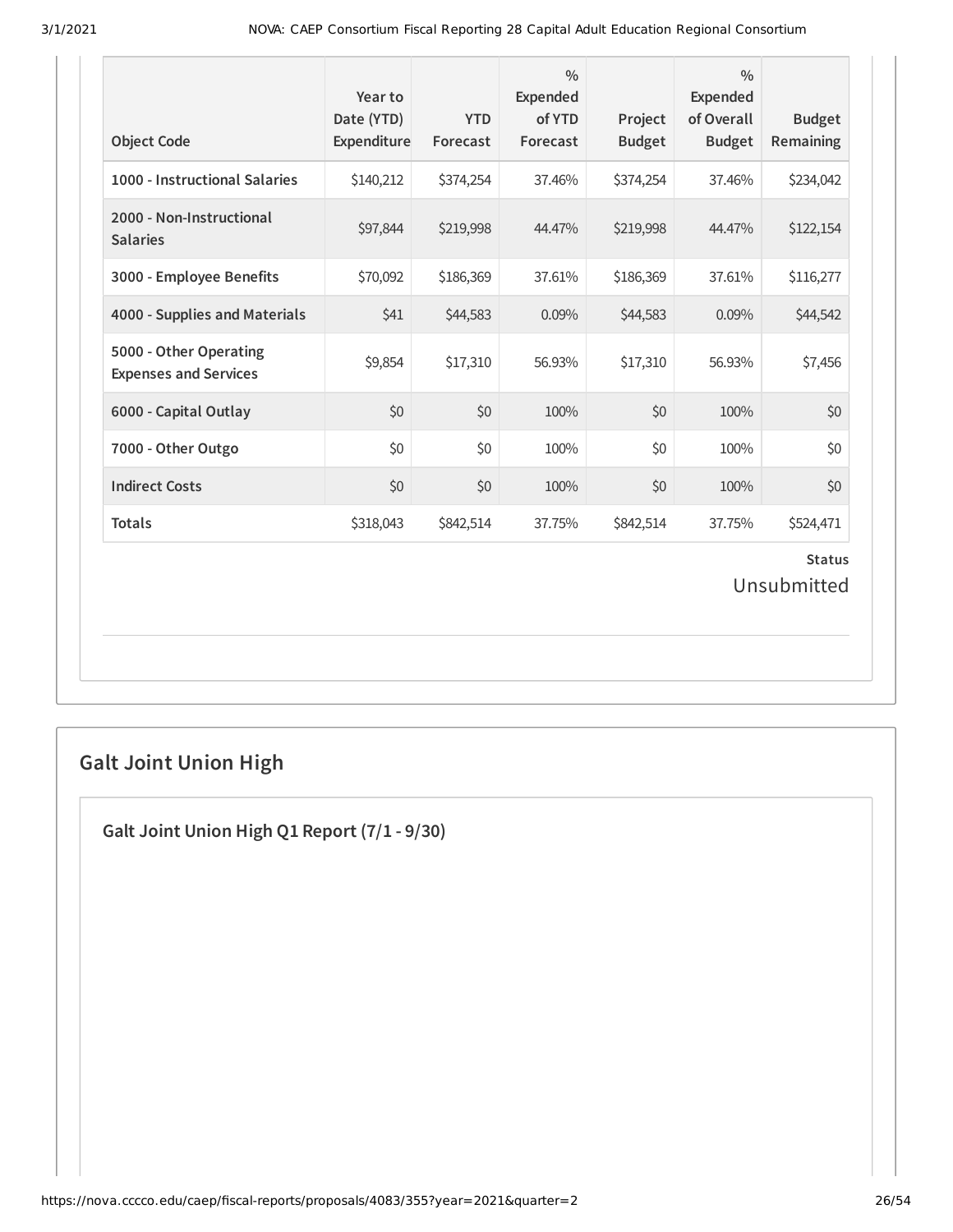| <b>Object Code</b>                                     | Year to<br>Date (YTD)<br>Expenditure | <b>YTD</b><br>Forecast | $\frac{0}{0}$<br>Expended<br>of YTD<br>Forecast | Project<br><b>Budget</b> | $\frac{0}{0}$<br>Expended<br>of Overall<br><b>Budget</b> | <b>Budget</b><br><b>Remaining</b> |
|--------------------------------------------------------|--------------------------------------|------------------------|-------------------------------------------------|--------------------------|----------------------------------------------------------|-----------------------------------|
| 1000 - Instructional Salaries                          | \$16,894                             | \$11,974               | 141.09%                                         | \$119,737                | 14.11%                                                   | \$102,843                         |
| 2000 - Non-Instructional<br><b>Salaries</b>            | \$26,369                             | \$25,500               | 103.41%                                         | \$102,000                | 25.85%                                                   | \$75,631                          |
| 3000 - Employee Benefits                               | \$17,595                             | \$13,000               | 135.35%                                         | \$65,000                 | 27.07%                                                   | \$47,405                          |
| 4000 - Supplies and Materials                          | \$0                                  | \$10,368               | $0\%$                                           | \$34,559                 | $0\%$                                                    | \$34,559                          |
| 5000 - Other Operating<br><b>Expenses and Services</b> | \$2,721                              | \$19,555               | 13.91%                                          | \$55,870                 | 4.87%                                                    | \$53,149                          |
| 6000 - Capital Outlay                                  | \$0                                  | \$0                    | 100%                                            | \$0                      | 100%                                                     | \$0                               |
| 7000 - Other Outgo                                     | \$0                                  | \$0                    | 100%                                            | \$0                      | 100%                                                     | \$0                               |
| <b>Indirect Costs</b>                                  | \$0                                  | \$0                    | 100%                                            | \$18,870                 | $0\%$                                                    | \$18,870                          |
| <b>Totals</b>                                          | \$63,579                             | \$80,396               | 79.08%                                          | \$396,036                | 16.05%                                                   | \$332,457                         |

As a result of Covid-19, Galt Adult School is offering Adult Secondary Education, including High School Diploma and High School Equivalency and English as a Second Language via Remote Learning through Zoom and Google Classroom. Quarter 1 expenditures covered salaries and benefits for Certificated and Classified staff, as well as materials and supplies.

> **Status Submitted**

**Galt Joint Union High Q2 Report (10/1 - 12/31)**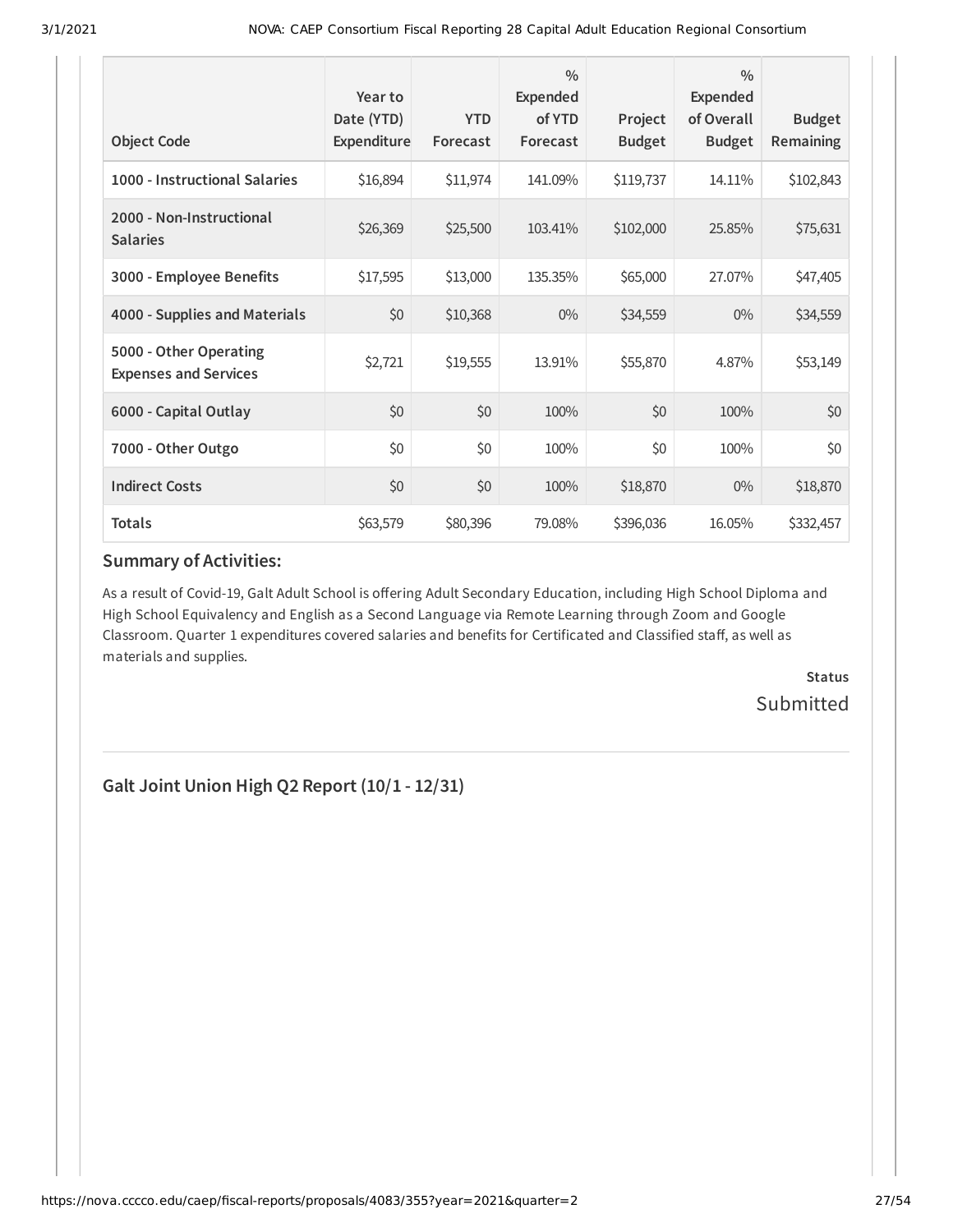| <b>Object Code</b>                                     | Year to<br>Date (YTD)<br>Expenditure | <b>YTD</b><br>Forecast | $\frac{0}{0}$<br><b>Expended</b><br>of YTD<br>Forecast | Project<br><b>Budget</b> | $\frac{0}{0}$<br>Expended<br>of Overall<br><b>Budget</b> | <b>Budget</b><br>Remaining |
|--------------------------------------------------------|--------------------------------------|------------------------|--------------------------------------------------------|--------------------------|----------------------------------------------------------|----------------------------|
| 1000 - Instructional Salaries                          | \$46,577                             | \$35,921               | 129.66%                                                | \$119,737                | 38.9%                                                    | \$73,160                   |
| 2000 - Non-Instructional<br><b>Salaries</b>            | \$45,611                             | \$40,800               | 111.79%                                                | \$102,000                | 44.72%                                                   | \$56,389                   |
| 3000 - Employee Benefits                               | \$31,015                             | \$22,750               | 136.33%                                                | \$65,000                 | 47.72%                                                   | \$33,985                   |
| 4000 - Supplies and Materials                          | \$3,955                              | \$22,463               | 17.61%                                                 | \$34,559                 | 11.44%                                                   | \$30,604                   |
| 5000 - Other Operating<br><b>Expenses and Services</b> | \$25,614                             | \$25,142               | 101.88%                                                | \$55,870                 | 45.85%                                                   | \$30,256                   |
| 6000 - Capital Outlay                                  | \$0                                  | \$0                    | 100%                                                   | \$0                      | 100%                                                     | \$0                        |
| 7000 - Other Outgo                                     | \$0                                  | \$0                    | 100%                                                   | \$0                      | 100%                                                     | \$0                        |
| <b>Indirect Costs</b>                                  | \$0                                  | \$0                    | 100%                                                   | \$18,870                 | $0\%$                                                    | \$18,870                   |
| <b>Totals</b>                                          | \$152,772                            | \$147,076              | 103.87%                                                | \$396,036                | 38.58%                                                   | \$243,264                  |

Galt Adult School offered courses in ESL, Diploma and GED through Remote Learning due to Covid-19 restrictions. Quarter 2 expenditures included certificated and classified salaries and benefits, purchase of new licensing software for the GED program, postage for advertising, supplies and lease agreement for copy machine.

## **Status** Submitted

## **Allocation Year Closeout: 2018-19**

I have reviewed the financial reports for my agency and confirm that all funds for this allocation year have been spent.

**2018-19 Reverted Funds:**

\$0

**2018-19 Status** Closed

**Submitting Authority** Lisa Pettis

**Galt Joint Union High Q3 Report (1/1 - 3/31)**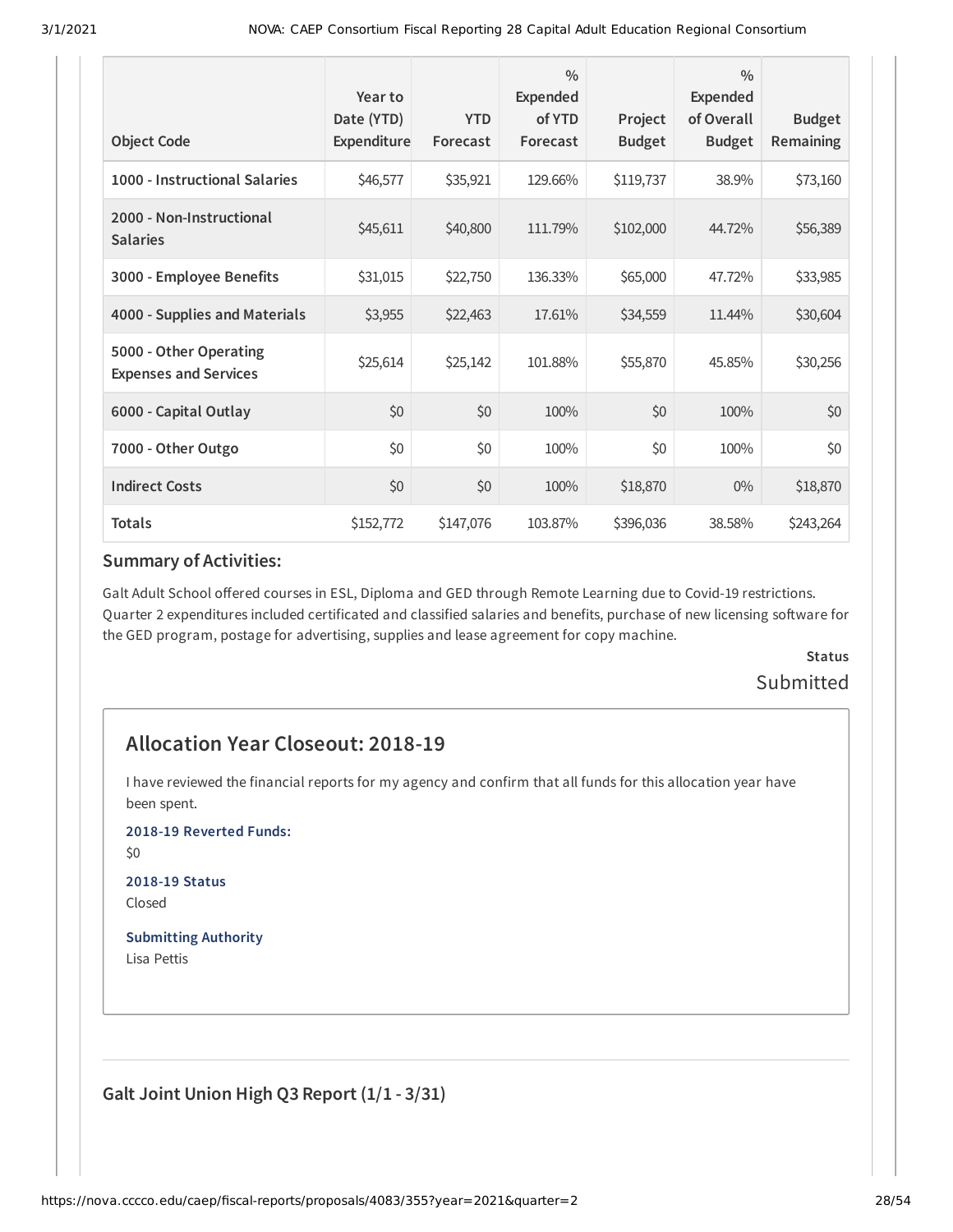| <b>Object Code</b>                                     | Year to<br>Date (YTD)<br>Expenditure | <b>YTD</b><br>Forecast | $\frac{0}{0}$<br><b>Expended</b><br>of YTD<br>Forecast | Project<br><b>Budget</b> | $\frac{0}{0}$<br>Expended<br>of Overall<br><b>Budget</b> | <b>Budget</b><br><b>Remaining</b> |
|--------------------------------------------------------|--------------------------------------|------------------------|--------------------------------------------------------|--------------------------|----------------------------------------------------------|-----------------------------------|
| 1000 - Instructional Salaries                          | \$46,577                             | \$71,842               | 64.83%                                                 | \$119,737                | 38.9%                                                    | \$73,160                          |
| 2000 - Non-Instructional<br><b>Salaries</b>            | \$45,611                             | \$71,400               | 63.88%                                                 | \$102,000                | 44.72%                                                   | \$56,389                          |
| 3000 - Employee Benefits                               | \$31,015                             | \$42,250               | 73.41%                                                 | \$65,000                 | 47.72%                                                   | \$33,985                          |
| 4000 - Supplies and Materials                          | \$3,955                              | \$27,647               | 14.31%                                                 | \$34,559                 | 11.44%                                                   | \$30,604                          |
| 5000 - Other Operating<br><b>Expenses and Services</b> | \$25,614                             | \$39,109               | 65.49%                                                 | \$55,870                 | 45.85%                                                   | \$30,256                          |
| 6000 - Capital Outlay                                  | \$0                                  | \$0                    | 100%                                                   | \$0                      | 100%                                                     | \$0                               |
| 7000 - Other Outgo                                     | \$0                                  | \$0                    | 100%                                                   | \$0                      | 100%                                                     | \$0                               |
| <b>Indirect Costs</b>                                  | \$0                                  | \$0                    | 100%                                                   | \$18,870                 | $0\%$                                                    | \$18,870                          |
| <b>Totals</b>                                          | \$152,772                            | \$252,248              | 60.56%                                                 | \$396,036                | 38.58%                                                   | \$243,264                         |

# **Status**

Unsubmitted

## **Galt Joint Union High Q4 Report (4/1 - 6/30)**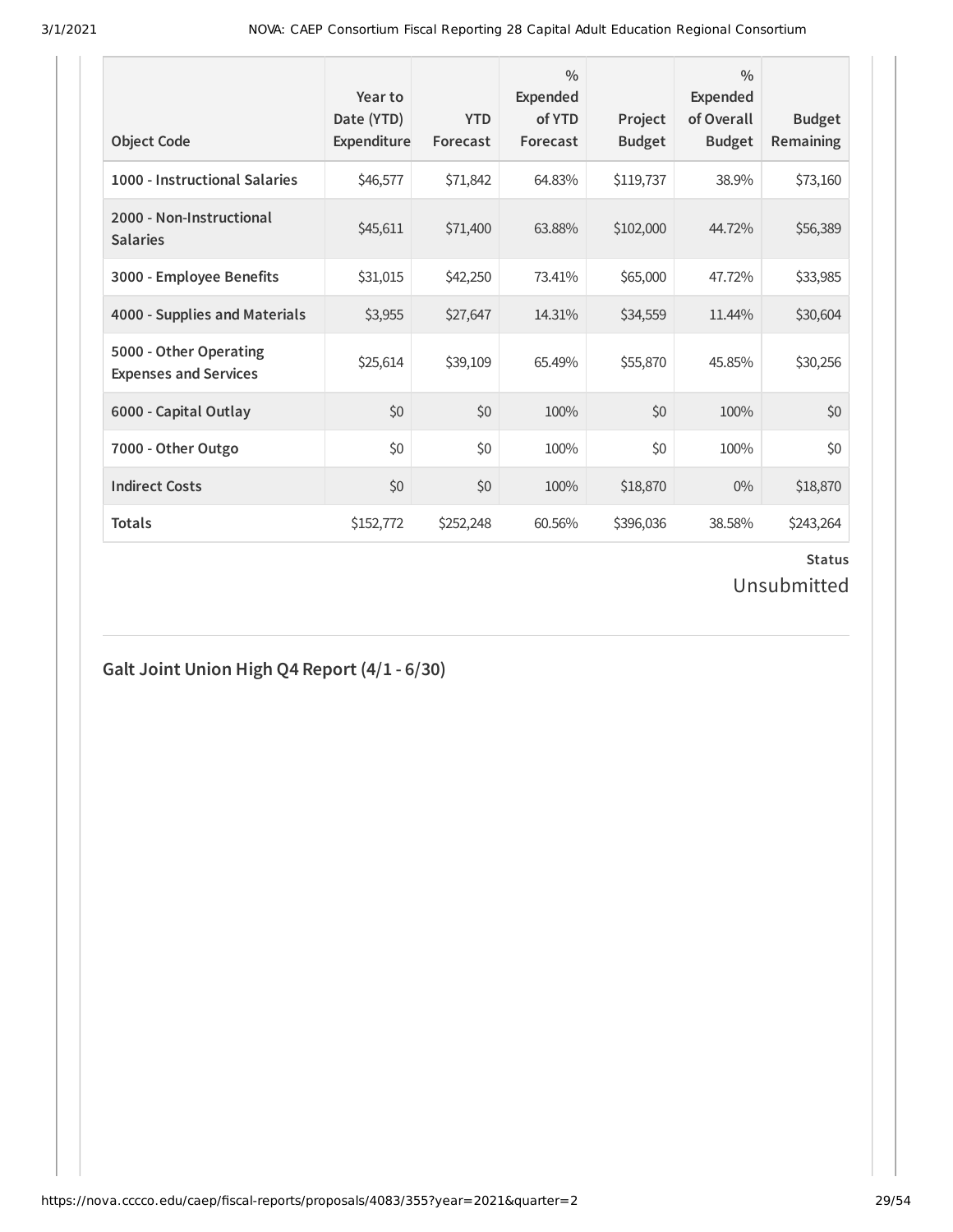| <b>Object Code</b>                                     | Year to<br>Date (YTD)<br>Expenditure | <b>YTD</b><br>Forecast | $\frac{0}{0}$<br>Expended<br>of YTD<br>Forecast | Project<br><b>Budget</b> | $\frac{0}{0}$<br><b>Expended</b><br>of Overall<br><b>Budget</b> | <b>Budget</b><br>Remaining   |
|--------------------------------------------------------|--------------------------------------|------------------------|-------------------------------------------------|--------------------------|-----------------------------------------------------------------|------------------------------|
| 1000 - Instructional Salaries                          | \$46,577                             | \$119,737              | 38.9%                                           | \$119,737                | 38.9%                                                           | \$73,160                     |
| 2000 - Non-Instructional<br><b>Salaries</b>            | \$45,611                             | \$102,000              | 44.72%                                          | \$102,000                | 44.72%                                                          | \$56,389                     |
| 3000 - Employee Benefits                               | \$31,015                             | \$65,000               | 47.72%                                          | \$65,000                 | 47.72%                                                          | \$33,985                     |
| 4000 - Supplies and Materials                          | \$3,955                              | \$34,559               | 11.44%                                          | \$34,559                 | 11.44%                                                          | \$30,604                     |
| 5000 - Other Operating<br><b>Expenses and Services</b> | \$25,614                             | \$55,870               | 45.85%                                          | \$55,870                 | 45.85%                                                          | \$30,256                     |
| 6000 - Capital Outlay                                  | \$0                                  | \$0                    | 100%                                            | \$0                      | 100%                                                            | \$0                          |
| 7000 - Other Outgo                                     | \$0                                  | \$0                    | 100%                                            | \$0                      | 100%                                                            | \$0                          |
| <b>Indirect Costs</b>                                  | \$0                                  | \$18,870               | $0\%$                                           | \$18,870                 | $0\%$                                                           | \$18,870                     |
| <b>Totals</b>                                          | \$152,772                            | \$396,036              | 38.58%                                          | \$396,036                | 38.58%                                                          | \$243,264                    |
|                                                        |                                      |                        |                                                 |                          |                                                                 | <b>Status</b><br>Unsubmitted |

## **Natomas Unified**

**Natomas Unified Q1 Report (7/1 - 9/30)**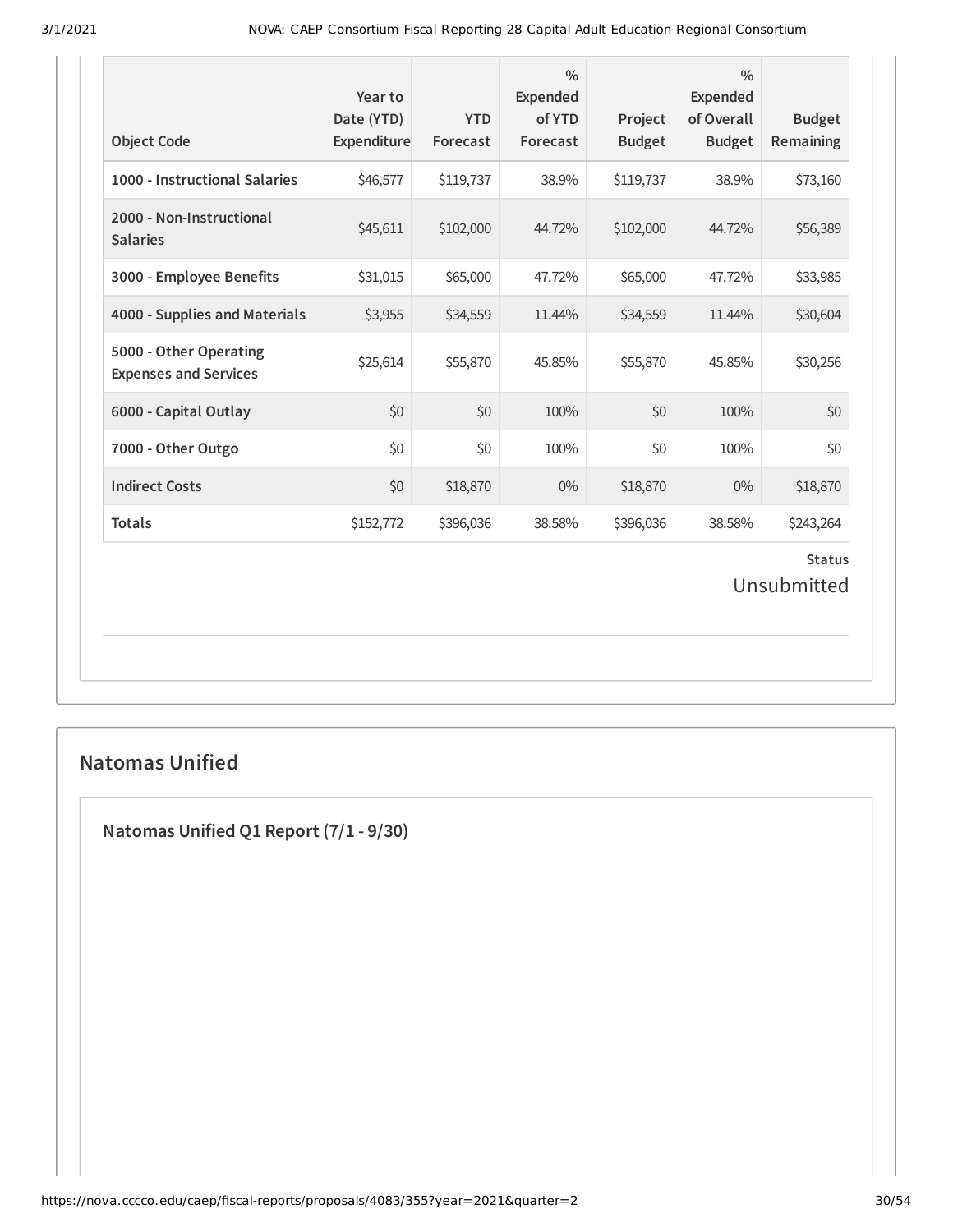| <b>Object Code</b>                                     | Year to<br>Date (YTD)<br>Expenditure | <b>YTD</b><br>Forecast | $\frac{0}{0}$<br><b>Expended</b><br>of YTD<br>Forecast | Project<br><b>Budget</b> | $\frac{0}{0}$<br><b>Expended</b><br>of Overall<br><b>Budget</b> | <b>Budget</b><br><b>Remaining</b> |
|--------------------------------------------------------|--------------------------------------|------------------------|--------------------------------------------------------|--------------------------|-----------------------------------------------------------------|-----------------------------------|
| 1000 - Instructional Salaries                          | \$5,236                              | \$19,700               | 26.58%                                                 | \$131,330                | 3.99%                                                           | \$126,094                         |
| 2000 - Non-Instructional<br><b>Salaries</b>            | \$14,330                             | \$12,564               | 114.06%                                                | \$83,759                 | 17.11%                                                          | \$69,429                          |
| 3000 - Employee Benefits                               | \$8,905                              | \$9,806                | 90.81%                                                 | \$65,371                 | 13.62%                                                          | \$56,466                          |
| 4000 - Supplies and Materials                          | \$0                                  | \$7,455                | $0\%$                                                  | \$49,697                 | $0\%$                                                           | \$49,697                          |
| 5000 - Other Operating<br><b>Expenses and Services</b> | \$8,160                              | \$2,349                | 347.45%                                                | \$15,657                 | 52.12%                                                          | \$7,497                           |
| 6000 - Capital Outlay                                  | \$0                                  | \$0                    | 100%                                                   | \$0                      | 100%                                                            | \$0                               |
| 7000 - Other Outgo                                     | \$0                                  | \$0                    | 100%                                                   | \$0                      | 100%                                                            | \$0                               |
| <b>Indirect Costs</b>                                  | \$0                                  | \$2,232                | $0\%$                                                  | \$14,879                 | $0\%$                                                           | \$14,879                          |
| <b>Totals</b>                                          | \$36,631                             | \$54,104               | 67.7%                                                  | \$360,693                | 10.16%                                                          | \$324,062                         |

As a result of COVID-19, and our school is in a distance learning model, our expenditures fell below target. This year we were not able to offer bus training and Instructional Assistant, Para-Educator training classes. Also, because we are in distance learning, we are not having to pay child care expenses as well as security. Salary expenses are less because of these reasons. We are spending less on office consumables because we don't have teachers on campus. We are hoping that after we are allowed to have students on campus, we will be able to offer these classes and services.

### **Summary of Activities:**

During the first quarter of Fiscal Year 2020-21, NUSD continued offering courses in Adult Basic Education (ABE), Adult Secondary Education (ASE), including high school diploma and high school equivalency, English as a Second Language (ESL), as well as a US Citizenship class. Due to COVID-19, program instruction was modified for all students; however, instruction continued through on-line learning via Zoom, Google groups, email, text, and phone. In addition, chromebooks were purchased for our ESL students, but because of the back order, we are still waiting for the shipment.

**Status** Submitted

**Natomas Unified Q2 Report (10/1 - 12/31)**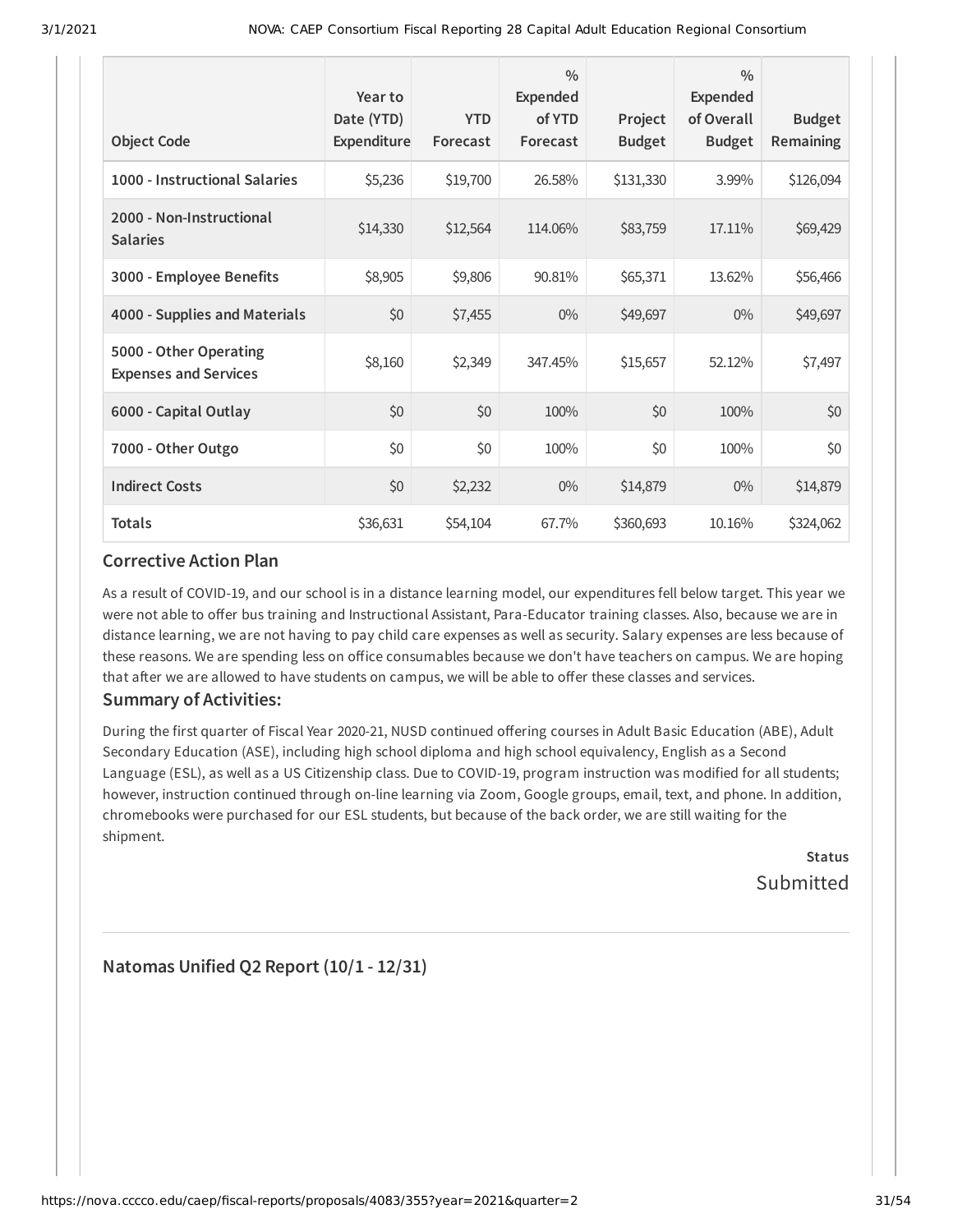| <b>Object Code</b>                                     | Year to<br>Date (YTD)<br>Expenditure | <b>YTD</b><br>Forecast | $\frac{0}{0}$<br>Expended<br>of YTD<br>Forecast | Project<br><b>Budget</b> | $\frac{0}{0}$<br>Expended<br>of Overall<br><b>Budget</b> | <b>Budget</b><br>Remaining |
|--------------------------------------------------------|--------------------------------------|------------------------|-------------------------------------------------|--------------------------|----------------------------------------------------------|----------------------------|
| 1000 - Instructional Salaries                          | \$32,747                             | \$39,399               | 83.12%                                          | \$131,330                | 24.93%                                                   | \$98,583                   |
| 2000 - Non-Instructional<br><b>Salaries</b>            | \$26,293                             | \$25,128               | 104.64%                                         | \$83,759                 | 31.39%                                                   | \$57,466                   |
| 3000 - Employee Benefits                               | \$20,347                             | \$19,611               | 103.75%                                         | \$65,371                 | 31.13%                                                   | \$45,024                   |
| 4000 - Supplies and Materials                          | \$2,245                              | \$14,909               | 15.06%                                          | \$49,697                 | 4.52%                                                    | \$47,452                   |
| 5000 - Other Operating<br><b>Expenses and Services</b> | \$15,656                             | \$4,697                | 333.31%                                         | \$15,657                 | 99.99%                                                   | \$1                        |
| 6000 - Capital Outlay                                  | \$0                                  | \$0                    | 100%                                            | \$0                      | 100%                                                     | \$0                        |
| 7000 - Other Outgo                                     | \$0                                  | \$0                    | 100%                                            | \$0                      | 100%                                                     | \$0                        |
| <b>Indirect Costs</b>                                  | \$0                                  | \$4,464                | $0\%$                                           | \$14,879                 | $0\%$                                                    | \$14,879                   |
| <b>Totals</b>                                          | \$97,288                             | \$108,208              | 89.91%                                          | \$360,693                | 26.97%                                                   | \$263,405                  |

Because of COVID, we haven't been able to spend the amount that we have designated. Staff will continue to monitor expenditures.

### **Summary of Activities:**

During the second quarter of Fiscal Year 2020-21, NUSD continued offering courses in Adult Basic Education (ABE), Adult Secondary Education (ASE), including high school diploma and high school equivalency, English as a Second Language (ESL), as well as a US Citizenship class. Due to COVID-19, program instruction was modified for all students; however, instruction continued through on-line learning via Zoom, Google groups, email, text, and phone.

### **Status Submitted**

## **Allocation Year Closeout: 2018-19**

I have reviewed the financial reports for my agency and confirm that all funds for this allocation year have been spent.

**2018-19 Reverted Funds:** \$0 **2018-19 Status**

Closed

#### **Submitting Authority**

David Rodriguez, Assistant Superintendent/Principal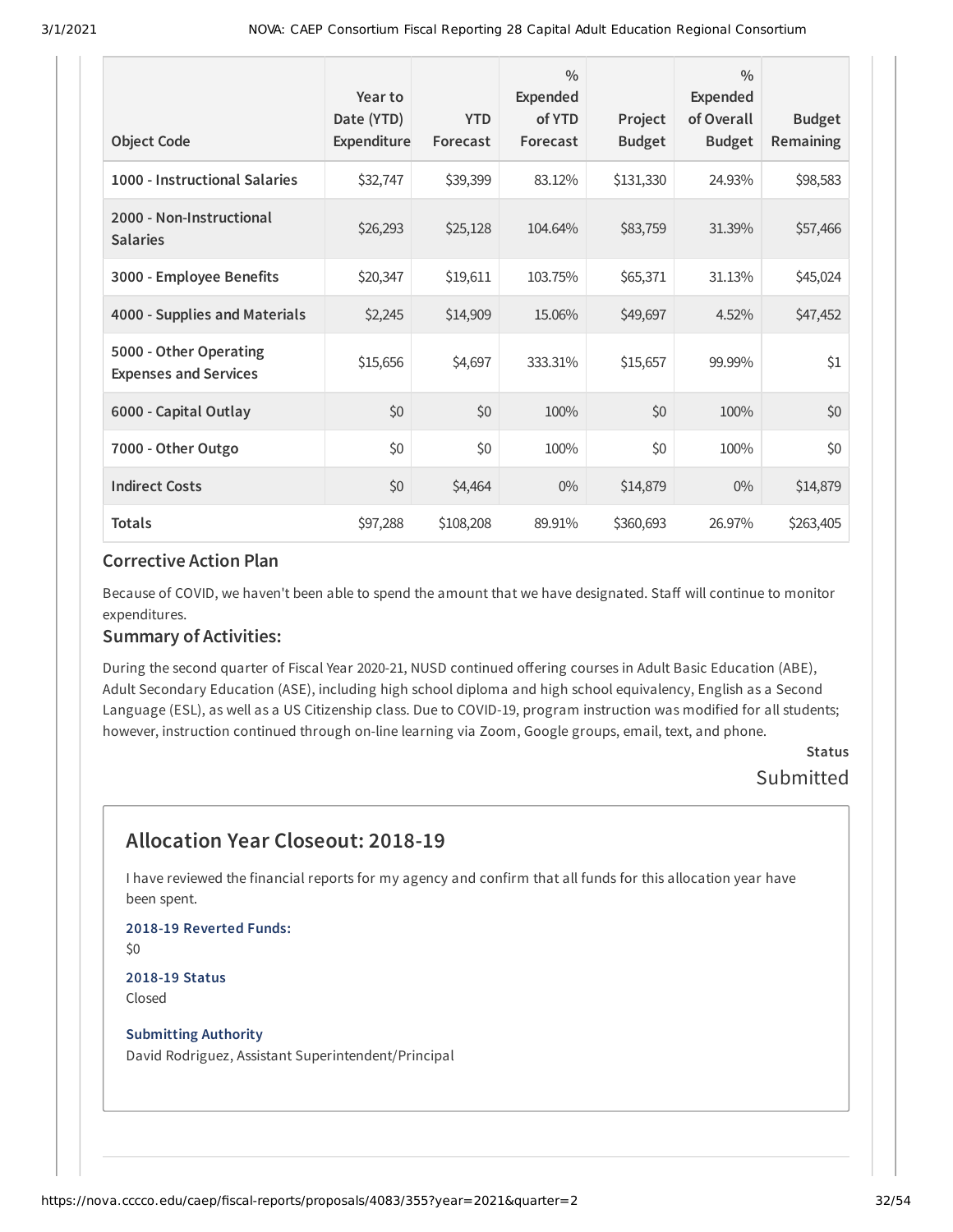## **Natomas Unified Q3 Report**  $(1/1 - 3/31)$

| <b>Object Code</b>                                     | Year to<br>Date (YTD)<br><b>Expenditure</b> | <b>YTD</b><br>Forecast | $\frac{0}{0}$<br><b>Expended</b><br>of YTD<br>Forecast | Project<br><b>Budget</b> | 0/0<br>Expended<br>of Overall<br><b>Budget</b> | <b>Budget</b><br><b>Remaining</b> |
|--------------------------------------------------------|---------------------------------------------|------------------------|--------------------------------------------------------|--------------------------|------------------------------------------------|-----------------------------------|
| 1000 - Instructional Salaries                          | \$32,747                                    | \$59,099               | 55.41%                                                 | \$131,330                | 24.93%                                         | \$98,583                          |
| 2000 - Non-Instructional<br><b>Salaries</b>            | \$26,293                                    | \$37,692               | 69.76%                                                 | \$83,759                 | 31.39%                                         | \$57,466                          |
| 3000 - Employee Benefits                               | \$20,347                                    | \$29,417               | 69.17%                                                 | \$65,371                 | 31.13%                                         | \$45,024                          |
| 4000 - Supplies and Materials                          | \$2,245                                     | \$22,364               | 10.04%                                                 | \$49,697                 | 4.52%                                          | \$47,452                          |
| 5000 - Other Operating<br><b>Expenses and Services</b> | \$15,656                                    | \$7,046                | 222.21%                                                | \$15,657                 | 99.99%                                         | \$1                               |
| 6000 - Capital Outlay                                  | \$0                                         | \$0                    | 100%                                                   | \$0                      | 100%                                           | \$0                               |
| 7000 - Other Outgo                                     | \$0                                         | \$0                    | 100%                                                   | \$0                      | 100%                                           | \$0                               |
| <b>Indirect Costs</b>                                  | \$0                                         | \$6,696                | $0\%$                                                  | \$14,879                 | $0\%$                                          | \$14,879                          |
| <b>Totals</b>                                          | \$97,288                                    | \$162,312              | 59.94%                                                 | \$360,693                | 26.97%                                         | \$263,405                         |

## **Status** Unsubmitted

## **Natomas Unified Q4 Report (4/1 - 6/30)**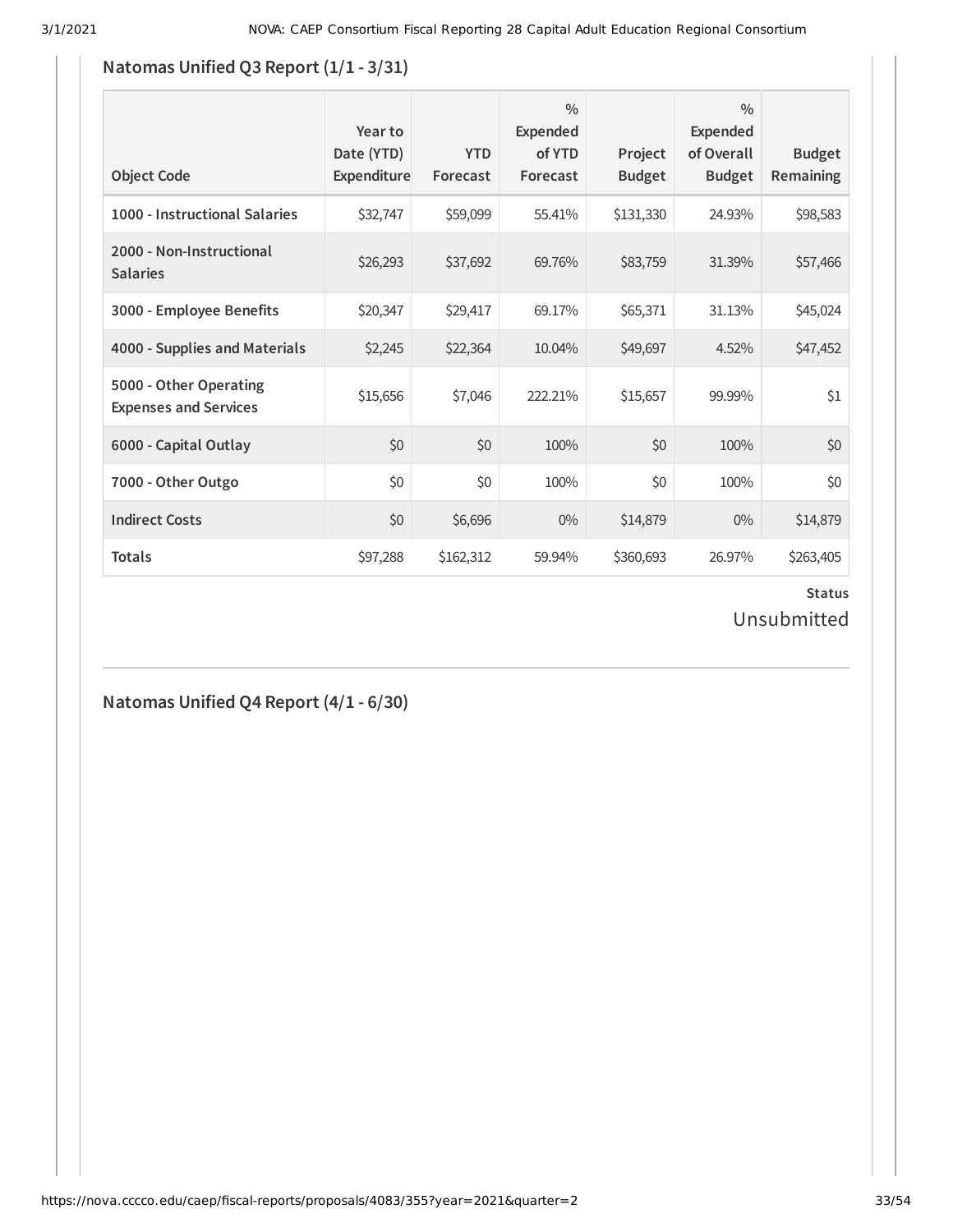| <b>Object Code</b>                                     | Year to<br>Date (YTD)<br>Expenditure | <b>YTD</b><br>Forecast | $\frac{0}{0}$<br><b>Expended</b><br>of YTD<br>Forecast | Project<br><b>Budget</b> | $\frac{0}{0}$<br><b>Expended</b><br>of Overall<br><b>Budget</b> | <b>Budget</b><br>Remaining   |
|--------------------------------------------------------|--------------------------------------|------------------------|--------------------------------------------------------|--------------------------|-----------------------------------------------------------------|------------------------------|
| 1000 - Instructional Salaries                          | \$32,747                             | \$78,798               | 41.56%                                                 | \$131,330                | 24.93%                                                          | \$98,583                     |
| 2000 - Non-Instructional<br><b>Salaries</b>            | \$26,293                             | \$50,255               | 52.32%                                                 | \$83,759                 | 31.39%                                                          | \$57,466                     |
| 3000 - Employee Benefits                               | \$20,347                             | \$39,223               | 51.88%                                                 | \$65,371                 | 31.13%                                                          | \$45,024                     |
| 4000 - Supplies and Materials                          | \$2,245                              | \$29,818               | 7.53%                                                  | \$49,697                 | 4.52%                                                           | \$47,452                     |
| 5000 - Other Operating<br><b>Expenses and Services</b> | \$15,656                             | \$9,394                | 166.66%                                                | \$15,657                 | 99.99%                                                          | \$1                          |
| 6000 - Capital Outlay                                  | \$0                                  | \$0                    | 100%                                                   | \$0                      | 100%                                                            | \$0                          |
| 7000 - Other Outgo                                     | \$0                                  | \$0                    | 100%                                                   | \$0                      | 100%                                                            | \$0                          |
| <b>Indirect Costs</b>                                  | \$0                                  | \$8,927                | $0\%$                                                  | \$14,879                 | 0%                                                              | \$14,879                     |
| <b>Totals</b>                                          | \$97,288                             | \$216,416              | 44.95%                                                 | \$360,693                | 26.97%                                                          | \$263,405                    |
|                                                        |                                      |                        |                                                        |                          |                                                                 | <b>Status</b><br>Unsubmitted |

# **Sacramento City Unified**

**Sacramento City Unified Q1 Report (7/1 - 9/30)**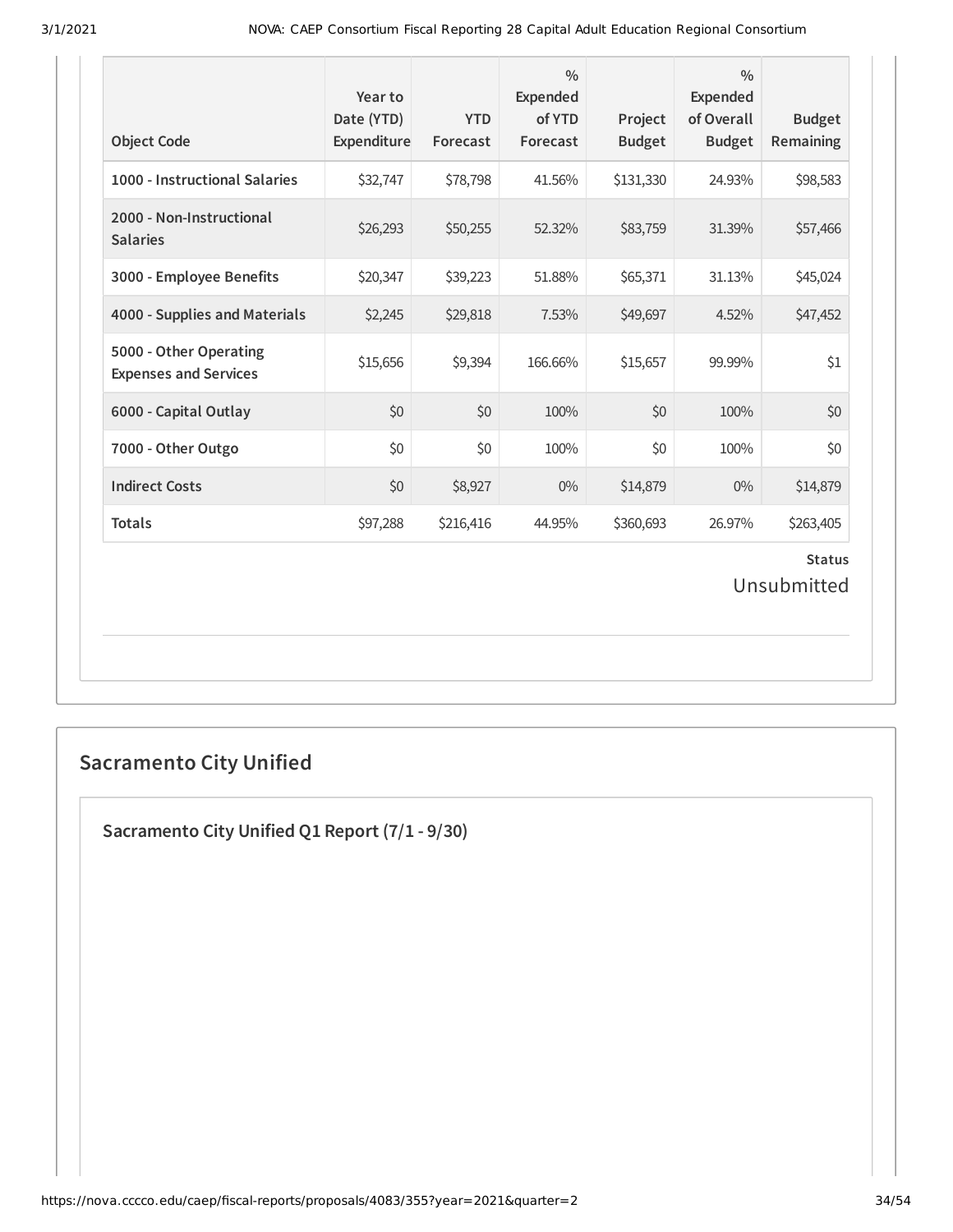| <b>Object Code</b>                                     | Year to<br>Date (YTD)<br>Expenditure | <b>YTD</b><br>Forecast | $\frac{0}{0}$<br><b>Expended</b><br>of YTD<br>Forecast | Project<br><b>Budget</b> | $\frac{0}{0}$<br><b>Expended</b><br>of Overall<br><b>Budget</b> | <b>Budget</b><br>Remaining |
|--------------------------------------------------------|--------------------------------------|------------------------|--------------------------------------------------------|--------------------------|-----------------------------------------------------------------|----------------------------|
| 1000 - Instructional Salaries                          | \$75,268                             | \$79,578               | 94.58%                                                 | \$530,518                | 14.19%                                                          | \$455,250                  |
| 2000 - Non-Instructional<br><b>Salaries</b>            | \$45,390                             | \$40,905               | 110.96%                                                | \$272,699                | 16.64%                                                          | \$227,309                  |
| 3000 - Employee Benefits                               | \$68,849                             | \$75,049               | 91.74%                                                 | \$500,325                | 13.76%                                                          | \$431,476                  |
| 4000 - Supplies and Materials                          | \$0                                  | \$5,614                | $0\%$                                                  | \$37,427                 | $0\%$                                                           | \$37,427                   |
| 5000 - Other Operating<br><b>Expenses and Services</b> | \$16,389                             | \$3,028                | 541.19%                                                | \$20,189                 | 81.18%                                                          | \$3,800                    |
| 6000 - Capital Outlay                                  | \$0                                  | \$0                    | 100%                                                   | \$0                      | 100%                                                            | \$0                        |
| 7000 - Other Outgo                                     | \$0                                  | \$0                    | 100%                                                   | \$0                      | 100%                                                            | \$0                        |
| <b>Indirect Costs</b>                                  | \$0                                  | \$0                    | 100%                                                   | \$51,588                 | $0\%$                                                           | \$51,588                   |
| <b>Totals</b>                                          | \$205,896                            | \$204,174              | 100.84%                                                | \$1,412,746              | 14.57%                                                          | \$1,206,850                |

First quarter expenditures fell below target as teachers' salaries were only expensed for the month of September (no summer classes for DD, ELA, and HSE programs). All funds are expected to be expended by June 30, 2021.

### **Summary of Activities:**

Charles A. Jones Career and Education Center and A. Warren McClaskey Adult Center are offering courses via distance education due to COVID restrictions. Expenses for the first quarter include administrative salaries at both sites, one DD instructor, two ELA instructors, and one HSE instructor. Also expensed was data and accountability software.

> **Status Submitted**

**Sacramento City Unified Q2 Report (10/1 - 12/31)**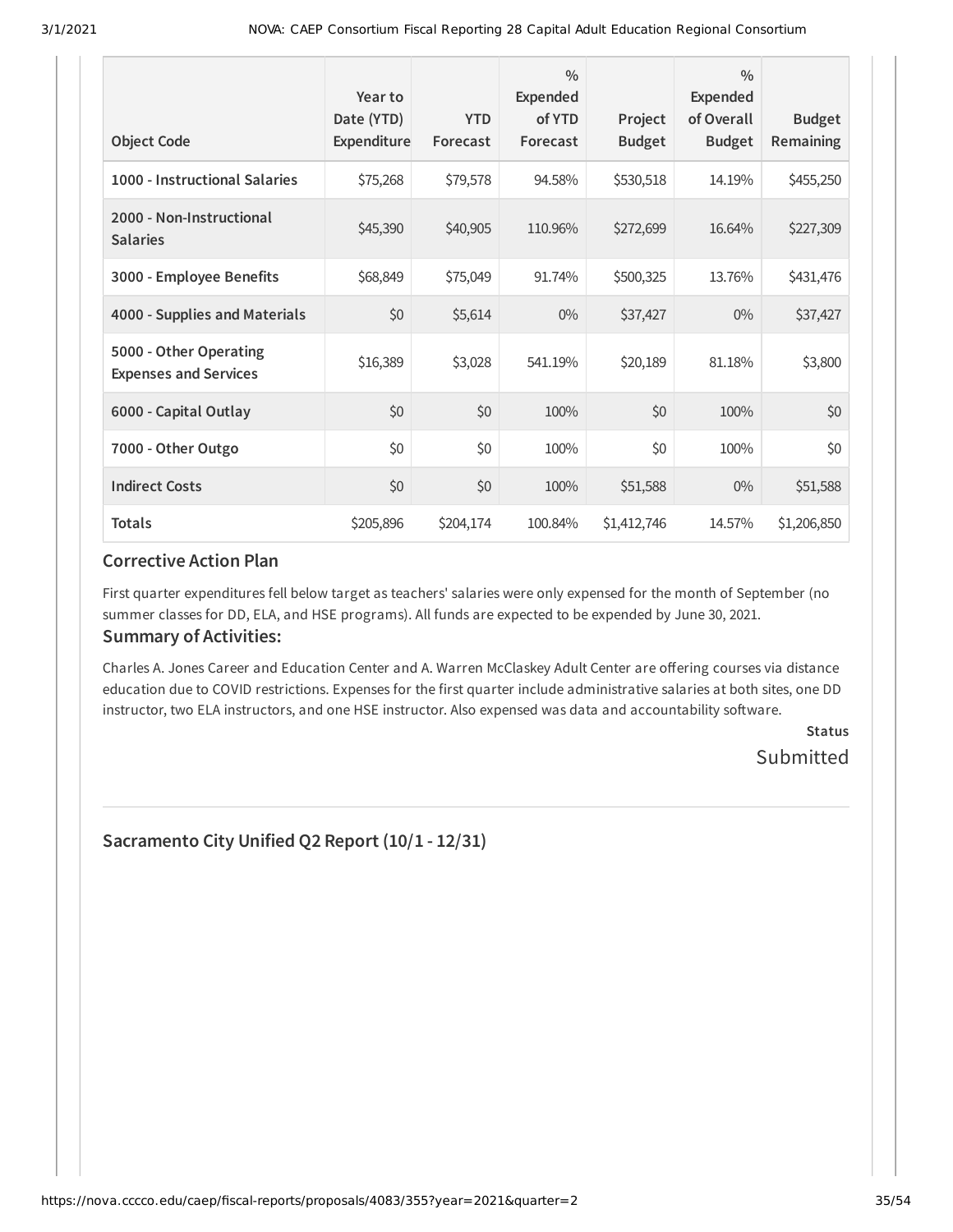| <b>Object Code</b>                                     | Year to<br>Date (YTD)<br>Expenditure | <b>YTD</b><br>Forecast | $\frac{0}{0}$<br>Expended<br>of YTD<br>Forecast | Project<br><b>Budget</b> | $\frac{0}{0}$<br><b>Expended</b><br>of Overall<br><b>Budget</b> | <b>Budget</b><br>Remaining |
|--------------------------------------------------------|--------------------------------------|------------------------|-------------------------------------------------|--------------------------|-----------------------------------------------------------------|----------------------------|
| 1000 - Instructional Salaries                          | \$222,163                            | \$159,155              | 139.59%                                         | \$530,518                | 41.88%                                                          | \$308,355                  |
| 2000 - Non-Instructional<br><b>Salaries</b>            | \$115,960                            | \$81,810               | 141.74%                                         | \$272,699                | 42.52%                                                          | \$156,739                  |
| 3000 - Employee Benefits                               | \$213,684                            | \$150,098              | 142.36%                                         | \$500,325                | 42.71%                                                          | \$286,641                  |
| 4000 - Supplies and Materials                          | \$160                                | \$11,228               | 1.42%                                           | \$37,427                 | 0.43%                                                           | \$37,267                   |
| 5000 - Other Operating<br><b>Expenses and Services</b> | \$16,389                             | \$6,057                | 270.59%                                         | \$20,189                 | 81.18%                                                          | \$3,800                    |
| 6000 - Capital Outlay                                  | \$0                                  | \$0                    | 100%                                            | \$0                      | 100%                                                            | \$0                        |
| 7000 - Other Outgo                                     | \$0                                  | \$0                    | 100%                                            | \$0                      | 100%                                                            | \$0                        |
| <b>Indirect Costs</b>                                  | \$0                                  | \$0                    | 100%                                            | \$51,588                 | $0\%$                                                           | \$51,588                   |
| <b>Totals</b>                                          | \$568,356                            | \$408,347              | 139.18%                                         | \$1,412,746              | 40.23%                                                          | \$844,390                  |

Charles A. Jones Career and Education Center and A. Warren McClaskey Adult Center continue to offer courses via distance education due to COVID restrictions. Expenses for the second quarter include administrative salaries at both sites, one DD instructor, two ELA instructors, and one HSE instructor.

## **Status** Submitted

## **Allocation Year Closeout: 2018-19**

I have reviewed the financial reports for my agency and confirm that all funds for this allocation year have been spent.

**2018-19 Reverted Funds:**

\$0

#### **2018-19 Status** Closed

**Submitting Authority** Dr. Sue Lytle Gilmore, Director Adult Education

### **Sacramento City Unified Q3 Report (1/1 - 3/31)**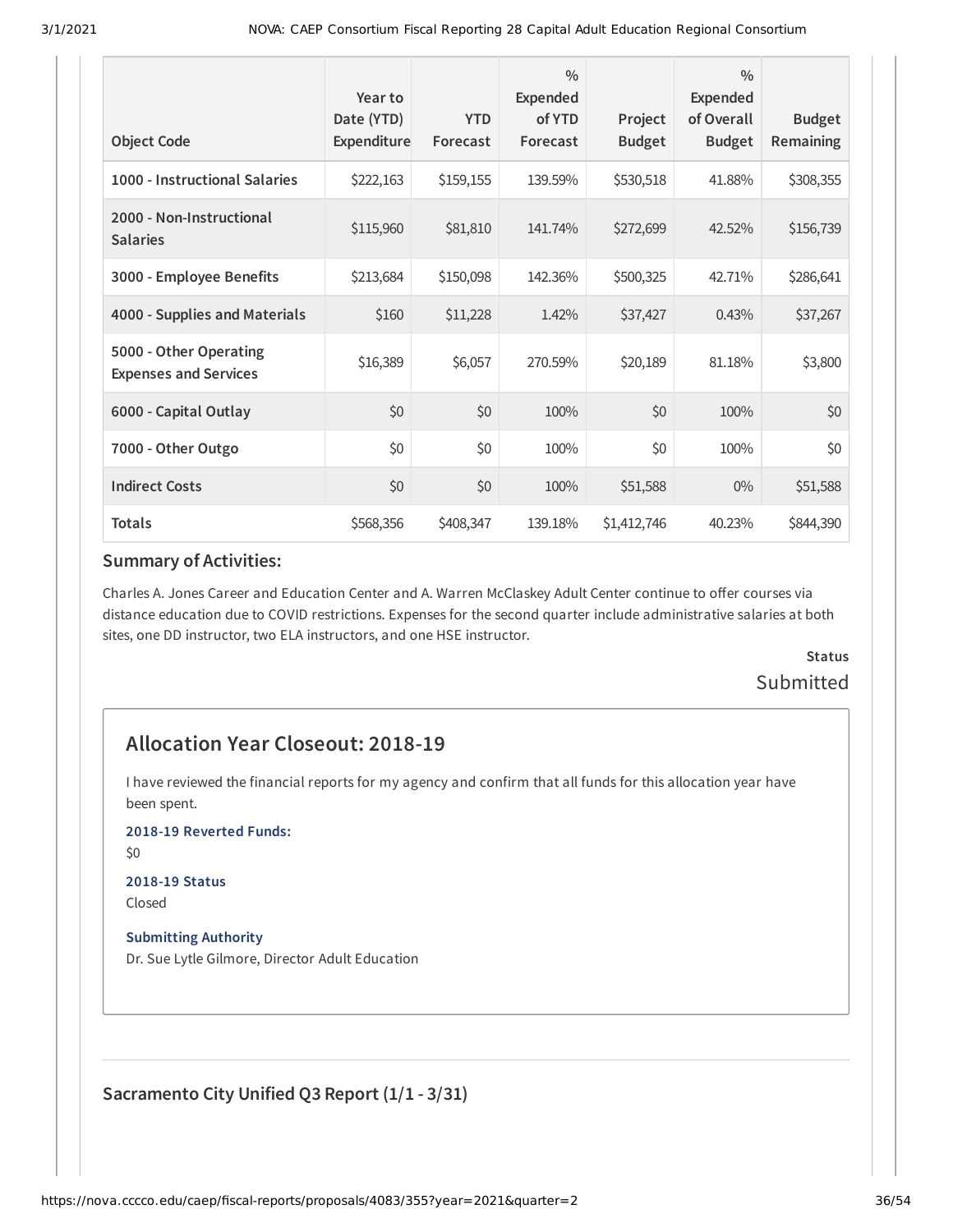| <b>Object Code</b>                                     | Year to<br>Date (YTD)<br>Expenditure | <b>YTD</b><br>Forecast | $\frac{0}{0}$<br>Expended<br>of YTD<br>Forecast | Project<br><b>Budget</b> | $\frac{0}{0}$<br>Expended<br>of Overall<br><b>Budget</b> | <b>Budget</b><br><b>Remaining</b> |
|--------------------------------------------------------|--------------------------------------|------------------------|-------------------------------------------------|--------------------------|----------------------------------------------------------|-----------------------------------|
| 1000 - Instructional Salaries                          | \$222,163                            | \$238,733              | 93.06%                                          | \$530,518                | 41.88%                                                   | \$308,355                         |
| 2000 - Non-Instructional<br><b>Salaries</b>            | \$115,960                            | \$122,715              | 94.5%                                           | \$272,699                | 42.52%                                                   | \$156,739                         |
| 3000 - Employee Benefits                               | \$213,684                            | \$225,146              | 94.91%                                          | \$500,325                | 42.71%                                                   | \$286,641                         |
| 4000 - Supplies and Materials                          | \$160                                | \$16,842               | 0.95%                                           | \$37,427                 | 0.43%                                                    | \$37,267                          |
| 5000 - Other Operating<br><b>Expenses and Services</b> | \$16,389                             | \$9,085                | 180.4%                                          | \$20,189                 | 81.18%                                                   | \$3,800                           |
| 6000 - Capital Outlay                                  | \$0                                  | \$0                    | 100%                                            | \$0                      | 100%                                                     | \$0                               |
| 7000 - Other Outgo                                     | \$0                                  | \$0                    | 100%                                            | \$0                      | 100%                                                     | \$0                               |
| <b>Indirect Costs</b>                                  | \$0                                  | \$0                    | 100%                                            | \$51,588                 | $0\%$                                                    | \$51,588                          |
| <b>Totals</b>                                          | \$568,356                            | \$612,521              | 92.79%                                          | \$1,412,746              | 40.23%                                                   | \$844,390                         |

### **Status**

Unsubmitted

## **Sacramento City Unified Q4 Report (4/1 - 6/30)**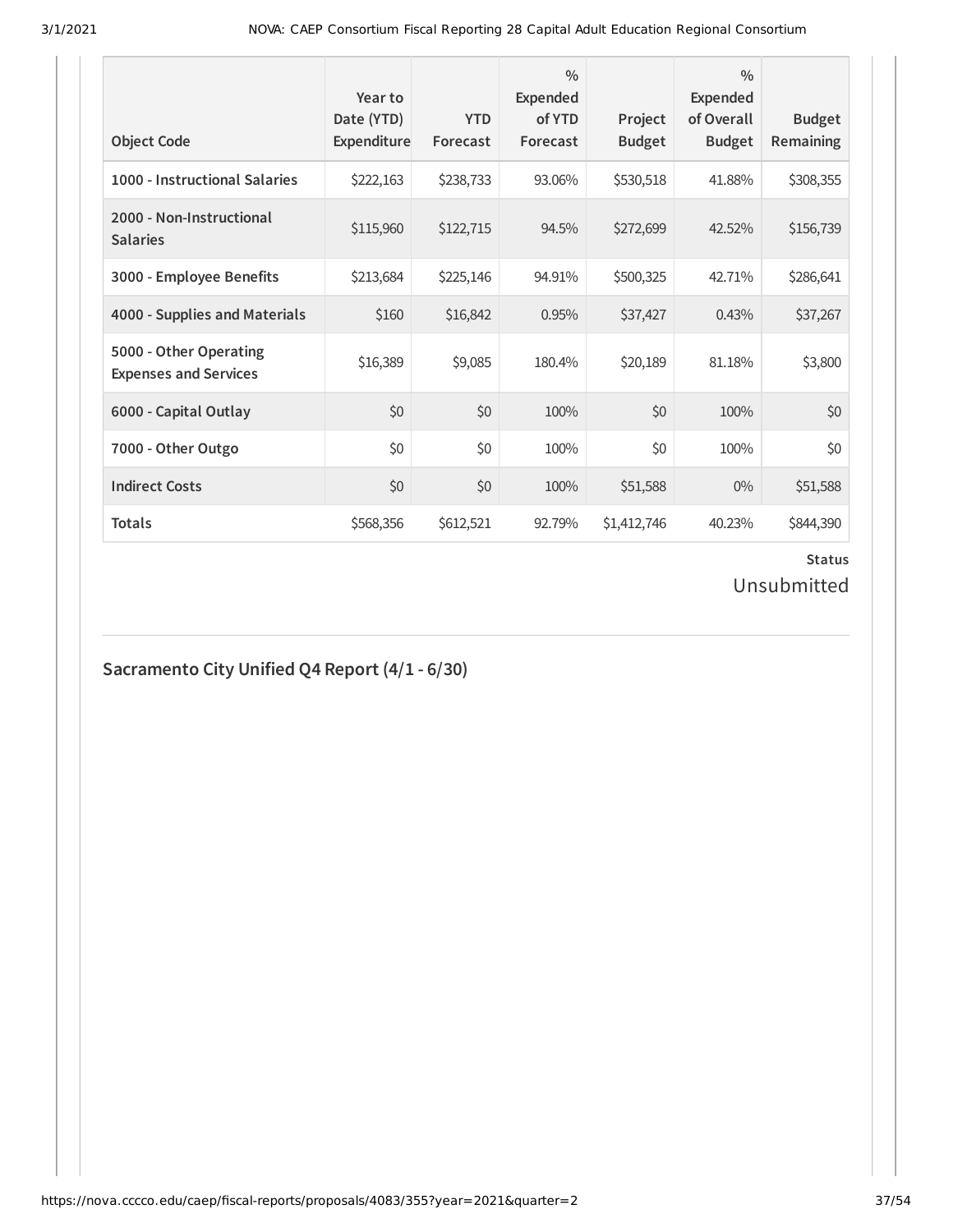| <b>Object Code</b>                                     | Year to<br>Date (YTD)<br>Expenditure | <b>YTD</b><br>Forecast | $\frac{0}{0}$<br><b>Expended</b><br>of YTD<br>Forecast | Project<br><b>Budget</b> | $\frac{0}{0}$<br><b>Expended</b><br>of Overall<br><b>Budget</b> | <b>Budget</b><br><b>Remaining</b> |
|--------------------------------------------------------|--------------------------------------|------------------------|--------------------------------------------------------|--------------------------|-----------------------------------------------------------------|-----------------------------------|
| 1000 - Instructional Salaries                          | \$222,163                            | \$318,311              | 69.79%                                                 | \$530,518                | 41.88%                                                          | \$308,355                         |
| 2000 - Non-Instructional<br><b>Salaries</b>            | \$115,960                            | \$163,619              | 70.87%                                                 | \$272,699                | 42.52%                                                          | \$156,739                         |
| 3000 - Employee Benefits                               | \$213,684                            | \$300,195              | 71.18%                                                 | \$500,325                | 42.71%                                                          | \$286,641                         |
| 4000 - Supplies and Materials                          | \$160                                | \$22,456               | 0.71%                                                  | \$37,427                 | 0.43%                                                           | \$37,267                          |
| 5000 - Other Operating<br><b>Expenses and Services</b> | \$16,389                             | \$12,113               | 135.3%                                                 | \$20,189                 | 81.18%                                                          | \$3,800                           |
| 6000 - Capital Outlay                                  | \$0                                  | \$0                    | 100%                                                   | \$0                      | 100%                                                            | \$0                               |
| 7000 - Other Outgo                                     | \$0                                  | \$0                    | 100%                                                   | \$0                      | 100%                                                            | \$0                               |
| <b>Indirect Costs</b>                                  | \$0                                  | \$0                    | 100%                                                   | \$51,588                 | 0%                                                              | \$51,588                          |
| <b>Totals</b>                                          | \$568,356                            | \$816,695              | 69.59%                                                 | \$1,412,746              | 40.23%                                                          | \$844,390                         |
|                                                        |                                      |                        |                                                        |                          |                                                                 | <b>Status</b><br>Unsubmitted      |

## **Sacramento Co. Office of Education**

**Sacramento Co.Oice of Education Q1 Report (7/1 - 9/30)**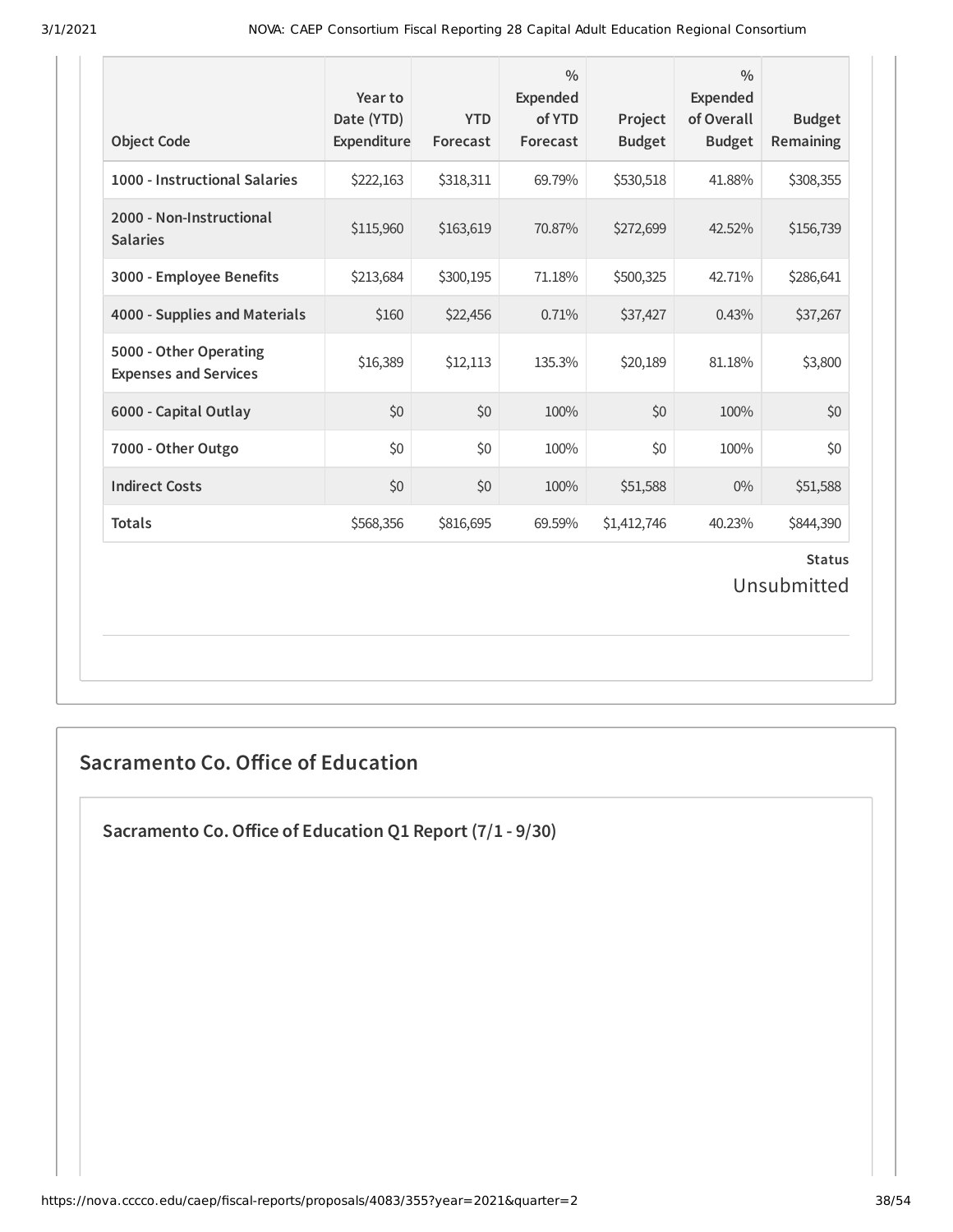| <b>Object Code</b>                                     | Year to<br>Date (YTD)<br>Expenditure | <b>YTD</b><br>Forecast | $\frac{0}{0}$<br>Expended<br>of YTD<br>Forecast | Project<br><b>Budget</b> | $\frac{0}{0}$<br>Expended<br>of Overall<br><b>Budget</b> | <b>Budget</b><br><b>Remaining</b> |
|--------------------------------------------------------|--------------------------------------|------------------------|-------------------------------------------------|--------------------------|----------------------------------------------------------|-----------------------------------|
| 1000 - Instructional Salaries                          | \$68,771                             | \$42,697               | 161.07%                                         | \$284,646                | 24.16%                                                   | \$215,875                         |
| 2000 - Non-Instructional<br><b>Salaries</b>            | \$16,126                             | \$28,668               | 56.25%                                          | \$191,117                | 8.44%                                                    | \$174,991                         |
| 3000 - Employee Benefits                               | \$25,279                             | \$15,699               | 161.03%                                         | \$104,657                | 24.15%                                                   | \$79,378                          |
| 4000 - Supplies and Materials                          | \$5,376                              | \$960                  | 560%                                            | \$6,400                  | 84%                                                      | \$1,024                           |
| 5000 - Other Operating<br><b>Expenses and Services</b> | \$8,037                              | \$21,927               | 36.65%                                          | \$146,179                | 5.5%                                                     | \$138,142                         |
| 6000 - Capital Outlay                                  | \$0                                  | \$0                    | 100%                                            | \$0                      | 100%                                                     | \$0                               |
| 7000 - Other Outgo                                     | \$0                                  | \$0                    | 100%                                            | \$0                      | 100%                                                     | \$0                               |
| <b>Indirect Costs</b>                                  | \$6,179                              | \$5,498                | 112.4%                                          | \$36,650                 | 16.86%                                                   | \$30,471                          |
| <b>Totals</b>                                          | \$129,768                            | \$115,447              | 112.4%                                          | \$769,649                | 16.86%                                                   | \$639,881                         |

In Quarter 1 SCOE/CAERC facilitated consortium-wide meetings - in online formats amidst the COVID-19 pandemic - for specific purposes regarding business, resources, strategies, and planning, data and accountability, budget, marketing, and transitions. SCOE/CAERC staff processed purchasing for CASAS Tops Enterprise licenses, paper tests, e-tests, and record fees. CAERC/SCOE staff worked with members to create Fact Sheets for 2019-20 program year.

> **Status Submitted**

## **Sacramento Co.Oice of Education Q2 Report (10/1 - 12/31)**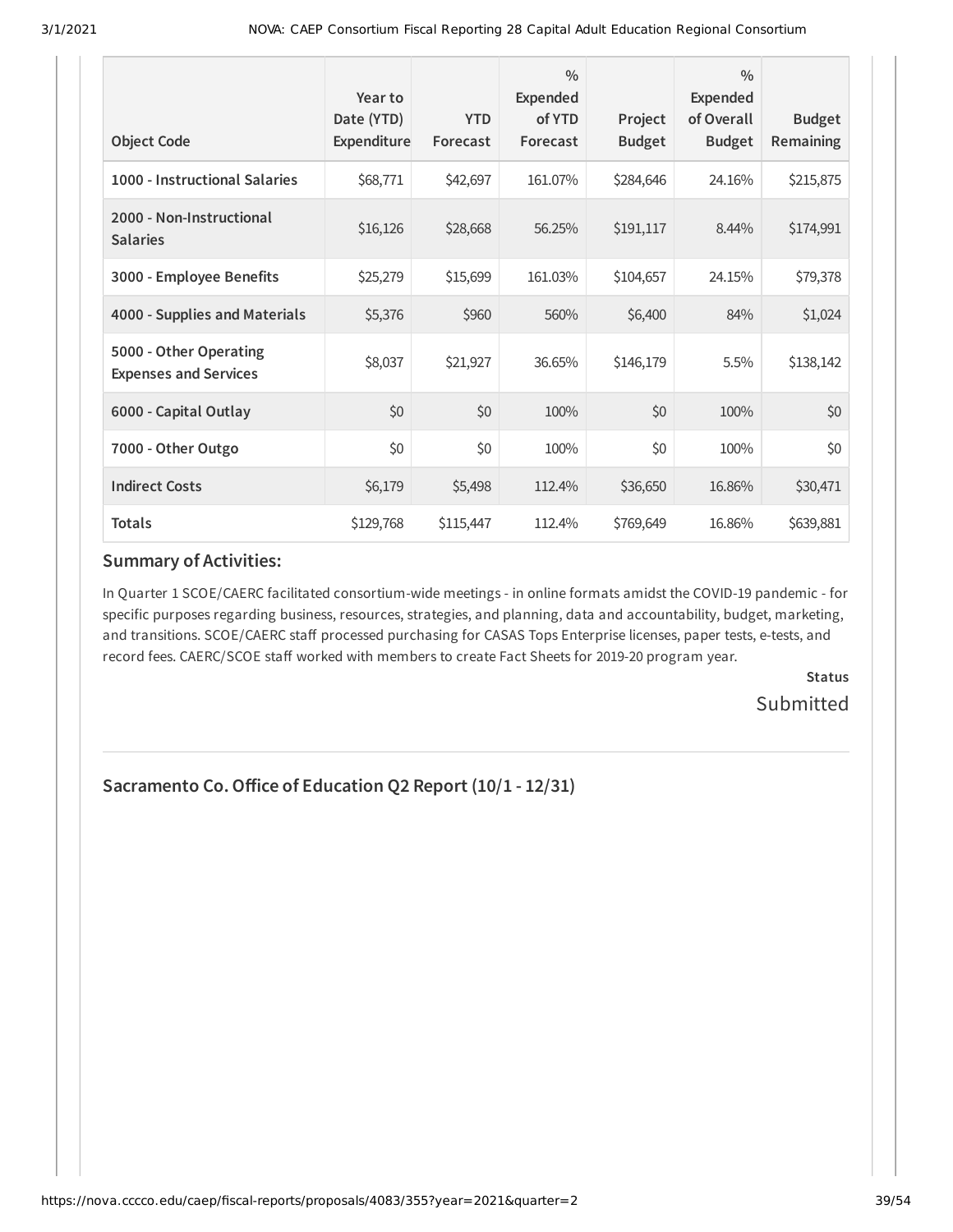| <b>Object Code</b>                                     | Year to<br>Date (YTD)<br>Expenditure | <b>YTD</b><br>Forecast | $\frac{0}{0}$<br><b>Expended</b><br>of YTD<br>Forecast | Project<br><b>Budget</b> | $\frac{0}{0}$<br><b>Expended</b><br>of Overall<br><b>Budget</b> | <b>Budget</b><br><b>Remaining</b> |
|--------------------------------------------------------|--------------------------------------|------------------------|--------------------------------------------------------|--------------------------|-----------------------------------------------------------------|-----------------------------------|
| 1000 - Instructional Salaries                          | \$140,292                            | \$85,394               | 164.29%                                                | \$284,646                | 49.29%                                                          | \$144,354                         |
| 2000 - Non-Instructional<br><b>Salaries</b>            | \$33,424                             | \$57,335               | 58.3%                                                  | \$191,117                | 17.49%                                                          | \$157,693                         |
| 3000 - Employee Benefits                               | \$51,457                             | \$31,397               | 163.89%                                                | \$104,657                | 49.17%                                                          | \$53,200                          |
| 4000 - Supplies and Materials                          | \$5,505                              | \$1,920                | 286.72%                                                | \$6,400                  | 86.02%                                                          | \$895                             |
| 5000 - Other Operating<br><b>Expenses and Services</b> | \$77,297                             | \$43,854               | 176.26%                                                | \$146,179                | 52.88%                                                          | \$68,882                          |
| 6000 - Capital Outlay                                  | \$0                                  | \$0                    | 100%                                                   | \$0                      | 100%                                                            | \$0                               |
| 7000 - Other Outgo                                     | \$0                                  | \$0                    | 100%                                                   | \$0                      | 100%                                                            | \$0                               |
| <b>Indirect Costs</b>                                  | \$12,402                             | \$10,995               | 112.8%                                                 | \$36,650                 | 33.84%                                                          | \$24,248                          |
| <b>Totals</b>                                          | \$320,377                            | \$230,895              | 138.75%                                                | \$769,649                | 41.63%                                                          | \$449,272                         |

In Quarter 2 SCOE/CAERC continued to facilitate consortium-wide meetings - in online formats amidst the COVID-19 pandemic - for specific purposes regarding business, resources, strategies, and planning, data and accountability, budget, marketing, and transitions. CAERC/SCOE staff worked with members to create Fact Sheets for the 2019-20 program year. CAERC/SCOE staff worked with members to curate and publicize success stories by the learners in our programs. In the first two quarters, a new pilot 17-week course was facilitated at the consortium level. All members had the option to enroll learners and claim gains, while the instructor was paid out of the consortium-level funds. The course, titled Career Choices and Changes, engages learners in real-life projects for each unit which result in a 10-year plan. CAERC/SCOE staff promoted and facilitated enrollment for an online Comunity of Practice, CALPRO's Success for All Learners Through Equity , to take place Jan-Apr 2021.

**Status** Submitted

## **Allocation Year Closeout: 2018-19**

I have reviewed the financial reports for my agency and confirm that all funds for this allocation year have been spent.

**2018-19 Reverted Funds:** \$0

**2018-19 Status** Closed

**Submitting Authority** Renee Collins, Director of Adult Education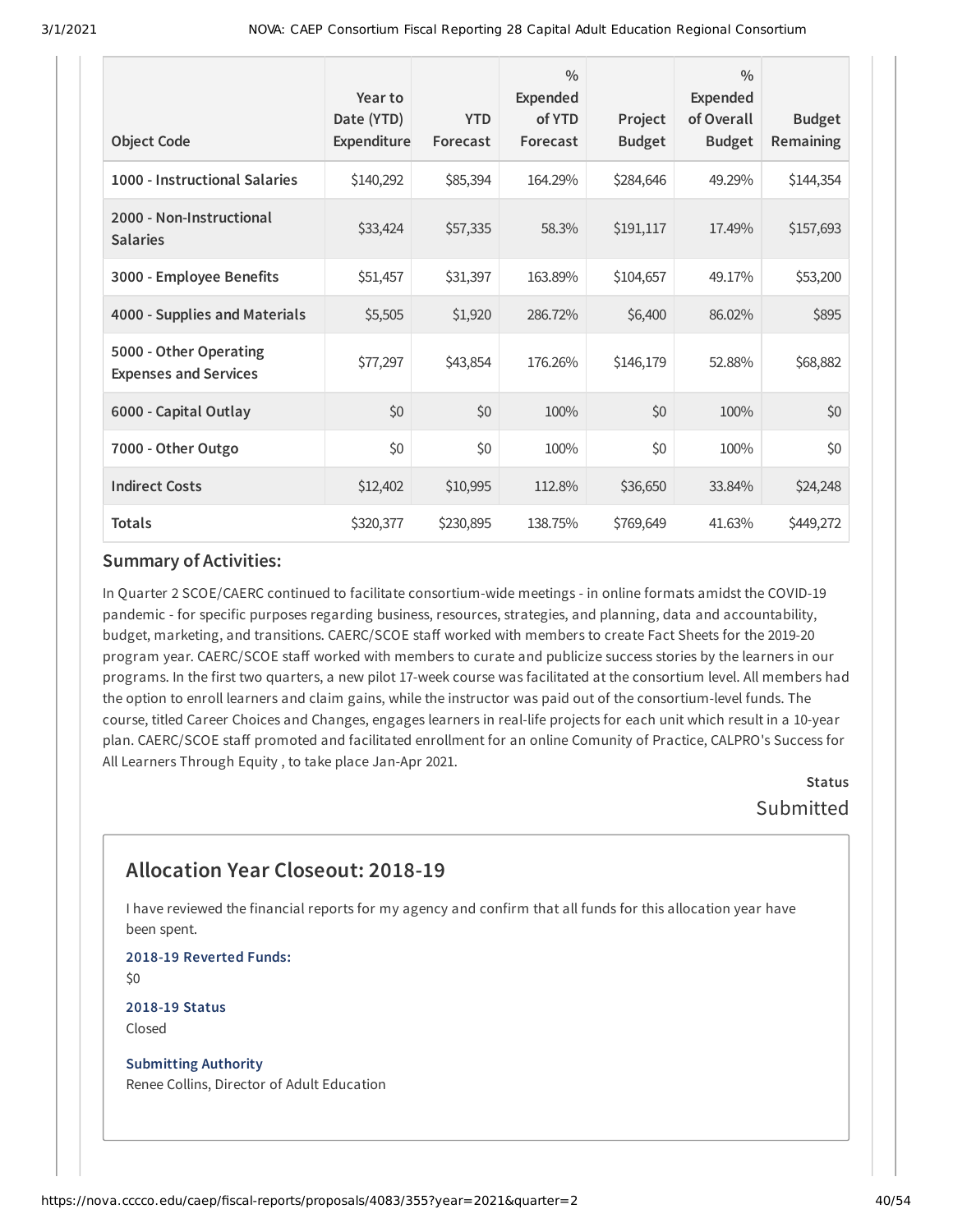### **Sacramento Co.Oice of Education Q3 Report (1/1 - 3/31)**

| <b>Object Code</b>                                     | Year to<br>Date (YTD)<br>Expenditure | <b>YTD</b><br>Forecast | $\frac{0}{0}$<br>Expended<br>of YTD<br>Forecast | Project<br><b>Budget</b> | $\frac{0}{0}$<br><b>Expended</b><br>of Overall<br><b>Budget</b> | <b>Budget</b><br><b>Remaining</b> |
|--------------------------------------------------------|--------------------------------------|------------------------|-------------------------------------------------|--------------------------|-----------------------------------------------------------------|-----------------------------------|
| 1000 - Instructional Salaries                          | \$140,292                            | \$128,091              | 109.53%                                         | \$284,646                | 49.29%                                                          | \$144,354                         |
| 2000 - Non-Instructional<br><b>Salaries</b>            | \$33,424                             | \$86,003               | 38.86%                                          | \$191,117                | 17.49%                                                          | \$157,693                         |
| 3000 - Employee Benefits                               | \$51,457                             | \$47,096               | 109.26%                                         | \$104,657                | 49.17%                                                          | \$53,200                          |
| 4000 - Supplies and Materials                          | \$5,505                              | \$2,880                | 191.15%                                         | \$6,400                  | 86.02%                                                          | \$895                             |
| 5000 - Other Operating<br><b>Expenses and Services</b> | \$77,297                             | \$65,781               | 117.51%                                         | \$146,179                | 52.88%                                                          | \$68,882                          |
| 6000 - Capital Outlay                                  | \$0                                  | \$0                    | 100%                                            | \$0                      | 100%                                                            | \$0                               |
| 7000 - Other Outgo                                     | \$0                                  | \$0                    | 100%                                            | \$0                      | 100%                                                            | \$0                               |
| <b>Indirect Costs</b>                                  | \$12,402                             | \$16,493               | 75.2%                                           | \$36,650                 | 33.84%                                                          | \$24,248                          |
| <b>Totals</b>                                          | \$320,377                            | \$346,342              | 92.5%                                           | \$769,649                | 41.63%                                                          | \$449,272                         |

### **Status** Unsubmitted

**Sacramento Co.Oice of Education Q4 Report (4/1 - 6/30)**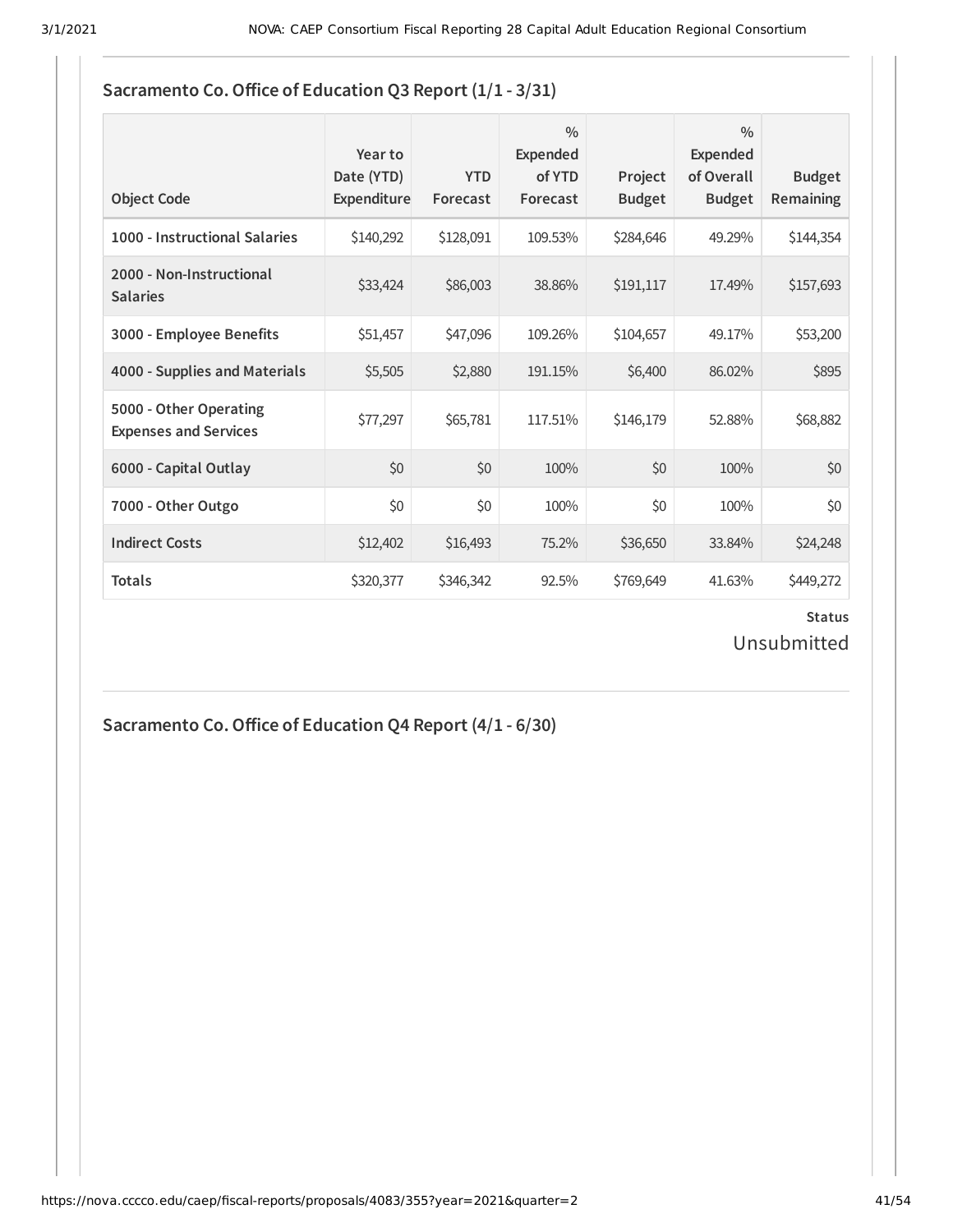| <b>Object Code</b>                                     | Year to<br>Date (YTD)<br>Expenditure | <b>YTD</b><br>Forecast | $\frac{0}{0}$<br>Expended<br>of YTD<br>Forecast | Project<br><b>Budget</b> | $\frac{0}{0}$<br><b>Expended</b><br>of Overall<br><b>Budget</b> | <b>Budget</b><br>Remaining   |
|--------------------------------------------------------|--------------------------------------|------------------------|-------------------------------------------------|--------------------------|-----------------------------------------------------------------|------------------------------|
| 1000 - Instructional Salaries                          | \$140,292                            | \$170,788              | 82.14%                                          | \$284,646                | 49.29%                                                          | \$144,354                    |
| 2000 - Non-Instructional<br><b>Salaries</b>            | \$33,424                             | \$114,670              | 29.15%                                          | \$191,117                | 17.49%                                                          | \$157,693                    |
| 3000 - Employee Benefits                               | \$51,457                             | \$62,794               | 81.95%                                          | \$104,657                | 49.17%                                                          | \$53,200                     |
| 4000 - Supplies and Materials                          | \$5,505                              | \$3,840                | 143.36%                                         | \$6,400                  | 86.02%                                                          | \$895                        |
| 5000 - Other Operating<br><b>Expenses and Services</b> | \$77,297                             | \$87,707               | 88.13%                                          | \$146,179                | 52.88%                                                          | \$68,882                     |
| 6000 - Capital Outlay                                  | \$0                                  | \$0                    | 100%                                            | \$0                      | 100%                                                            | \$0                          |
| 7000 - Other Outgo                                     | \$0                                  | \$0                    | 100%                                            | \$0                      | 100%                                                            | \$0                          |
| <b>Indirect Costs</b>                                  | \$12,402                             | \$21,990               | 56.4%                                           | \$36,650                 | 33.84%                                                          | \$24,248                     |
| <b>Totals</b>                                          | \$320,377                            | \$461,789              | 69.38%                                          | \$769,649                | 41.63%                                                          | \$449,272                    |
|                                                        |                                      |                        |                                                 |                          |                                                                 | <b>Status</b><br>Unsubmitted |

## **San Juan Unified**

**San Juan Unified Q1 Report (7/1 - 9/30)**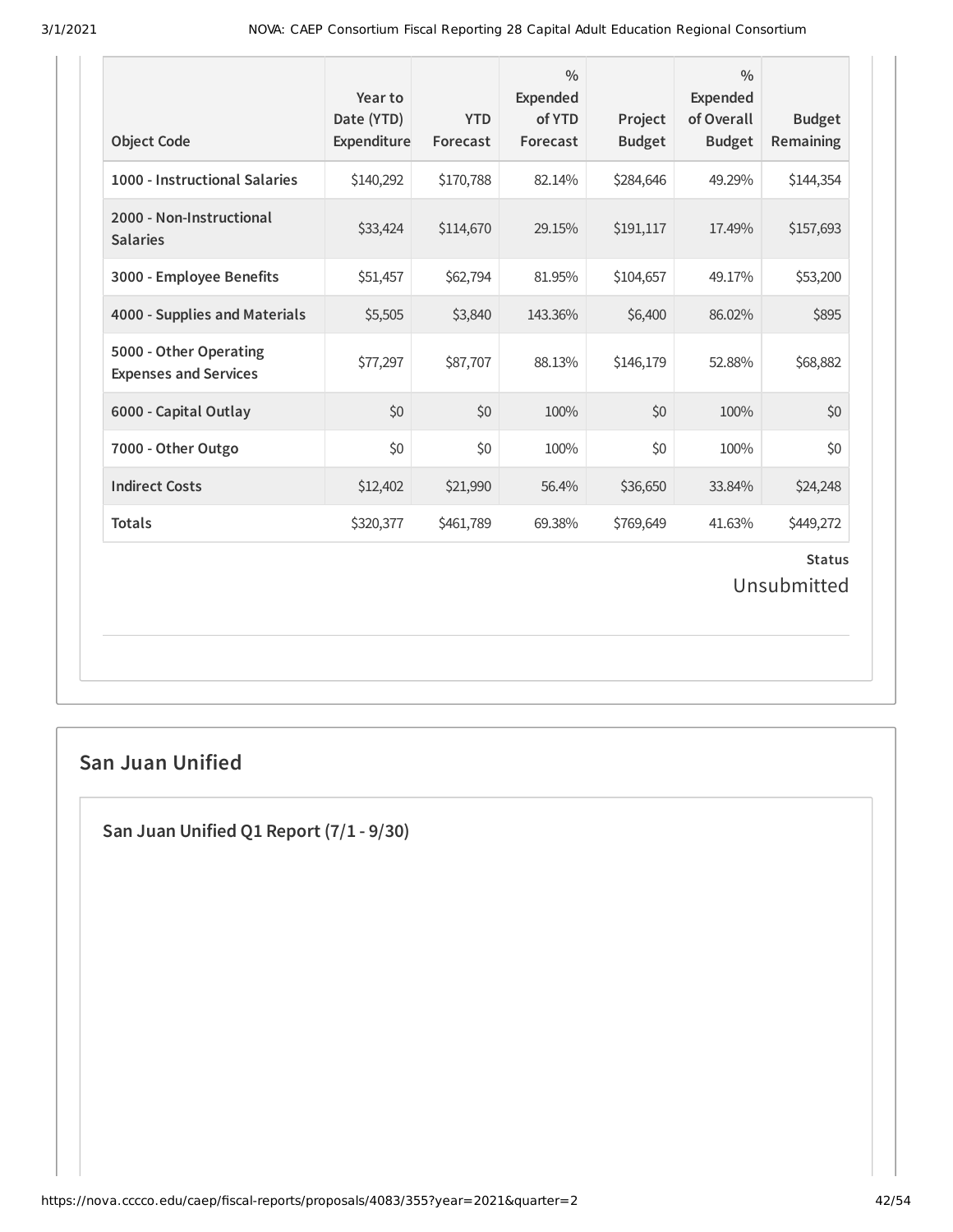| <b>Object Code</b>                                     | Year to<br>Date (YTD)<br><b>Expenditure</b> | <b>YTD</b><br>Forecast | $\frac{0}{0}$<br><b>Expended</b><br>of YTD<br>Forecast | Project<br><b>Budget</b> | $\frac{0}{0}$<br><b>Expended</b><br>of Overall<br><b>Budget</b> | <b>Budget</b><br>Remaining |
|--------------------------------------------------------|---------------------------------------------|------------------------|--------------------------------------------------------|--------------------------|-----------------------------------------------------------------|----------------------------|
| 1000 - Instructional Salaries                          | \$95,173                                    | \$174,710              | 54.47%                                                 | \$698,839                | 13.62%                                                          | \$603,666                  |
| 2000 - Non-Instructional<br><b>Salaries</b>            | \$29,924                                    | \$44,309               | 67.53%                                                 | \$177,237                | 16.88%                                                          | \$147,313                  |
| 3000 - Employee Benefits                               | \$39,585                                    | \$73,947               | 53.53%                                                 | \$295,786                | 13.38%                                                          | \$256,201                  |
| 4000 - Supplies and Materials                          | \$1,119                                     | \$34,447               | 3.25%                                                  | \$137,786                | 0.81%                                                           | \$136,667                  |
| 5000 - Other Operating<br><b>Expenses and Services</b> | \$47,144                                    | \$48,906               | 96.4%                                                  | \$195,625                | 24.1%                                                           | \$148,481                  |
| 6000 - Capital Outlay                                  | \$0                                         | \$0                    | 100%                                                   | \$0                      | 100%                                                            | \$0                        |
| 7000 - Other Outgo                                     | \$0                                         | \$0                    | 100%                                                   | \$90,300                 | $0\%$                                                           | \$90,300                   |
| <b>Indirect Costs</b>                                  | \$0                                         | \$0                    | 100%                                                   | \$68,038                 | $0\%$                                                           | \$68,038                   |
| <b>Totals</b>                                          | \$212,945                                   | \$376,318              | 56.59%                                                 | \$1,663,611              | 12.8%                                                           | \$1,450,666                |

Due to the restrictions placed upon the San Juan Adult Education program because of the COVID pandemic, we were only able to offer courses via a Distance Learning platform. These restrictions limited student access to technology and staff available to provide DL instruction, resulting in lower enrollment. Course offerings were limited, and other ancillary programs like child care services for students were paused, causing a temporary reduction in personnel, material, and supply costs. We are currently planning to transition to a hybrid learning environment starting in January, which will offer a blend of on-line (distance learning) classes along with in-person classes that will have an asynchronous and/or on-line component. We will also investigate increasing our technology inventory to address student need for on-line access. These adjustments should result in higher enrollment and a corresponding return to forecasted expenses for the remaining quarters.

### **Summary of Activities:**

During Q1 of 20/21 San Juan AE spent funds that align with consortium goals and - in the face of COVID-related restrictions placed upon in-person instruction - adapted the means to reach those goals by implementing a distance learning model, which will likely be in place through Q2. Notwithstanding these challenges, SJAE has been able to continue providing ESL, ABE, and ASE instruction, as well as the course-focused piece of our CTE Medical Assisting program. Our Sunrise and Creekside campuses have been able to resume CASAS testing in small cohorts. Creekside continues to partner with IRC, though the components of that partnership that require on-site interactions of the public have been suspended until pandemic conditions abate and the County allows those to resume. SJAE's partnership with Folsom Cordova Community Partnership provides subsidized employment opportunities, counseling and career assistance.

> **Status** Submitted

## **San Juan Unified Q2 Report (10/1 - 12/31)**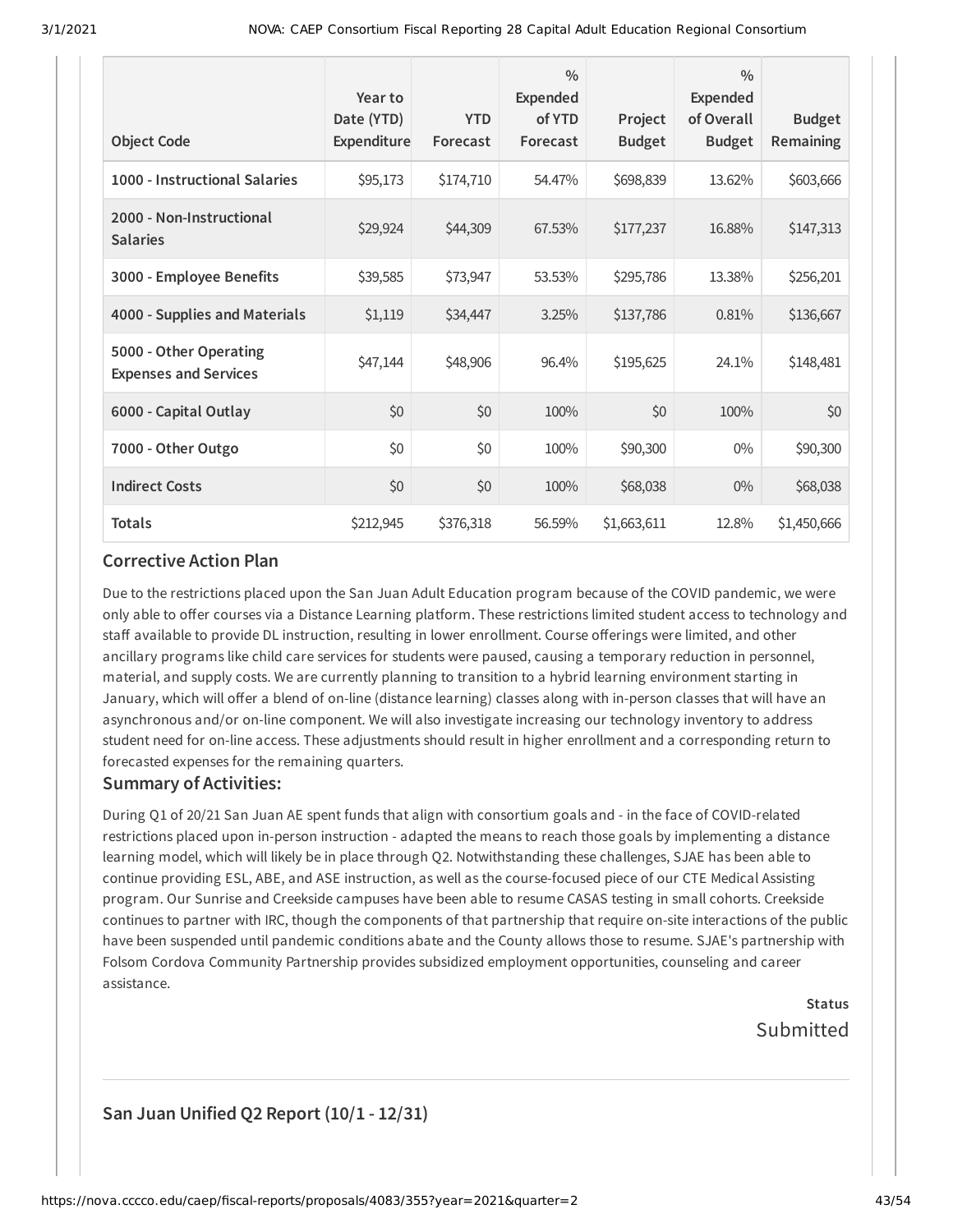| <b>Object Code</b>                                     | Year to<br>Date (YTD)<br>Expenditure | <b>YTD</b><br>Forecast | $\frac{0}{0}$<br><b>Expended</b><br>of YTD<br>Forecast | Project<br><b>Budget</b> | $\frac{0}{0}$<br>Expended<br>of Overall<br><b>Budget</b> | <b>Budget</b><br>Remaining |
|--------------------------------------------------------|--------------------------------------|------------------------|--------------------------------------------------------|--------------------------|----------------------------------------------------------|----------------------------|
| 1000 - Instructional Salaries                          | \$276,184                            | \$349,420              | 79.04%                                                 | \$698,839                | 39.52%                                                   | \$422,655                  |
| 2000 - Non-Instructional<br><b>Salaries</b>            | \$73,377                             | \$88,619               | 82.8%                                                  | \$177,237                | 41.4%                                                    | \$103,860                  |
| 3000 - Employee Benefits                               | \$119,064                            | \$147,893              | 80.51%                                                 | \$295,786                | 40.25%                                                   | \$176,722                  |
| 4000 - Supplies and Materials                          | \$7,186                              | \$68,893               | 10.43%                                                 | \$137,786                | 5.22%                                                    | \$130,600                  |
| 5000 - Other Operating<br><b>Expenses and Services</b> | \$182,150                            | \$97,813               | 186.22%                                                | \$195,625                | 93.11%                                                   | \$13,475                   |
| 6000 - Capital Outlay                                  | \$0                                  | \$0                    | 100%                                                   | \$0                      | 100%                                                     | \$0                        |
| 7000 - Other Outgo                                     | \$90,300                             | \$0                    | 100%                                                   | \$90,300                 | 100%                                                     | \$0                        |
| <b>Indirect Costs</b>                                  | \$0                                  | \$0                    | 100%                                                   | \$68,038                 | $0\%$                                                    | \$68,038                   |
| <b>Totals</b>                                          | \$748,261                            | \$752,637              | 99.42%                                                 | \$1,663,611              | 44.98%                                                   | \$915,350                  |

During Q2 of 20/21 San Juan AE continued to spend funds that align with consortium goals, all the while struggling (lie so many similar programs) to reach those goals through the implementation of a distance learning model due to the continuing COVID pandemic. Notwithstanding these challenges, SJAE continues to provide ESL, ABE, and ASE instruction, as well as the non-hands-on portions of instruction for our CTE Medical Assisting program (in-person lab work and externships continue to be on suspended until we move to a hybrid model). Creekside continues to partner with IRC, though the components of that partnership that require on-site interactions of the public have been suspended until pandemic conditions abate and the County allows those to resume. SJAE's partnership with Folsom Cordova Community Partnership provides subsidized employment opportunities, counseling and career assistance.

### **Status Submitted**

## **Allocation Year Closeout: 2018-19**

I have reviewed the financial reports for my agency and confirm that all funds for this allocation year have been spent.

**2018-19 Reverted Funds:** \$0

**2018-19 Status** Closed

## **Submitting Authority** Brett Wolfe, Director

Richard Judge, Principal Angela Rodriguez, Vice Principal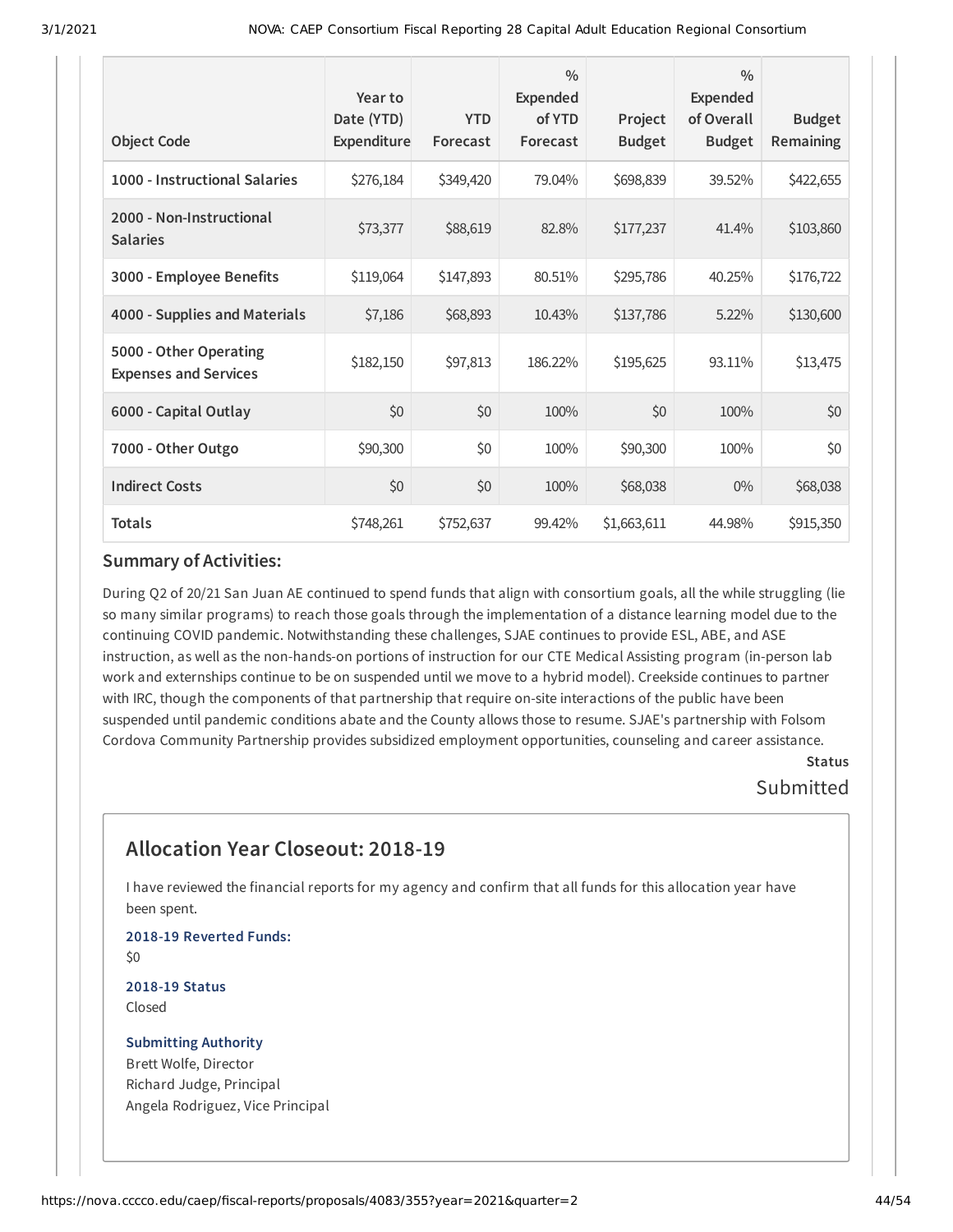### **San Juan Unified Q3 Report (1/1 - 3/31)**

| <b>Object Code</b>                                     | Year to<br>Date (YTD)<br>Expenditure | <b>YTD</b><br>Forecast | $\frac{0}{0}$<br><b>Expended</b><br>of YTD<br>Forecast | Project<br><b>Budget</b> | $\frac{0}{0}$<br><b>Expended</b><br>of Overall<br><b>Budget</b> | <b>Budget</b><br><b>Remaining</b> |
|--------------------------------------------------------|--------------------------------------|------------------------|--------------------------------------------------------|--------------------------|-----------------------------------------------------------------|-----------------------------------|
| 1000 - Instructional Salaries                          | \$276,184                            | \$524,129              | 52.69%                                                 | \$698,839                | 39.52%                                                          | \$422,655                         |
| 2000 - Non-Instructional<br><b>Salaries</b>            | \$73,377                             | \$132,928              | 55.2%                                                  | \$177,237                | 41.4%                                                           | \$103,860                         |
| 3000 - Employee Benefits                               | \$119,064                            | \$221,840              | 53.67%                                                 | \$295,786                | 40.25%                                                          | \$176,722                         |
| 4000 - Supplies and Materials                          | \$7,186                              | \$103,340              | 6.95%                                                  | \$137,786                | 5.22%                                                           | \$130,600                         |
| 5000 - Other Operating<br><b>Expenses and Services</b> | \$182,150                            | \$146,719              | 124.15%                                                | \$195,625                | 93.11%                                                          | \$13,475                          |
| 6000 - Capital Outlay                                  | \$0                                  | \$0                    | 100%                                                   | \$0                      | 100%                                                            | \$0                               |
| 7000 - Other Outgo                                     | \$90,300                             | \$90,300               | 100%                                                   | \$90,300                 | 100%                                                            | \$0                               |
| <b>Indirect Costs</b>                                  | \$0                                  | \$0                    | 100%                                                   | \$68,038                 | $0\%$                                                           | \$68,038                          |
| <b>Totals</b>                                          | \$748,261                            | \$1,219,255            | 61.37%                                                 | \$1,663,611              | 44.98%                                                          | \$915,350                         |

**Status** Unsubmitted

**San Juan Unified Q4 Report (4/1 - 6/30)**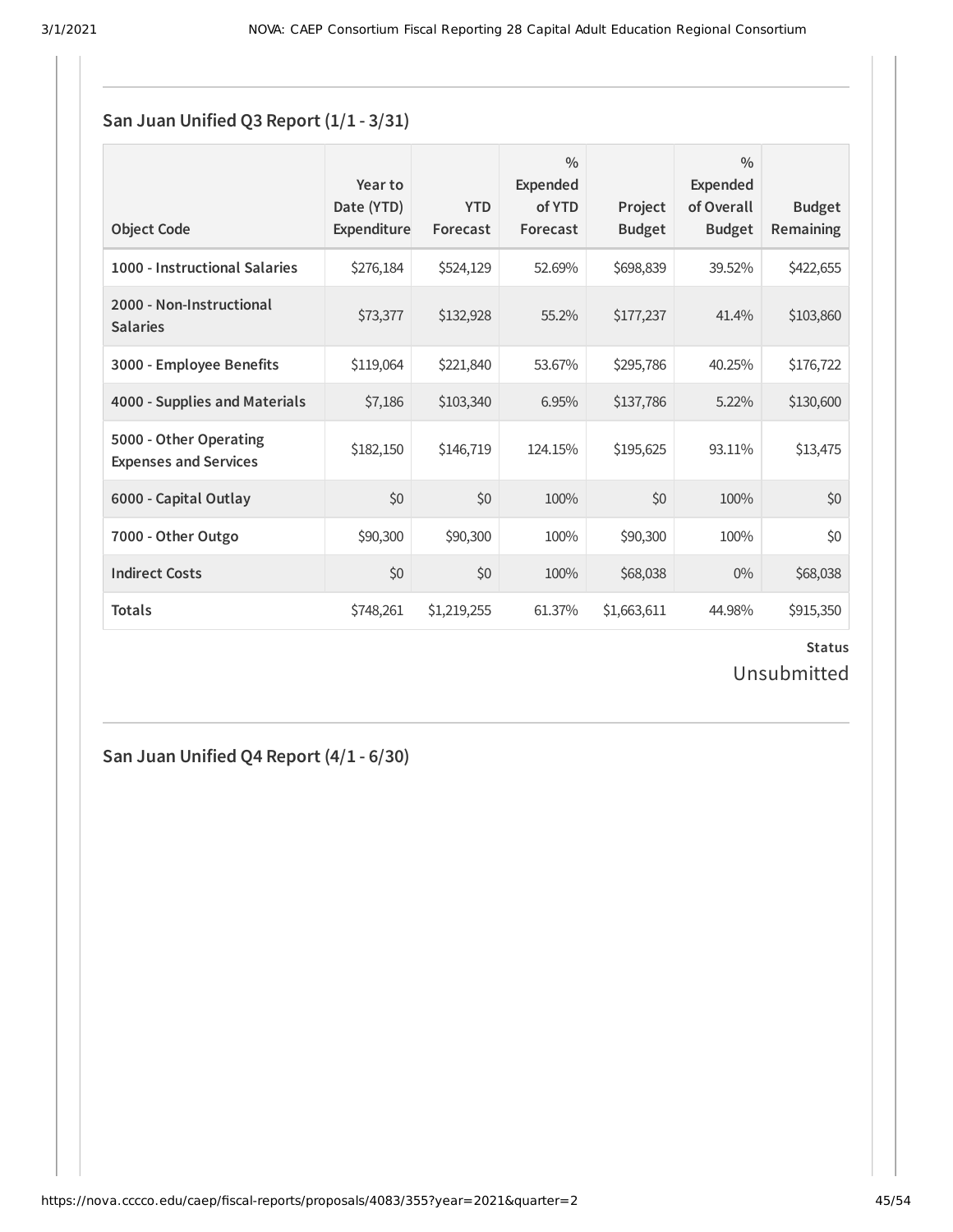| <b>Object Code</b>                                     | Year to<br>Date (YTD)<br>Expenditure | <b>YTD</b><br>Forecast | $\frac{0}{0}$<br>Expended<br>of YTD<br>Forecast | Project<br><b>Budget</b> | $\frac{0}{0}$<br><b>Expended</b><br>of Overall<br><b>Budget</b> | <b>Budget</b><br>Remaining |  |  |
|--------------------------------------------------------|--------------------------------------|------------------------|-------------------------------------------------|--------------------------|-----------------------------------------------------------------|----------------------------|--|--|
| 1000 - Instructional Salaries                          | \$276,184                            | \$698,839              | 39.52%                                          | \$698,839                | 39.52%                                                          | \$422,655                  |  |  |
| 2000 - Non-Instructional<br><b>Salaries</b>            | \$73,377                             | \$177,237              | 41.4%                                           | \$177,237                | 41.4%                                                           | \$103,860                  |  |  |
| 3000 - Employee Benefits                               | \$119,064                            | \$295,786              | 40.25%                                          | \$295,786                | 40.25%                                                          | \$176,722                  |  |  |
| 4000 - Supplies and Materials                          | \$7,186                              | \$137,786              | 5.22%                                           | \$137,786                | 5.22%                                                           | \$130,600                  |  |  |
| 5000 - Other Operating<br><b>Expenses and Services</b> | \$182,150                            | \$195,625              | 93.11%                                          | \$195,625                | 93.11%                                                          | \$13,475                   |  |  |
| 6000 - Capital Outlay                                  | \$0                                  | \$0                    | 100%                                            | \$0                      | 100%                                                            | \$0                        |  |  |
| 7000 - Other Outgo                                     | \$90,300                             | \$90,300               | 100%                                            | \$90,300                 | 100%                                                            | \$0                        |  |  |
| <b>Indirect Costs</b>                                  | \$0                                  | \$68,038               | $0\%$                                           | \$68,038                 | 0%                                                              | \$68,038                   |  |  |
| <b>Totals</b>                                          | \$748,261                            | \$1,663,611            | 44.98%                                          | \$1,663,611              | 44.98%                                                          | \$915,350                  |  |  |
| <b>Status</b><br>Unsubmitted                           |                                      |                        |                                                 |                          |                                                                 |                            |  |  |

## **Twin Rivers Unified**

**Twin Rivers Unified Q1 Report (7/1 - 9/30)**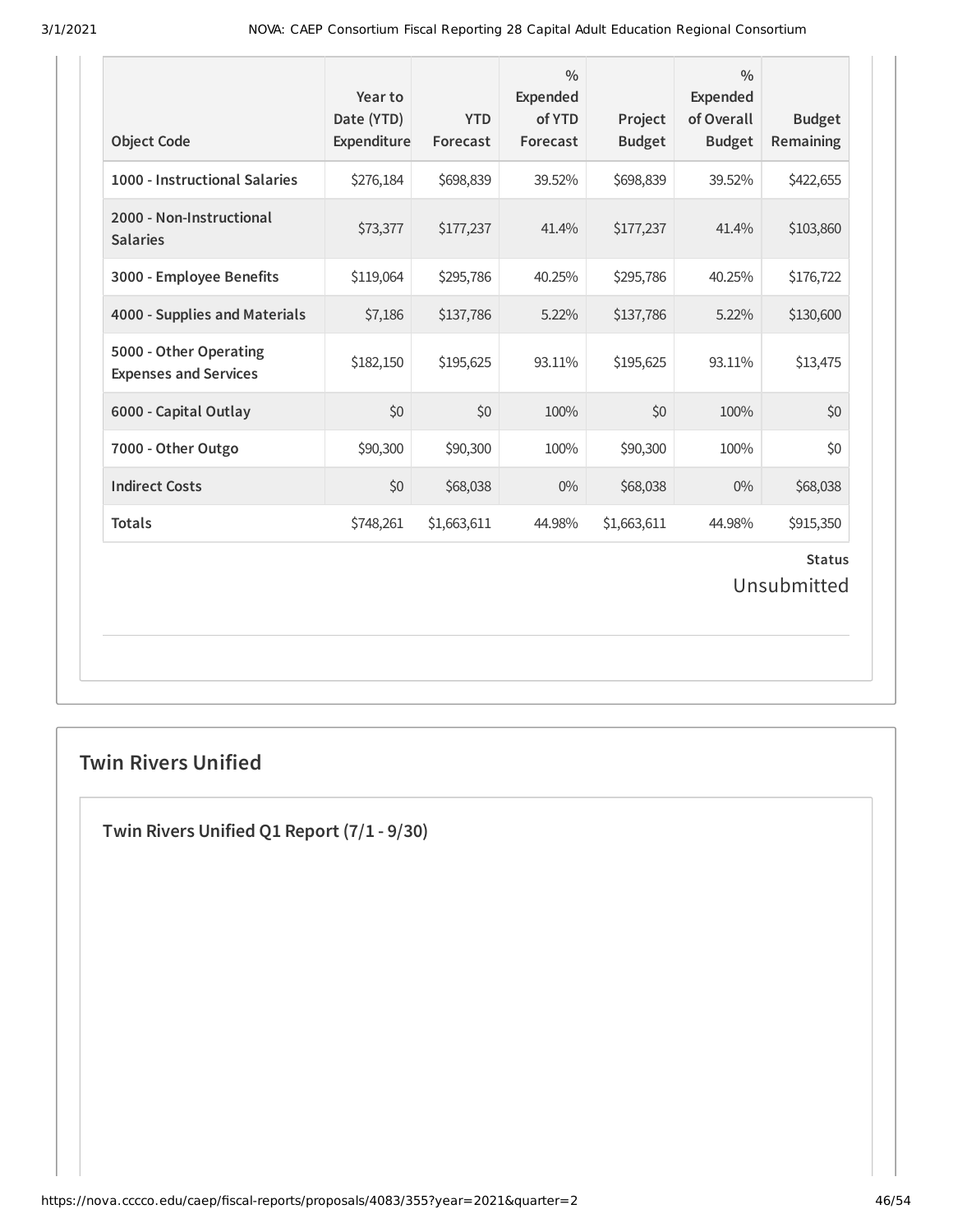| <b>Object Code</b>                                     | Year to<br>Date (YTD)<br>Expenditure | <b>YTD</b><br>Forecast | $\frac{0}{0}$<br><b>Expended</b><br>of YTD<br>Forecast | Project<br><b>Budget</b> | $\frac{0}{0}$<br>Expended<br>of Overall<br><b>Budget</b> | <b>Budget</b><br>Remaining |
|--------------------------------------------------------|--------------------------------------|------------------------|--------------------------------------------------------|--------------------------|----------------------------------------------------------|----------------------------|
| 1000 - Instructional Salaries                          | \$199,686                            | \$186,533              | 107.05%                                                | \$1,243,553              | 16.06%                                                   | \$1,043,867                |
| 2000 - Non-Instructional<br><b>Salaries</b>            | \$125,630                            | \$110,038              | 114.17%                                                | \$733,588                | 17.13%                                                   | \$607,958                  |
| 3000 - Employee Benefits                               | \$120,914                            | \$95,941               | 126.03%                                                | \$639,608                | 18.9%                                                    | \$518,694                  |
| 4000 - Supplies and Materials                          | \$1,386                              | \$60,600               | 2.29%                                                  | \$404,000                | 0.34%                                                    | \$402,614                  |
| 5000 - Other Operating<br><b>Expenses and Services</b> | \$103,245                            | \$150,028              | 68.82%                                                 | \$1,000,187              | 10.32%                                                   | \$896,942                  |
| 6000 - Capital Outlay                                  | \$0                                  | \$0                    | 100%                                                   | \$0                      | 100%                                                     | \$0                        |
| 7000 - Other Outgo                                     | \$300,000                            | \$45,000               | 666.67%                                                | \$300,000                | 100%                                                     | \$0                        |
| <b>Indirect Costs</b>                                  | \$27,543                             | \$32,407               | 84.99%                                                 | \$216,047                | 12.75%                                                   | \$188,504                  |
| <b>Totals</b>                                          | \$878,404                            | \$680,547              | 129.07%                                                | \$4,536,983              | 19.36%                                                   | \$3,658,579                |

During the first quarter of FY 2020/21, Twin Rivers Adult School (TRAS) offered courses in English as a Second Language (ESL), Adult Basic Education (ABE), GED Preparation, High School Completion (HSC) and Career Technical Education (CTE). Due to the COVID-19 directive, remote operations continued during the first quarter. All members of our staff continue to do everything we can to meet the educational needs of all students.

> **Status** Submitted

**Twin Rivers Unified Q2 Report (10/1 - 12/31)**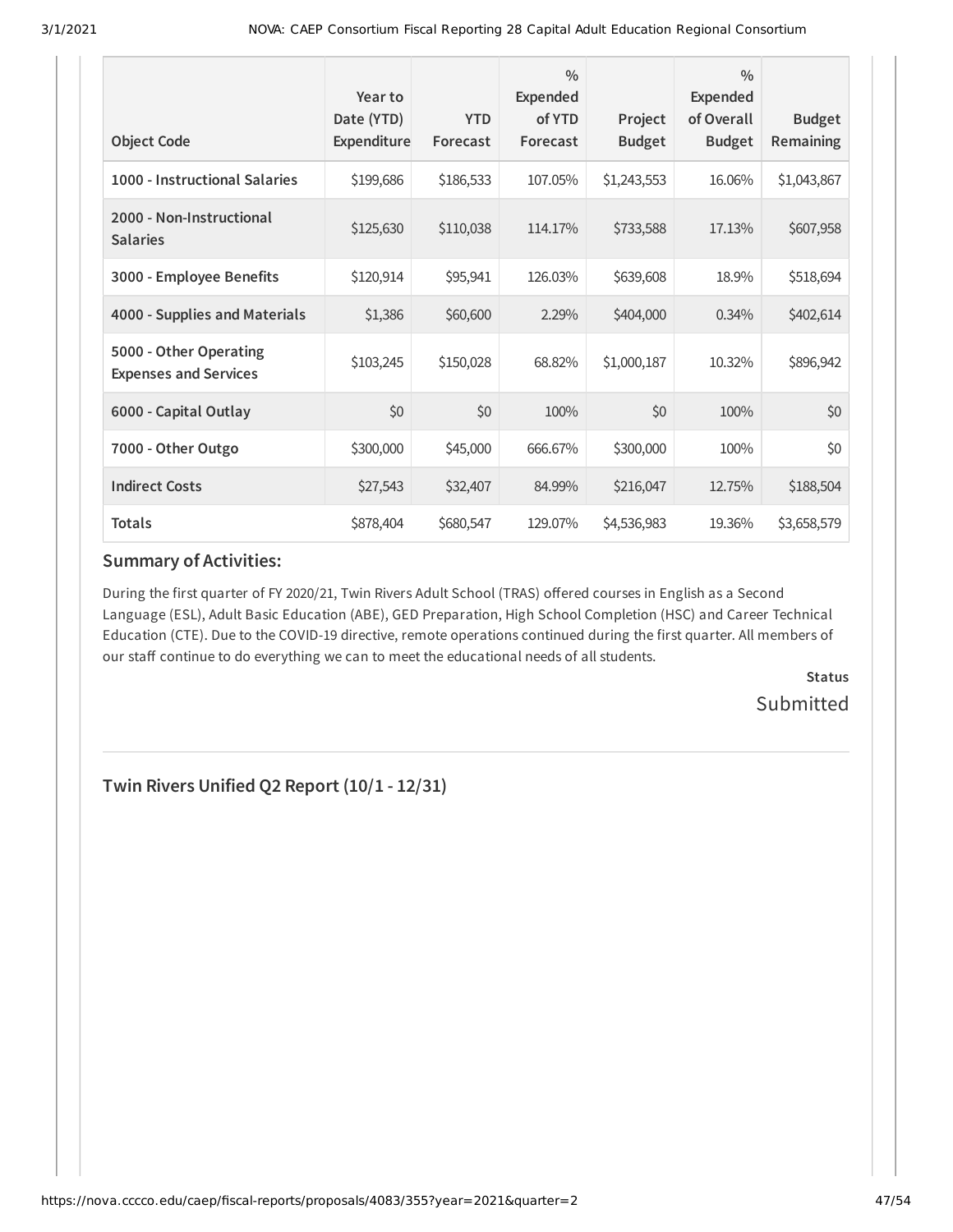| <b>Object Code</b>                                     | Year to<br>Date (YTD)<br>Expenditure | <b>YTD</b><br>Forecast | $\frac{0}{0}$<br>Expended<br>of YTD<br>Forecast | Project<br><b>Budget</b> | $\frac{0}{0}$<br><b>Expended</b><br>of Overall<br><b>Budget</b> | <b>Budget</b><br>Remaining |
|--------------------------------------------------------|--------------------------------------|------------------------|-------------------------------------------------|--------------------------|-----------------------------------------------------------------|----------------------------|
| 1000 - Instructional Salaries                          | \$514,868                            | \$373,066              | 138.01%                                         | \$1,243,553              | 41.4%                                                           | \$728,685                  |
| 2000 - Non-Instructional<br><b>Salaries</b>            | \$263,687                            | \$220,076              | 119.82%                                         | \$733,588                | 35.94%                                                          | \$469,901                  |
| 3000 - Employee Benefits                               | \$281,257                            | \$191,882              | 146.58%                                         | \$639,608                | 43.97%                                                          | \$358,351                  |
| 4000 - Supplies and Materials                          | \$15,894                             | \$121,200              | 13.11%                                          | \$404,000                | 3.93%                                                           | \$388,106                  |
| 5000 - Other Operating<br><b>Expenses and Services</b> | \$199,424                            | \$300,056              | 66.46%                                          | \$1,000,187              | 19.94%                                                          | \$800,763                  |
| 6000 - Capital Outlay                                  | \$0                                  | \$0                    | 100%                                            | \$0                      | 100%                                                            | \$0                        |
| 7000 - Other Outgo                                     | \$300,000                            | \$90,000               | 333.33%                                         | \$300,000                | 100%                                                            | \$0                        |
| <b>Indirect Costs</b>                                  | \$63,757                             | \$64,814               | 98.37%                                          | \$216,047                | 29.51%                                                          | \$152,290                  |
| <b>Totals</b>                                          | \$1,638,887                          | \$1,361,095            | 120.41%                                         | \$4,536,983              | 36.12%                                                          | \$2,898,096                |

During the second quarter of FY 2020/21, Twin Rivers Adult School (TRAS) offered courses in English as a Second Language (ESL), Adult Basic Education (ABE), GED Preparation, High School Completion (HSC) and Career Technical Education (CTE). Due to the COVID-19 directive, remote operations continued during the second quarter. All members of our staff continue to do everything we can to meet the educational needs of all students.

> **Status** Submitted

## **Allocation Year Closeout: 2018-19**

I have reviewed the financial reports for my agency and confirm that all funds for this allocation year have been spent.

**2018-19 Reverted Funds:**

\$0

#### **2018-19 Status** Closed

**Submitting Authority** Tanya Praest, Site Administrator/Vice-Principal

**Twin Rivers Unified Q3 Report (1/1 - 3/31)**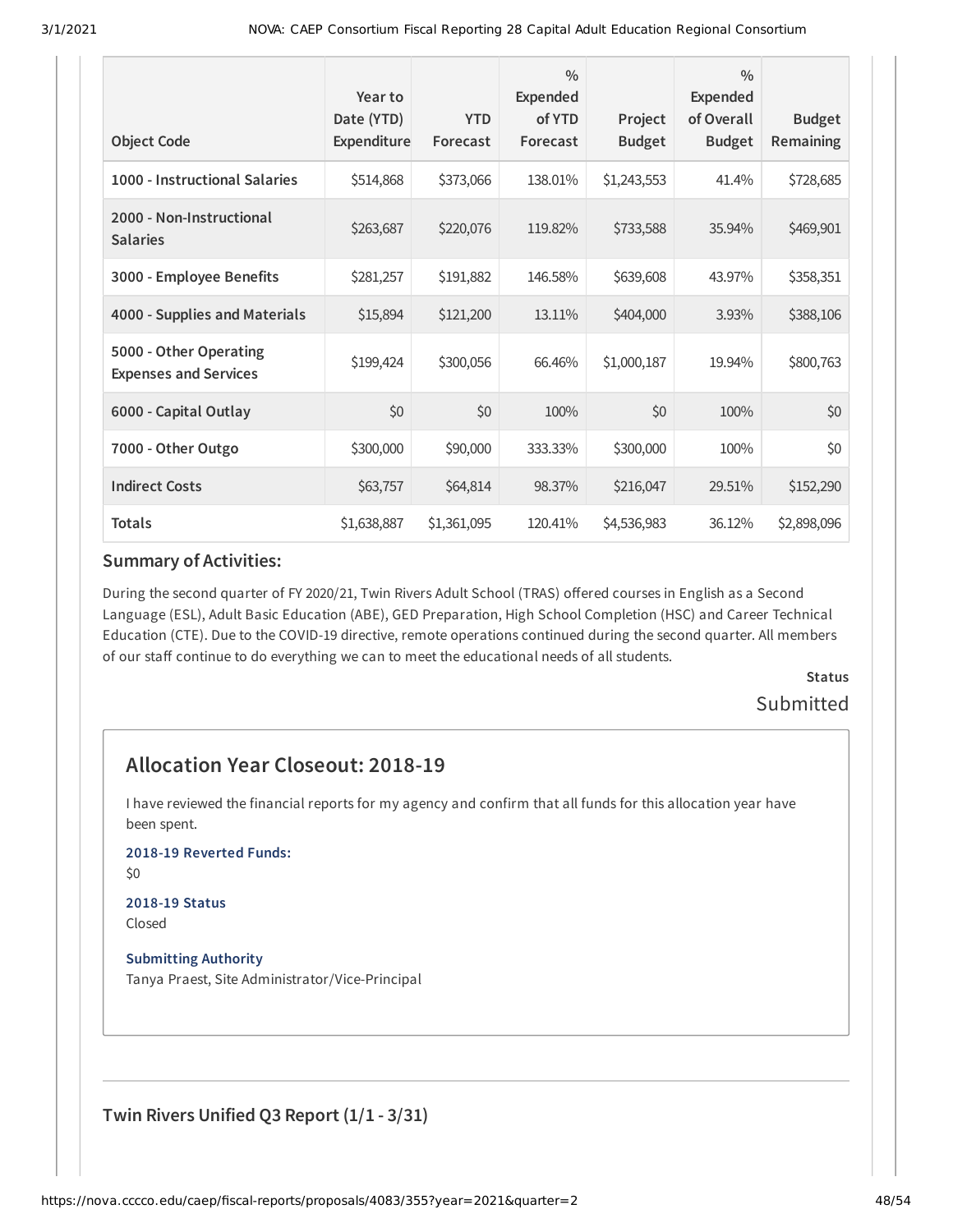| <b>Object Code</b>                                     | Year to<br>Date (YTD)<br>Expenditure | <b>YTD</b><br>Forecast | $\frac{0}{0}$<br><b>Expended</b><br>of YTD<br>Forecast | Project<br><b>Budget</b> | $\frac{0}{0}$<br><b>Expended</b><br>of Overall<br><b>Budget</b> | <b>Budget</b><br>Remaining |
|--------------------------------------------------------|--------------------------------------|------------------------|--------------------------------------------------------|--------------------------|-----------------------------------------------------------------|----------------------------|
| 1000 - Instructional Salaries                          | \$514,868                            | \$559,599              | 92.01%                                                 | \$1,243,553              | 41.4%                                                           | \$728,685                  |
| 2000 - Non-Instructional<br><b>Salaries</b>            | \$263,687                            | \$330,115              | 79.88%                                                 | \$733,588                | 35.94%                                                          | \$469,901                  |
| 3000 - Employee Benefits                               | \$281,257                            | \$287,824              | 97.72%                                                 | \$639,608                | 43.97%                                                          | \$358,351                  |
| 4000 - Supplies and Materials                          | \$15,894                             | \$181,800              | 8.74%                                                  | \$404,000                | 3.93%                                                           | \$388,106                  |
| 5000 - Other Operating<br><b>Expenses and Services</b> | \$199,424                            | \$450,084              | 44.31%                                                 | \$1,000,187              | 19.94%                                                          | \$800,763                  |
| 6000 - Capital Outlay                                  | \$0                                  | \$0                    | 100%                                                   | \$0                      | 100%                                                            | \$0                        |
| 7000 - Other Outgo                                     | \$300,000                            | \$135,000              | 222.22%                                                | \$300,000                | 100%                                                            | \$0                        |
| <b>Indirect Costs</b>                                  | \$63,757                             | \$97,221               | 65.58%                                                 | \$216,047                | 29.51%                                                          | \$152,290                  |
| <b>Totals</b>                                          | \$1,638,887                          | \$2,041,642            | 80.27%                                                 | \$4,536,983              | 36.12%                                                          | \$2,898,096                |

### **Status**

Unsubmitted

## **Twin Rivers Unified Q4 Report (4/1 - 6/30)**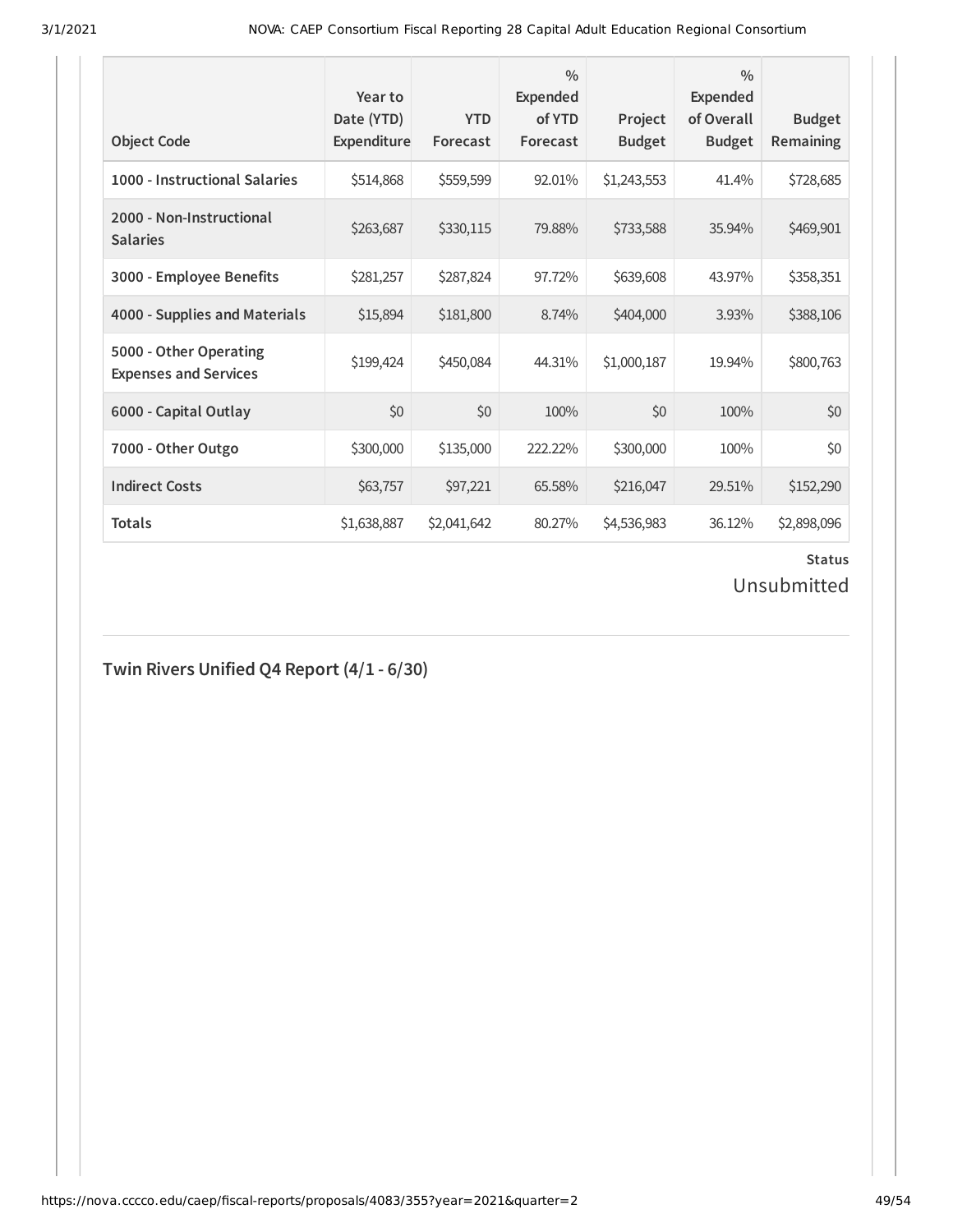| <b>Object Code</b>                                     | Year to<br>Date (YTD)<br>Expenditure | <b>YTD</b><br>Forecast | $\frac{0}{0}$<br><b>Expended</b><br>of YTD<br>Forecast | Project<br><b>Budget</b> | $\frac{0}{0}$<br><b>Expended</b><br>of Overall<br><b>Budget</b> | <b>Budget</b><br>Remaining   |
|--------------------------------------------------------|--------------------------------------|------------------------|--------------------------------------------------------|--------------------------|-----------------------------------------------------------------|------------------------------|
| 1000 - Instructional Salaries                          | \$514,868                            | \$746,132              | 69%                                                    | \$1,243,553              | 41.4%                                                           | \$728,685                    |
| 2000 - Non-Instructional<br><b>Salaries</b>            | \$263,687                            | \$440,153              | 59.91%                                                 | \$733,588                | 35.94%                                                          | \$469,901                    |
| 3000 - Employee Benefits                               | \$281,257                            | \$383,765              | 73.29%                                                 | \$639,608                | 43.97%                                                          | \$358,351                    |
| 4000 - Supplies and Materials                          | \$15,894                             | \$242,400              | 6.56%                                                  | \$404,000                | 3.93%                                                           | \$388,106                    |
| 5000 - Other Operating<br><b>Expenses and Services</b> | \$199,424                            | \$600,112              | 33.23%                                                 | \$1,000,187              | 19.94%                                                          | \$800,763                    |
| 6000 - Capital Outlay                                  | \$0                                  | \$0                    | 100%                                                   | \$0                      | 100%                                                            | \$0                          |
| 7000 - Other Outgo                                     | \$300,000                            | \$180,000              | 166.67%                                                | \$300,000                | 100%                                                            | \$0                          |
| <b>Indirect Costs</b>                                  | \$63,757                             | \$129,628              | 49.18%                                                 | \$216,047                | 29.51%                                                          | \$152,290                    |
| <b>Totals</b>                                          | \$1,638,887                          | \$2,722,190            | 60.2%                                                  | \$4,536,983              | 36.12%                                                          | \$2,898,096                  |
|                                                        |                                      |                        |                                                        |                          |                                                                 | <b>Status</b><br>Unsubmitted |

# **Washington Unified**

**Washington Unified Q1 Report (7/1 - 9/30)**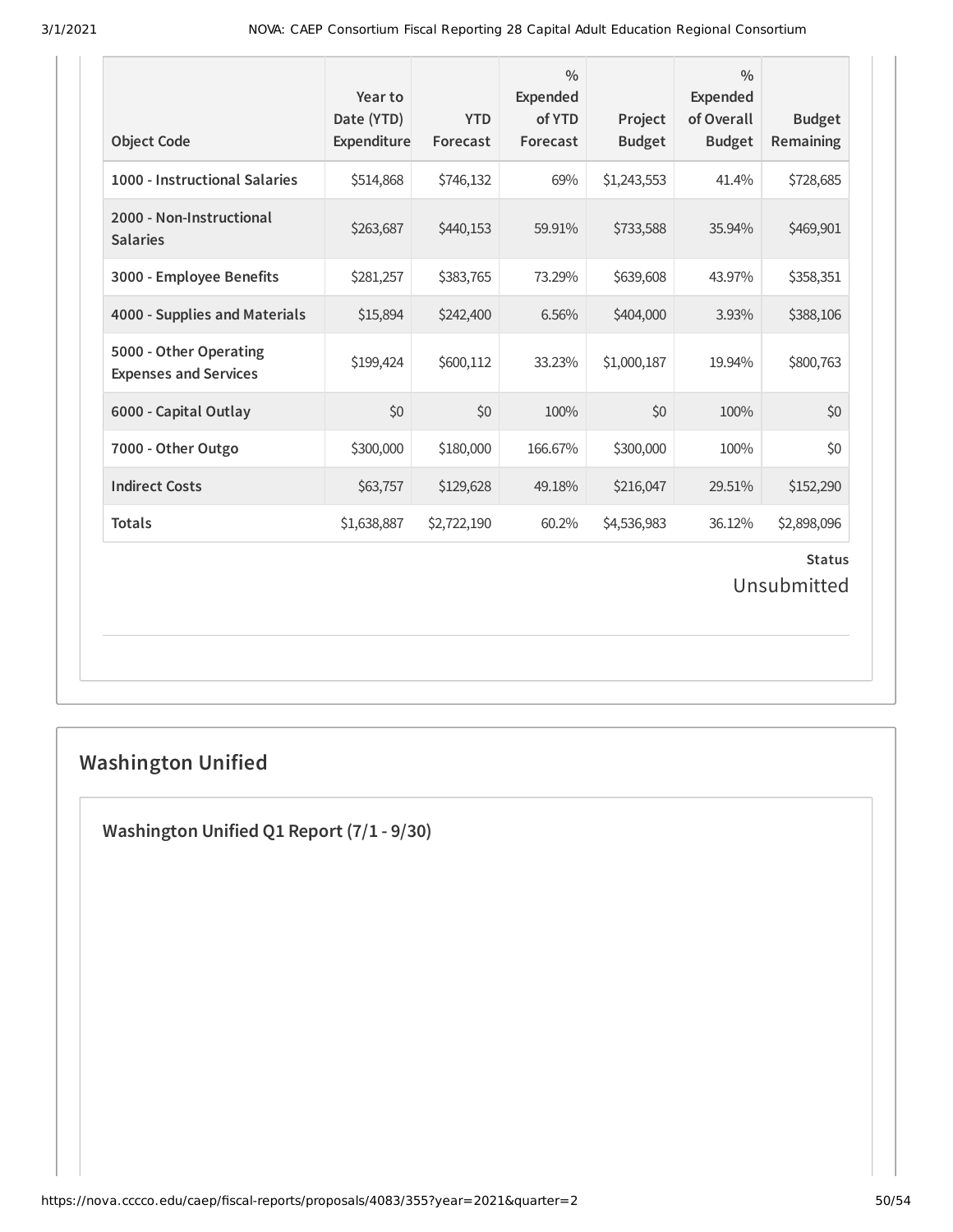| <b>Object Code</b>                                     | Year to<br>Date (YTD)<br>Expenditure | <b>YTD</b><br>Forecast | $\frac{0}{0}$<br><b>Expended</b><br>of YTD<br>Forecast | Project<br><b>Budget</b> | $\frac{0}{0}$<br><b>Expended</b><br>of Overall<br><b>Budget</b> | <b>Budget</b><br>Remaining |
|--------------------------------------------------------|--------------------------------------|------------------------|--------------------------------------------------------|--------------------------|-----------------------------------------------------------------|----------------------------|
| 1000 - Instructional Salaries                          | \$27,107                             | \$57,698               | 46.98%                                                 | \$230,790                | 11.75%                                                          | \$203,683                  |
| 2000 - Non-Instructional<br><b>Salaries</b>            | \$6,753                              | \$10,068               | 67.08%                                                 | \$50,338                 | 13.42%                                                          | \$43,585                   |
| 3000 - Employee Benefits                               | \$10,800                             | \$20,237               | 53.37%                                                 | \$80,946                 | 13.34%                                                          | \$70,146                   |
| 4000 - Supplies and Materials                          | \$0                                  | \$0                    | 100%                                                   | \$198,817                | $0\%$                                                           | \$198,817                  |
| 5000 - Other Operating<br><b>Expenses and Services</b> | \$2,188                              | \$10,000               | 21.88%                                                 | \$40,000                 | 5.47%                                                           | \$37,812                   |
| 6000 - Capital Outlay                                  | \$0                                  | \$0                    | 100%                                                   | \$0                      | 100%                                                            | \$0                        |
| 7000 - Other Outgo                                     | \$0                                  | \$0                    | 100%                                                   | \$0                      | 100%                                                            | \$0                        |
| <b>Indirect Costs</b>                                  | \$0                                  | \$7,508                | $0\%$                                                  | \$30,030                 | $0\%$                                                           | \$30,030                   |
| <b>Totals</b>                                          | \$46,848                             | \$105,509              | 44.4%                                                  | \$630,921                | 7.43%                                                           | \$584,073                  |

Due to COVID 19 and Washington Adult School moving to a virtual model, budgeted instructional salaries as well as classified support have been. The staff continues to monitor the needs of the students, staff and program and will adjust spending according to need and plans to return in the future.

### **Summary of Activities:**

Washington Adult school is offering courses via virtual learning due to COVID restrictions. Expenses for the first quarter include administrative salaries, instructional salaries, a counselor salary and classified support. Expenditures also include contracted services.

> **Status Submitted**

**Washington Unified Q2 Report (10/1 - 12/31)**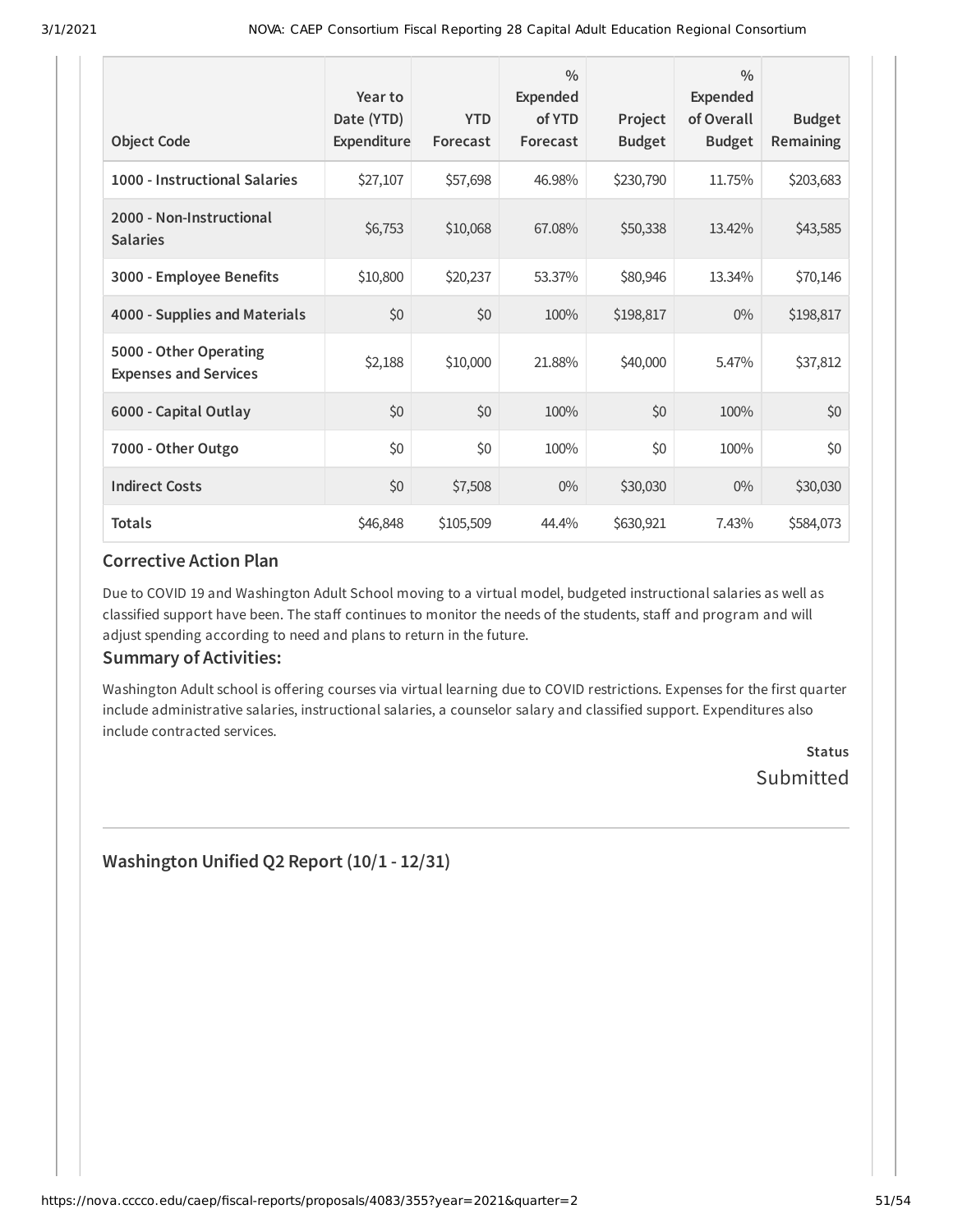| <b>Object Code</b>                                     | Year to<br>Date (YTD)<br><b>Expenditure</b> | <b>YTD</b><br>Forecast | $\frac{0}{0}$<br><b>Expended</b><br>of YTD<br>Forecast | Project<br><b>Budget</b> | $\frac{0}{0}$<br>Expended<br>of Overall<br><b>Budget</b> | <b>Budget</b><br><b>Remaining</b> |
|--------------------------------------------------------|---------------------------------------------|------------------------|--------------------------------------------------------|--------------------------|----------------------------------------------------------|-----------------------------------|
| 1000 - Instructional Salaries                          | \$89,311                                    | \$57,698               | 154.79%                                                | \$230,790                | 38.7%                                                    | \$141,479                         |
| 2000 - Non-Instructional<br><b>Salaries</b>            | \$13,381                                    | \$12,585               | 106.33%                                                | \$50,338                 | 26.58%                                                   | \$36,957                          |
| 3000 - Employee Benefits                               | \$31,174                                    | \$20,237               | 154.05%                                                | \$80,946                 | 38.51%                                                   | \$49,772                          |
| 4000 - Supplies and Materials                          | \$33,344                                    | \$0                    | 100%                                                   | \$198,817                | 16.77%                                                   | \$165,473                         |
| 5000 - Other Operating<br><b>Expenses and Services</b> | \$15,721                                    | \$10,000               | 157.21%                                                | \$40,000                 | 39.3%                                                    | \$24,279                          |
| 6000 - Capital Outlay                                  | \$0                                         | \$0                    | 100%                                                   | \$0                      | 100%                                                     | \$0                               |
| 7000 - Other Outgo                                     | \$0                                         | \$0                    | 100%                                                   | \$0                      | 100%                                                     | \$0                               |
| <b>Indirect Costs</b>                                  | \$9,147                                     | \$7,508                | 121.84%                                                | \$30,030                 | 30.46%                                                   | \$20,883                          |
| <b>Totals</b>                                          | \$192,078                                   | \$108,026              | 177.81%                                                | \$630,921                | 30.44%                                                   | \$438,843                         |

During the second quarter of FY 2020/21, Washing Adult School (WAS) offered courses in English as a Second Language (ESL), Adult Basic Education (ABE), High School Completion (HSC) and Career Technical Education/construction(CTE). Due to the COVID-19 all classes were offered virtually. Staff members continue to look for ways to meet the needs of the students.

## **Status** Submitted

## **Allocation Year Closeout: 2018-19**

I have reviewed the financial reports for my agency and confirm that all funds for this allocation year have been spent.

#### **2018-19 Reverted Funds:**

\$0

#### **2018-19 Status** Closed

#### **Submitting Authority**

Stephanie Groat Dr. Jay Berns Ed.D., Director of Special Programs

## **Washington Unified Q3 Report (1/1 - 3/31)**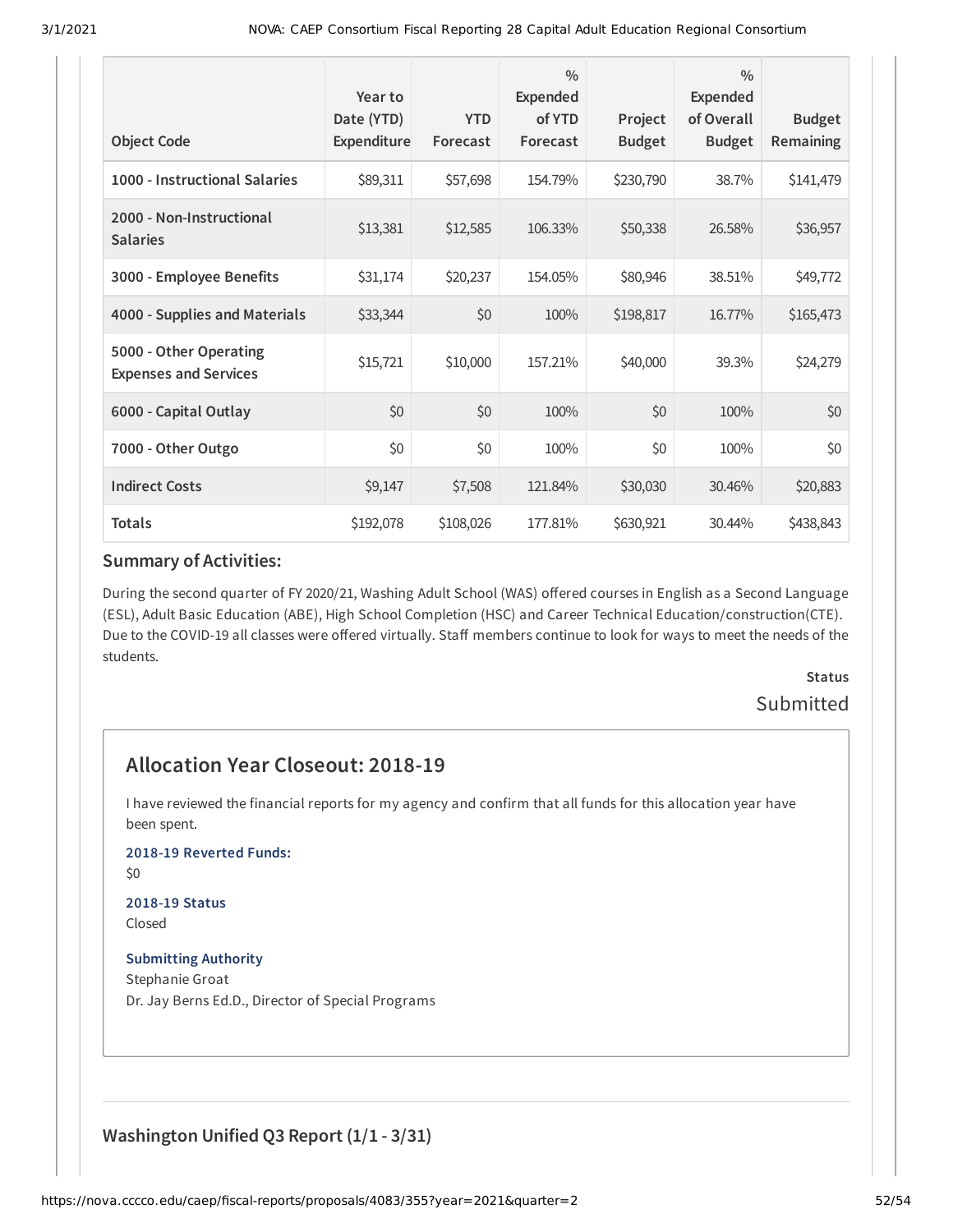| <b>Object Code</b>                                     | Year to<br>Date (YTD)<br>Expenditure | <b>YTD</b><br>Forecast | $\frac{0}{0}$<br>Expended<br>of YTD<br>Forecast | Project<br><b>Budget</b> | $\frac{0}{0}$<br><b>Expended</b><br>of Overall<br><b>Budget</b> | <b>Budget</b><br><b>Remaining</b> |
|--------------------------------------------------------|--------------------------------------|------------------------|-------------------------------------------------|--------------------------|-----------------------------------------------------------------|-----------------------------------|
| 1000 - Instructional Salaries                          | \$89,311                             | \$57,698               | 154.79%                                         | \$230,790                | 38.7%                                                           | \$141,479                         |
| 2000 - Non-Instructional<br><b>Salaries</b>            | \$13,381                             | \$12,585               | 106.33%                                         | \$50,338                 | 26.58%                                                          | \$36,957                          |
| 3000 - Employee Benefits                               | \$31,174                             | \$20,237               | 154.05%                                         | \$80,946                 | 38.51%                                                          | \$49,772                          |
| 4000 - Supplies and Materials                          | \$33,344                             | \$0                    | 100%                                            | \$198,817                | 16.77%                                                          | \$165,473                         |
| 5000 - Other Operating<br><b>Expenses and Services</b> | \$15,721                             | \$10,000               | 157.21%                                         | \$40,000                 | 39.3%                                                           | \$24,279                          |
| 6000 - Capital Outlay                                  | \$0                                  | \$0                    | 100%                                            | \$0                      | 100%                                                            | \$0                               |
| 7000 - Other Outgo                                     | \$0                                  | \$0                    | 100%                                            | \$0                      | 100%                                                            | \$0                               |
| <b>Indirect Costs</b>                                  | \$9,147                              | \$7,508                | 121.84%                                         | \$30,030                 | 30.46%                                                          | \$20,883                          |
| <b>Totals</b>                                          | \$192,078                            | \$108,026              | 177.81%                                         | \$630,921                | 30.44%                                                          | \$438,843                         |

# **Status**

# Unsubmitted

## **Washington Unified Q4 Report (4/1 - 6/30)**